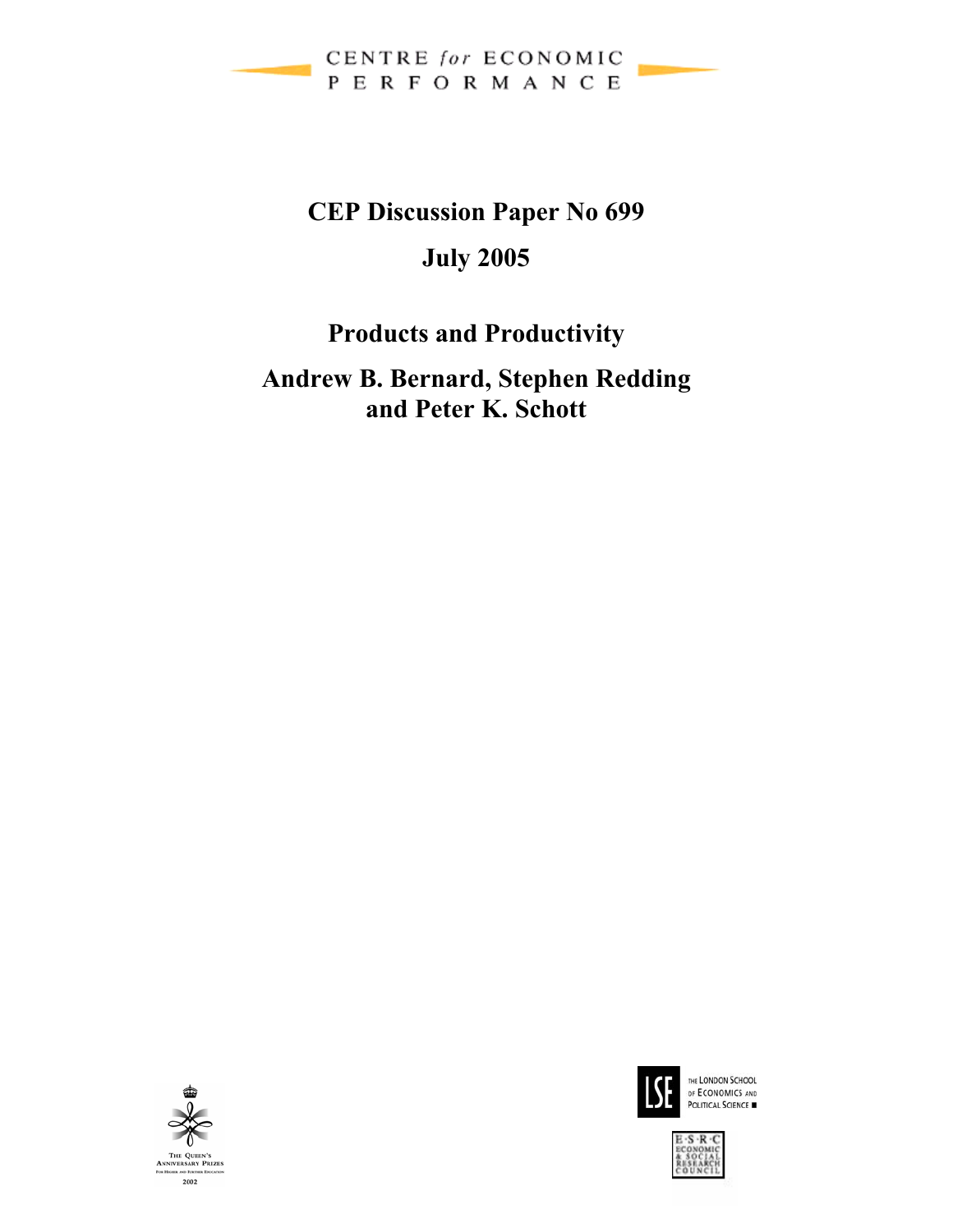#### **Abstract**

Firms' decisions about which goods to produce are often made at a more disaggregate level than the data observed by empirical researchers. When products differ according to production technique or the way in which they enter demand, this data aggregation problem introduces a bias into standard measures of firm productivity. We develop a theoretical model of heterogeneous firms endogenously self-selecting into heterogeneous products. We characterize the bias introduced by unobserved variation in product mix across firms, and the implications of this bias for identifying firm and industry responses to exogenous policy shocks such as deregulation. More generally, we demonstrate that product switching gives rise to a richer set of industry-level dynamics than models where firm product mix remains fixed.

Keywords: Product choice, Productivity, Deregulation, Industry Evolution JEL classifications: L11, D21, L60

Keywords: Product choice, Productivity, Deregulation, Industry Evolution JEL Classifications: L11, D21, L60

This paper was produced as part of the Centre's Globalisation Programme. The Centre for Economic Performance is financed by the Economic and Social Research Council.

#### **Acknowledgements**

Andrew Bernard and Peter Schott acknowledge financial support from the National Science Foundation (SES-0241474). Redding acknowledges financial support from a Philip Leverhulme Prize. Responsibility for any opinions and errors lies with the authors.

Andrew B. Bernard is an Associate Professor of Business Administration at Tuck School of Business in the US Email: andrew.b.Bernard@dartmouth.edu. Stephen Redding is a member of the Centre for Economic Performance and a lecturer in Economics at the London School of Economics. Email: s.j.redding@lse.ac.uk. Peter K. Schott is an Assistant Professor of Economics at Yale School of Management. Email: peter.schott@yale.edu.

Published by Centre for Economic Performance London School of Economics and Political Science Houghton Street London WC2A 2AE

All rights reserved. No part of this publication may be reproduced, stored in a retrieval system or transmitted in any form or by any means without the prior permission in writing of the publisher nor be issued to the public or circulated in any form other than that in which it is published.

Requests for permission to reproduce any article or part of the Working Paper should be sent to the editor at the above address.

© A. B. Bernard, S. Redding and P. K. Schott, submitted 2005

ISBN 0 7530 1879 9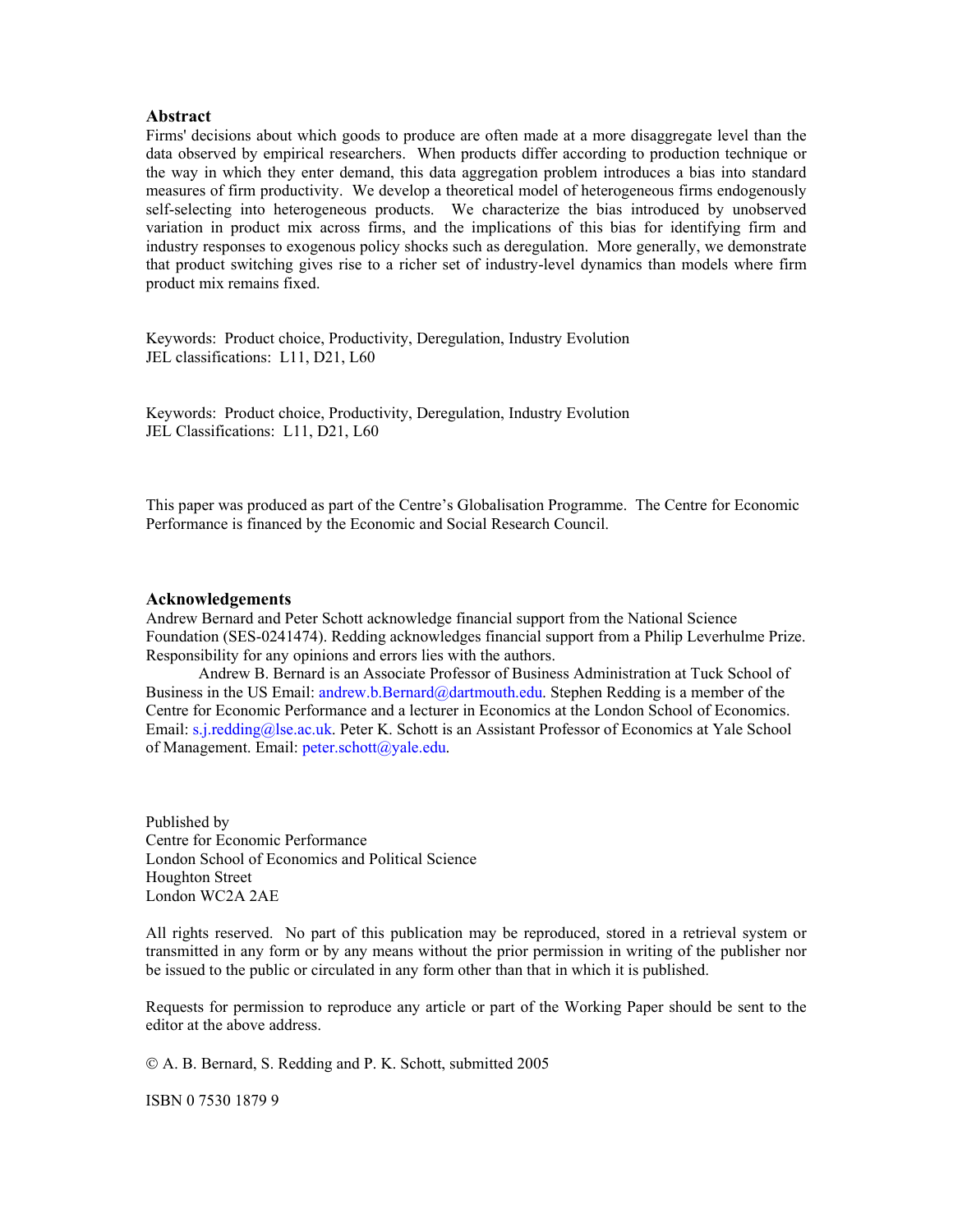#### 1. Introduction

Product choice is one of the central business decisions made by a firm. Apple's decision to enter the market for personal music players with the iPod was a substantive departure from its existing product mix and has received much attention.<sup>1</sup> While central to business strategy, firms' decisions about which product markets to enter are often made at a more disaggregate level than the data available to researchers. This mismatch is important for the measurement of productivity because the products that firms switch into may utilize different production techniques — and display different consumer demand patterns — than the products firms leave behind. As a result, variation in firms' observed performance may be driven by unobserved product choices in addition to underlying (and observable) firm characteristics.

This paper examines the implications of unobserved product-mix variation and product switching for the measurement of firm- and industry-level productivity. We develop a general equilibrium model of industry evolution where heterogeneous firms endogenously self-select into asymmetric products within an industry. We demonstrate that production-technology differences across products and product-choice variation across firms interact to bias standard superlative-index and production-functionbased estimates of firm productivity. This bias persists even if the econometrician can observe and control for firm-specific variation in prices, inputs and output. Solving the problem requires knowledge of the evolution of firms' product mix over time.

We demonstrate that measured productivity differences across firms can be decomposed into a component due to true differences in firm productivity and a component attributable to variation in production technology across products. Depending on how product technologies vary, measured productivity dispersion can exceed or fall short of true productivity variation. This finding suggests that differences in firms' product mix may play a role in explaining the substantial within-industry variation in firm productivity noted in many empirical studies.<sup>2</sup> At the industry level, we show that measured productivity depends upon the weight of products in consumer utility. Changes in these weights cause estimated productivity to rise or fall even if true industry productivity remains the same.

Our approach emphasizes the role of product choice by surviving firms — along with ongoing entry and exit of firms – in mediating firm and industry responses to exogenous shifts in public policy such as deregulation. We show that estimates of

<sup>&</sup>lt;sup>1</sup>See, for example, 'The Meaning of iPod', *The Economist*, June 10th, 2004.

 $2$ See, for example, the survey in Foster et al.  $(2001)$ .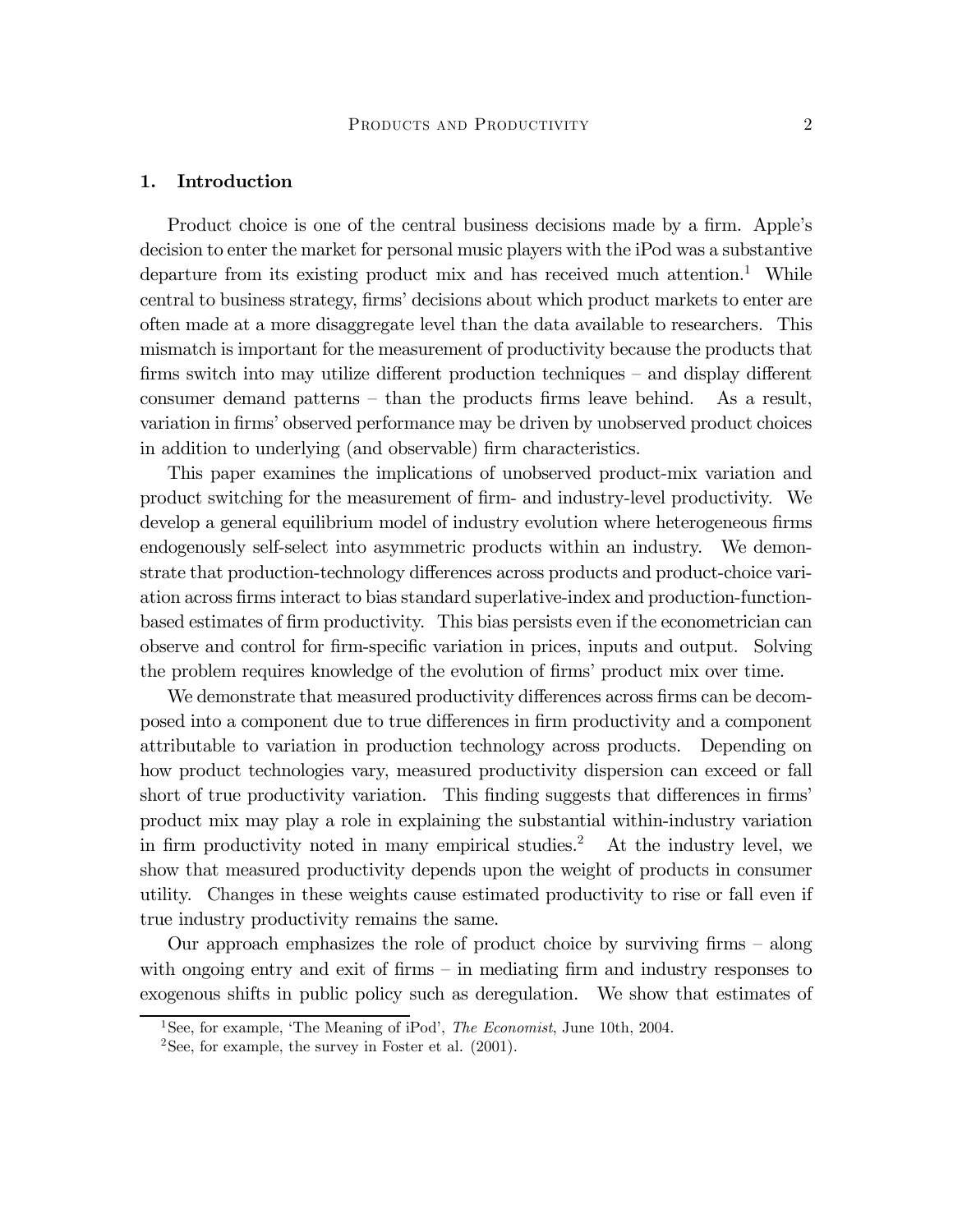these responses are biased in the presence of unobserved product switching. Even though true firm productivity is a parameter in the model and remains unchanged during deregulation, firms may appear as if they are experiencing productivity growth due to their endogenous decisions to switch products. For this reason, identification of firm productivity growth as a result of policy reforms is incomplete unless information on the goods firms produce before and after the reform is incorporated into the analysis. More generally, we demonstrate that product switching gives rise to a richer set of industry-level dynamics than models where firm product mix remains fixed. In the framework we develop, deregulation generates aggregate (i.e., industrylevel) productivity growth through three channels: the exit of low productivity firms, changes in the composition of output across firms that keep making the same product, and changes in the relative importance of different product markets within the same industry. Accounting for these responses promotes more comprehensive evaluations of public policy.

Our findings contribute to a wide range of research in the international trade, productivity and macroeconomic growth literatures. A great deal of empirical work in these fields has made use of plant- and firm-level datasets from production censuses or surveys. These micro datasets have yielded many insights and are a considerable improvement over the industry-level datasets that preceded them.<sup>3</sup> Nevertheless, most studies making use of microdata assign firms (or plants) to a single, relativelyaggregate industry despite variation in firms' underlying product  $mix<sup>4</sup>$ . In the U.S. manufacturing census, for example, BMW would be allocated to the four-digit Standard Industry Classification (SIC) 3711 "Motor Vehicles and Car Bodies" based on the company's main source of revenue, which is manufacturing passenger cars. But passenger cars are only one five-digit product within this four-digit industry. Firms producing buses, combat vehicles, tractors and a variety of truck categories would also be found in SIC  $3711<sup>5</sup>$  As a result, estimation of BMW's productivity might involve

<sup>3</sup>Early studies using microdata include Davis and Haltiwanger (1991) and Baily et al. (1992).

<sup>4</sup>Exceptions are where detailed information on the product market is used, as for example in Berry et al. (1995), Goldberg (1995) and Syverson (2004).

<sup>&</sup>lt;sup>5</sup>Similarly, the UK four-digit industry called Manufacture of Motor Vehicles (UKSIC03 3410) includes passenger cars, buses, commercial vehicle and golf carts among others. See http://www.statistics.gov.uk/methods\_quality/sic/downloads/UK\_SIC\_Vol1(2003).pdf. Since the UK system is designed to comply with Eurostat regulations on the common statistical classification of economic activities (NACE), other European classification schemes face similar problems of clustering dissimilar products within an industry. While attempts have been made to revise industrial classifications to group products and industries by production processes, it remains inevitable that activities with heterogeneous production techniques and demand-side characteristics are classified together.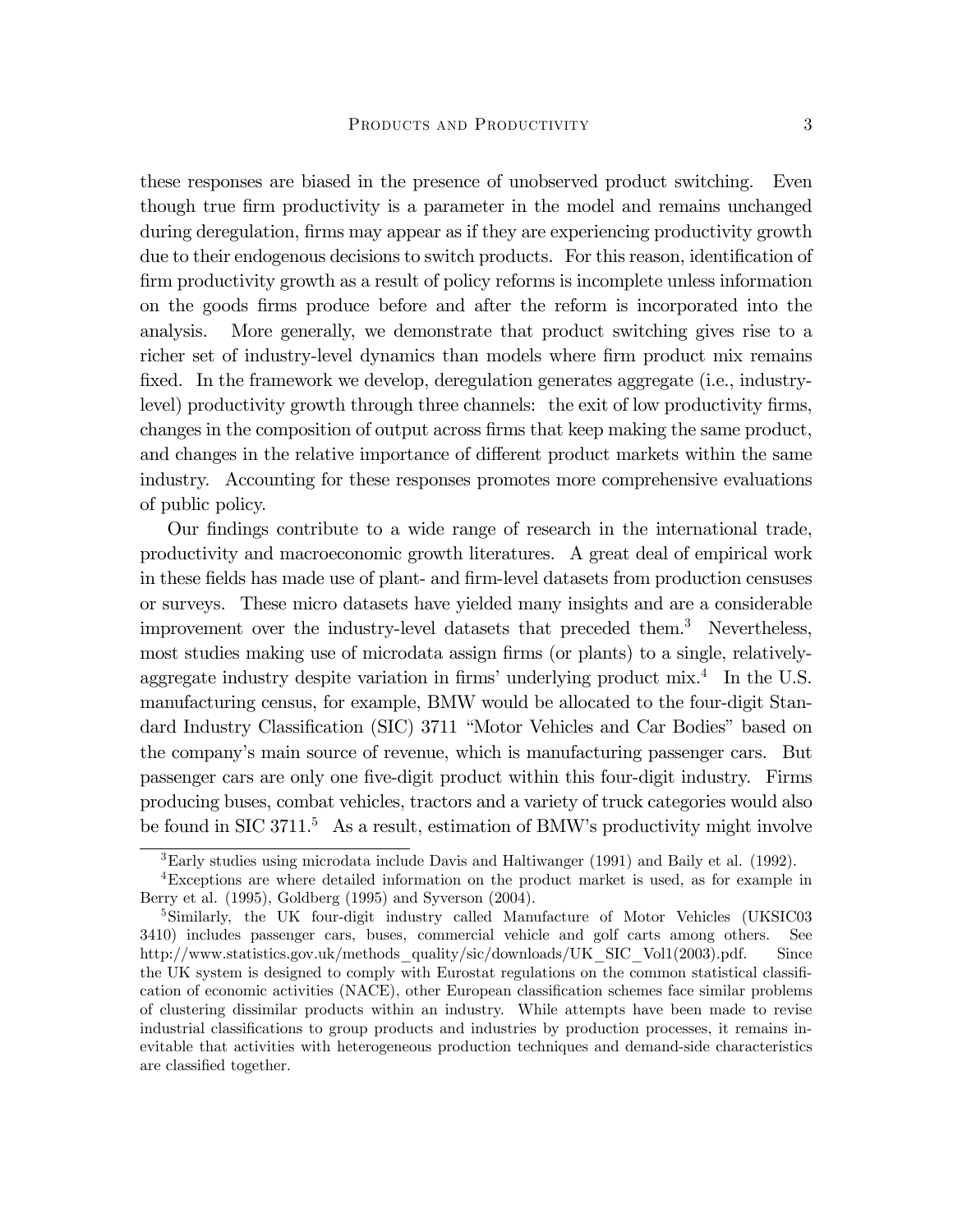grouping it with defense contractors such as AM General which produces armorplated Humvees. The likely dissimilarity of production technologies and demand patterns across products as diverse as passenger cars and combat vehicles highlights the difficulties of using coarse industry classifications to identify firm productivity.

There is a long tradition in the industrial organization literature of analyzing endogenous product choice, including Hotelling (1929), Lancaster (1966), Shaked and Sutton (1982), Spence (1976) and Sutton (1998) among others. More recent research by Berry et al. (1995), Hausman (1997), Petrin (2002) and Trajtenberg (1989) has sought to quantify the welfare gains from new product introduction. Other work has emphasized problems of measuring productivity using revenue data when firms operate in imperfectly competitive markets and charge different prices, including Klette and Griliches (1996), Levinsohn and Melitz (2002), Katayama, Lu and Tybout (2003), De Loecker (2005) and Martin (2005).

A separate tradition has analyzed industry dynamics, where the Darwinian selection of high productivity firms through entry and exit is central in determining industry equilibrium, as in Jovanovic (1982), Hopenhayn (1992) and Ericsson and Pakes (1995). In contrast with the research noted above, product choice does not feature prominently in this literature, where the decision to create a firm is equivalent to the decision to enter a product market. One explanation for this difference may be that models of industry dynamics solve for heterogeneous quantities and prices across firms and trace the stochastic evolution of the firm productivity distribution. Analyzing the dynamics of entire distributions in general equilibrium is a demanding exercise. To allow heterogeneous firms to choose between products with diverse attributes would be to introduce a further equilibrium distribution (the distribution of products across firms) that must be analyzed over time.

We make progress in this direction by adopting a number of stark assumptions. In particular, we build on Melitz's (2003) model of industry equilibrium, which substantially simplifies industry dynamics by assuming a monopolistically competitive industry structure where firms produce varieties of a single product, and by assuming that firm productivity is a parameter which is drawn from a fixed distribution at the point of entry, with firms facing a constant exogenous probability of death thereafter. Into this structure we introduce a choice between two heterogeneous products with different production techniques. These products enter demand asymmetrically, and their relative price is determined endogenously in general equilibrium. We believe this to be the simplest framework for understanding the impact of product choice on productivity measurement. It captures both product heterogeneity and self-selection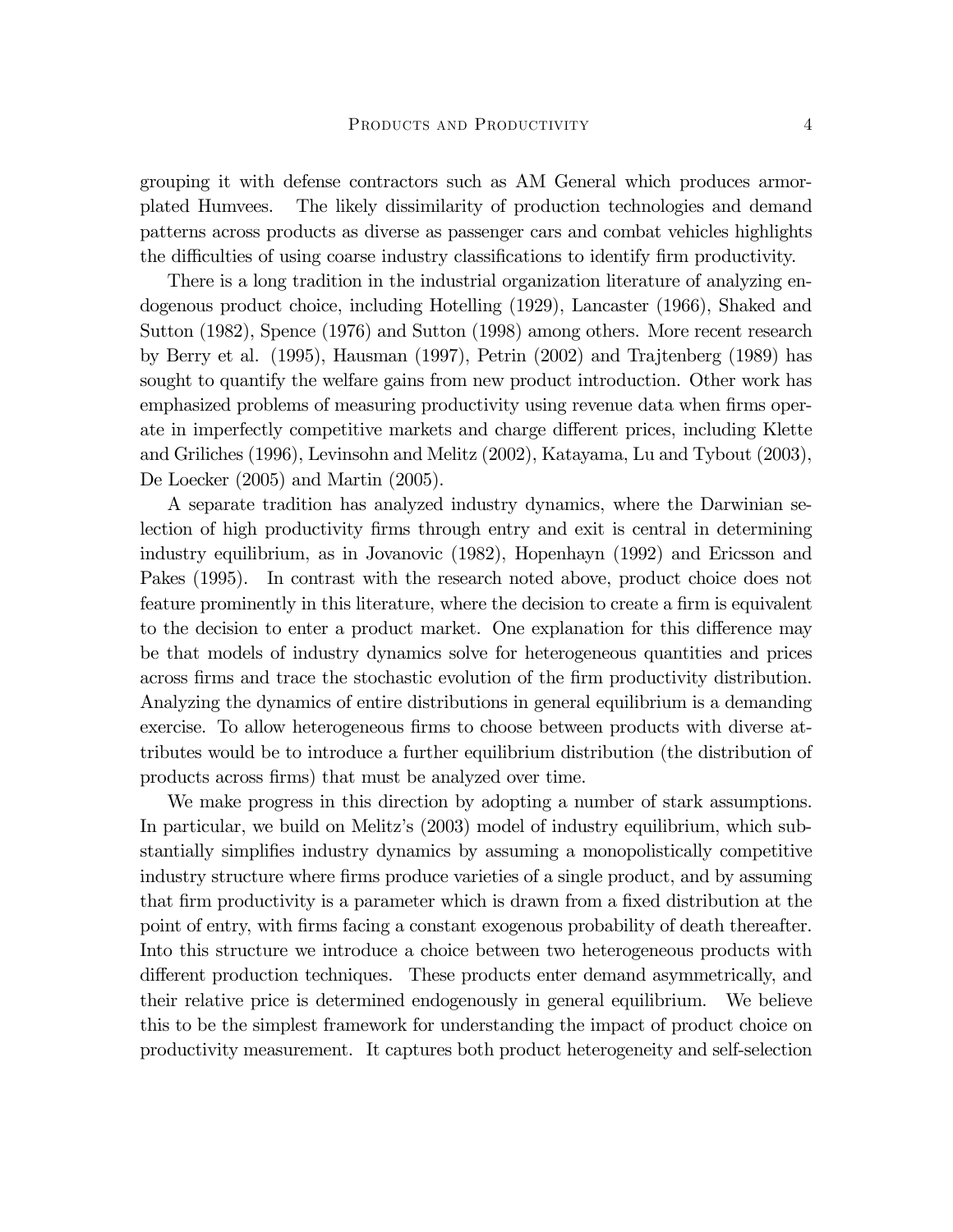by firms into product markets while yielding particularly tractable results.

The remainder of the paper is structured as follows. Section 2 places the paper in the context of the existing literature on deregulation, industry dynamics and productivity. Section 3 develops the theoretical model. Section 4 solves for industry equilibrium. Section 5 examines the properties of general equilibrium and derives the bias in standard productivity measures. Section 6 examines the implications of an exogenous policy reform, in the form of a reduction in barriers to entry, on product choice, measured productivity growth at the firm-level and on aggregate industry productivity growth. Section 7 concludes. An appendix at the end of the paper collects together proofs and technical derivations.

#### 2. Deregulation, Industry Dynamics and Productivity

A great deal of recent research in industrial organization and international trade focuses on industry responses to deregulation and trade liberalization. The influential study of the U.S. telecommunications industry by Olley and Pakes (1996) and the analyses of trade liberalization in Chile by Tybout et al. (1991) and Pavcnik (2002) are prominent examples. An important contribution of this analysis is the development of methodologies for consistent estimation of productivity when firms endogenously choose factor inputs as well as whether or not to exit the industry in response to changing market conditions and technology.<sup>6</sup> The estimated values of productivity that emerge from this literature show considerable dispersion across plants and firms within narrowly defined industries as well as exit by low productivity firms. Changes in the composition of output are found to play an important role in the response of industries to exogenous changes in the policy environment. Pavcnik (2002), for example, finds that aggregate productivity growth in Chile grew by 19.3 percent during the seven years following trade liberalization in 1979, with a contribution of 6.6 percent from increased productivity within plants and a 12.7 percent from the reallocation of resources from less to more efficient producers.

A related literature has argued that gross rates of firm entry and exit are large relative to net rates, and that firm entry and exit play an important role in accounting for aggregate productivity growth. Leading examples include Baily et al. (1992), Davis and Haltiwanger (1991), Dunne et al. (1989), Disney et al. (2003) and Foster et al. (2002). Foster et al. (2002), for example, find that virtually all of the productivity growth in the U.S. retail trade sector during the 1990s is accounted for by more

 ${}^{6}$ See in particular Olley and Pakes (1996) and Levinsohn and Petrin (2003).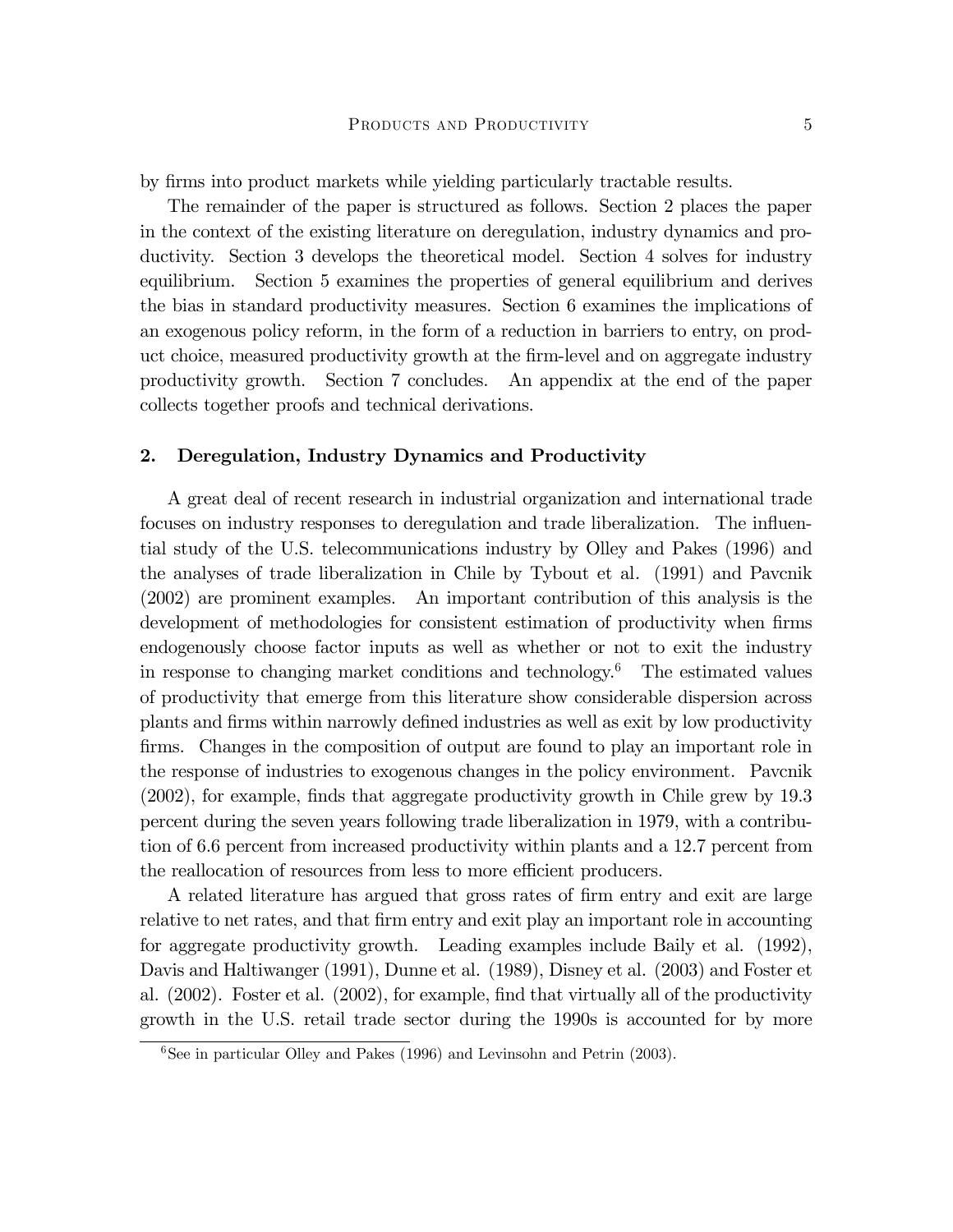productive entrants displacing less productive exiters.

Finally, a separate body of research has emphasized the problems associated with measuring productivity using revenue data when there is dispersion in output prices across firms within industries, including work by Klette and Griliches (1996), Levinsohn and Melitz (2002), Katayama et al. (2003), De Loecker (2005), and Martin (2005). In the presence of this price dispersion, deflating firm revenue using a common industry price deflator, as is common in empirical work, yields biased estimates of firm productivity.

The theoretical model we develop in this paper incorporates all of these features: heterogeneous firm productivity, ongoing entry and exit in steady-state, selection on survival where exiting firms are on average of lower productivity, and imperfect competition inducing variation in prices across firms. In addition, we incorporate an additional feature of firm-level data not emphasized in existing research, namely the idea that firm choices about which good to manufacture are typically made at a more disaggregate level than the industry concordances according to which firms are classified. These products often have different production technologies and display heterogeneous consumer demand patterns, which mean that they are not well modelled as differentiated varieties of the same product. Even if firm-specific data on prices or information on physical quantities of output is available, measured firm productivity is biased because it captures both true productivity differences across firms as well as differences across products in production technique.

We illustrate the importance of these ideas by describing a particular micro dataset, the Longitudinal Research Database (LRD) of the U.S. Census Bureau. In the LRD, manufacturing censuses are conducted every five years. Plants are allocated to four-digit SIC industries, of which there are 457, according to the industry that accounts for the main share of plant revenue. Information on output and inputs such as employment, wages, physical capital, materials, and energy is reported at the plant-level.

Existing research relying on the LRD generally focuses on plants' primary industries.7 However, more detailed information on plant production is available. The LRD also tracks the identity and output of plants' five-digit SIC products, of which there are 1462. To provide a sense of the relative level of detail between products and industries, Table 1 lists the thirteen products captured by industry 3357, "Nonferrous Wire-Drawing and Insulating." The products in this industry — which range from Copper Wire (33571) to Fiber Optic Cable (33579) — differ both in terms of end

<sup>7</sup>See, for example, Baily et al. (1992), Davis and Haltiwanger (1991) and Olley and Pakes (1996).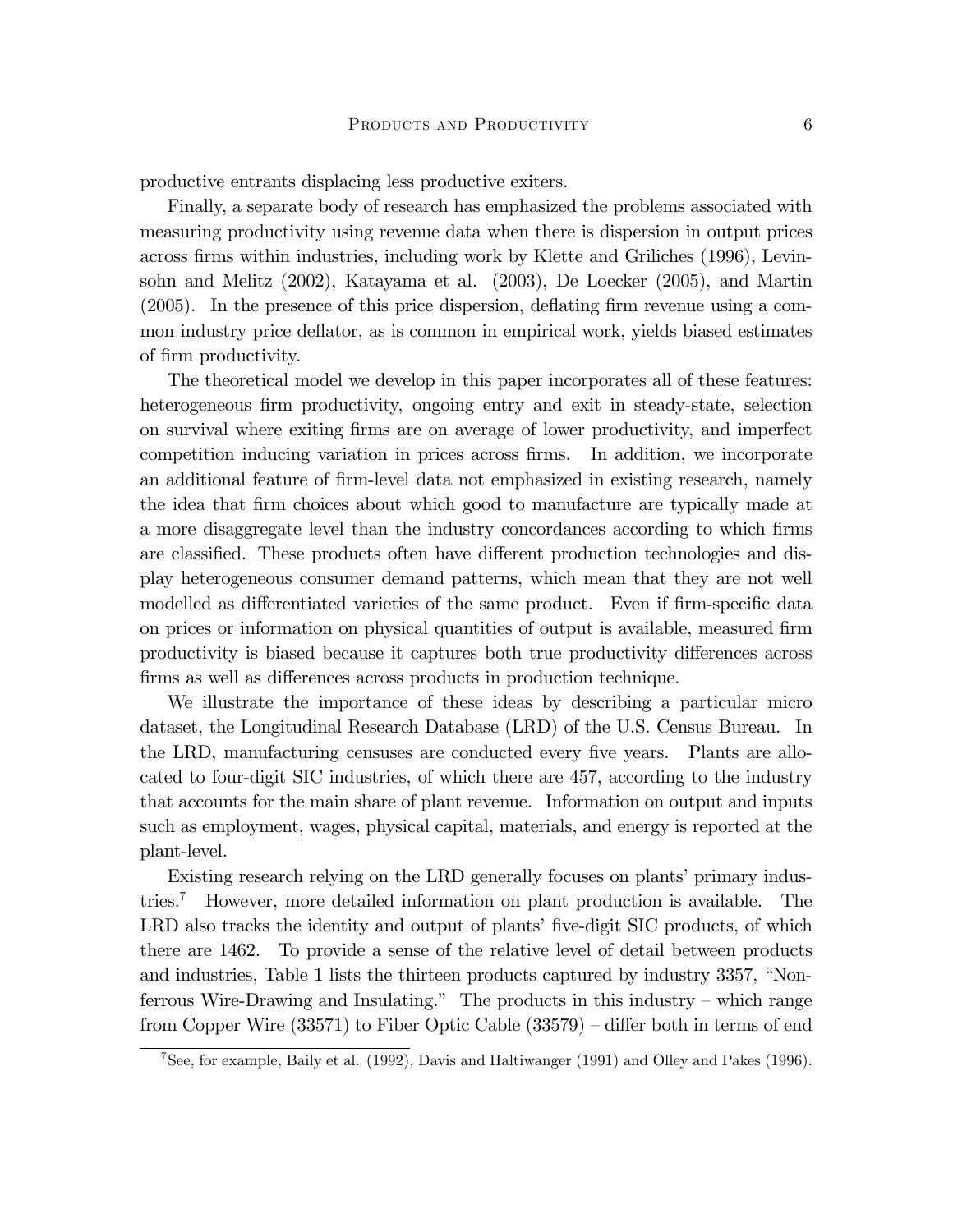use and in terms of the inputs and technologies required to manufacture them. The current UK SIC2003 system also groups fiber optic and insulated wire cable under the four-digit industry 3130, Manufacture of Insulated Wire and Cable.<sup>8</sup>

Table 2 provides a more systematic view of the level of product detail available in the U.S. SIC by reporting the number of four- and five-digit categories in each two-digit sector. The typical two-digit manufacturing sector has 24 industries and 76 products. However, there is a substantial degree of variation across sectors. The number of five-digit products per two-digit sector ranges from a low of 12 in Leather (31) to 187 in Industrial Machinery (35). Similarly, the number of five-digit products per four-digit industry ranges from a low of 1.1 in Leather to a high of 5.1 in Printing and Publishing (27). The industry highlighted in Table 1, Nonferrous Wiredrawing and Insulating (3357), is just one of 26 Primary Metal industries, and its products represent 14 percent (13/89) of the total number of products in that sector.

In the theoretical model developed below, we allow heterogeneous firms to endogenously self-select into products that vary in terms of their demand and supply-side attributes. Product choice is shaped by the interaction of the heterogeneous characteristics of firms and products. The product chosen by the firm affects its measured productivity and its response to industry deregulation. The distribution of firms across products influences measured industry productivity at a point in time. The endogenous re-sorting of firms across products in response to industry deregulation shapes the dynamic response of the industry as a whole to policy reform over time.

#### 3. Theoretical Model

Consider a single industry within which consumers and firms choose whether to consume and produce varieties of two distinct products. $9$  To keep the analysis as tractable as possible, we assume that consumer preferences between the two products

<sup>8</sup>Even at further levels of disaggregation, e.g. seven-digit SIC categories, goods are often quite distinct. For example, in the Motor Vehicles Parts and Accessories industry (3714), the five-digit product "Gasoline Engines and Gasoline Engine Parts for Motor Vehicles, New" (37142) includes the following seven-digit categories: "Intake Manifolds" (3714206), "Rocker Arms and Parts (3714215), "Fuel Injection Systems" (3714218), and "Radiators, Complete" (3714235). These seven-digit categories are likely to display heterogeneous technological requirements and to face different patterns of consumer demand. For a complete list of four-, five-, and seven- digit SIC87 categories, see U.S. Census (1996) available at http://www.census.gov/prod/2/manmin/mc92-r-1.pdf.

<sup>9</sup> It is straightforward to embed this framework in a multi-industry model or to allow a finite number of distinct products within the industry. The model developed here is the simplest framework within which to demonstrate the importance of firms' choice between heterogeneous products in influencing measured firm and industry outcomes.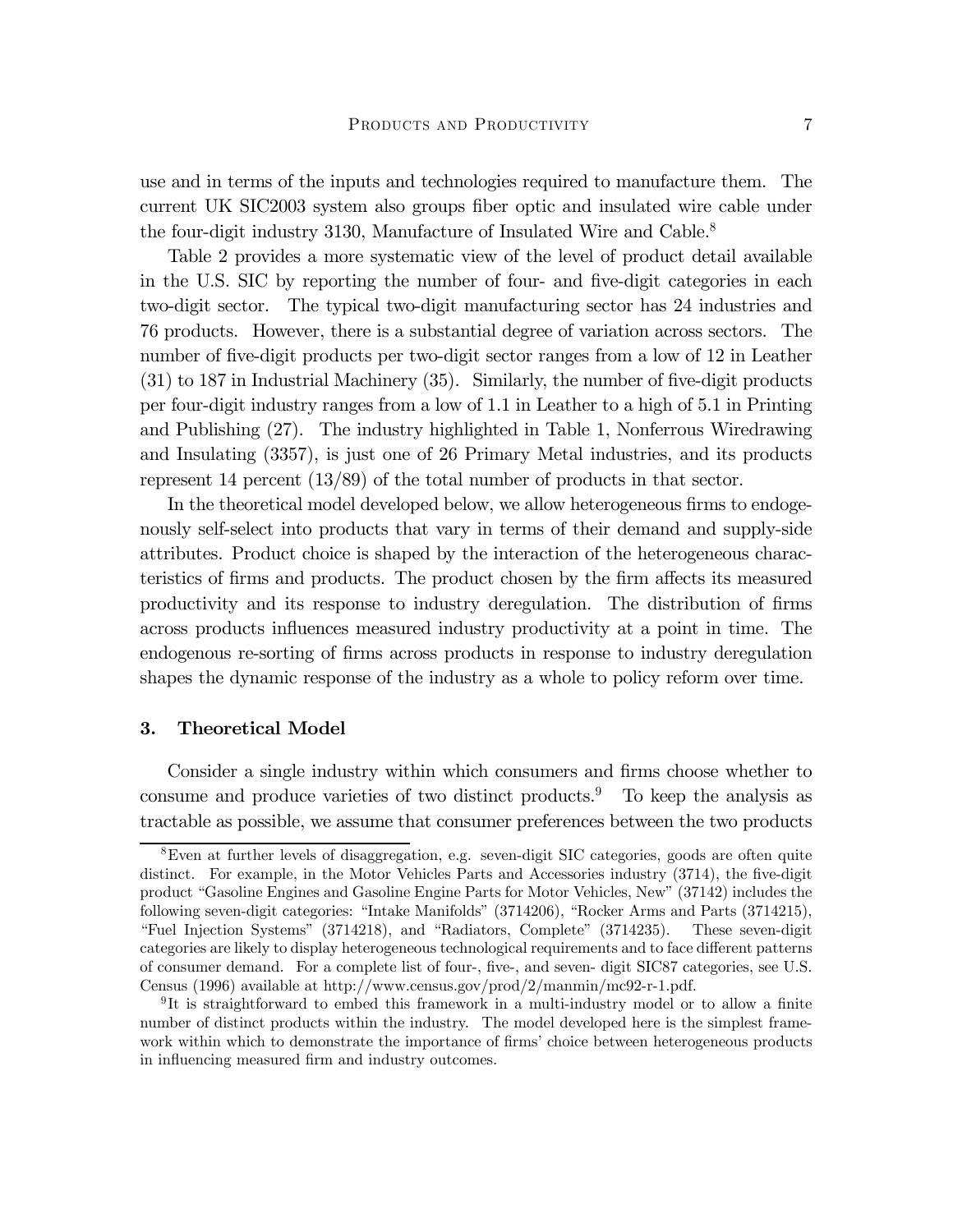can be well represented with the following CES utility function:

$$
U = [aC_1^{\nu} + (1 - a)C_2^{\nu}]^{1/\nu}.
$$
\n(1)

where a captures the relative strength of preferences for each product, and we assume that the products are imperfect substitutes with elasticity of substitution  $\psi = \frac{1}{1-\nu} >$ 1. Firms produce horizontally differentiated varieties of their chosen product.  $C_i$  is therefore a consumption index defined over varieties  $\omega$  of each product i:

$$
C_i = \left[ \int_{\omega \in \Omega_i} q_i(\omega)^{\rho} d\omega \right]^{1/\rho}, \qquad P_i = \left[ \int_{\omega \in \Omega_i} p_i(\omega)^{1-\sigma} d\omega \right]^{1/1-\sigma}.
$$
 (2)

where  $\{\Omega_i\}$  is the set of available varieties in market i,  $P_i$  is the price index dual to  $C_i$ , and  $\sigma = \frac{1}{1-\rho} > 1$  is the elasticity of substitution between varieties of the same product. We make the natural assumption that varieties of the same product are more easily substitutable than different products, so that  $\sigma > \psi$ .

Consumer expenditure minimization yields the following expression for equilibrium expenditure (equals revenue,  $r_i(\omega)$ ) on a variety:

$$
r_i(\omega) = R_i \left(\frac{p_i(\omega)}{P_i}\right)^{1-\sigma} = \alpha_i(\mathcal{P}) R \left(\frac{p_i(\omega)}{P_i}\right)^{1-\sigma}
$$
\n(3)

which is increasing in aggregate expenditure (equals aggregate revenue  $R = R_1 + R_2 =$  $\int_{\omega \in \Omega_1} r_1(\omega) d\omega + \int_{\omega \in \Omega_2} r_2(\omega) d\omega$ , increasing in the share of expenditure allocated to product i,  $\alpha_i(P_2/P_1) = \alpha_i(\mathcal{P})$ , decreasing in own variety price,  $p_i(\omega)$ , and increasing in the price of competing varieties as summarized in the price index,  $P_i$ .

With CES utility, the share of expenditure allocated to product 1 is increasing in the relative price of product 2,  $\mathcal{P} = P_2/P_1$  (since  $\psi > 1$ ), and increasing in the relative weight given to product 1 in consumer utility,  $a$ .

$$
\alpha_1(\mathcal{P}) = \left[1 + \left(\frac{1-a}{a}\right)^{\psi} \mathcal{P}^{1-\psi}\right]^{-1}, \qquad \alpha_2(\mathcal{P}) = 1 - \alpha_1(\mathcal{P}). \tag{4}
$$

#### 3.1. Production

As well as entering demand in different ways, the products have different production technologies. We consider the case where this difference in production technology takes the form of a difference in the fixed and variable costs of production. We assume that product 2 has a higher fixed cost of production:  $f_2 > f_1$ . Variable costs are indexed by the parameter  $b_i$  and, without loss of generality, we normalize  $b_1 = 1$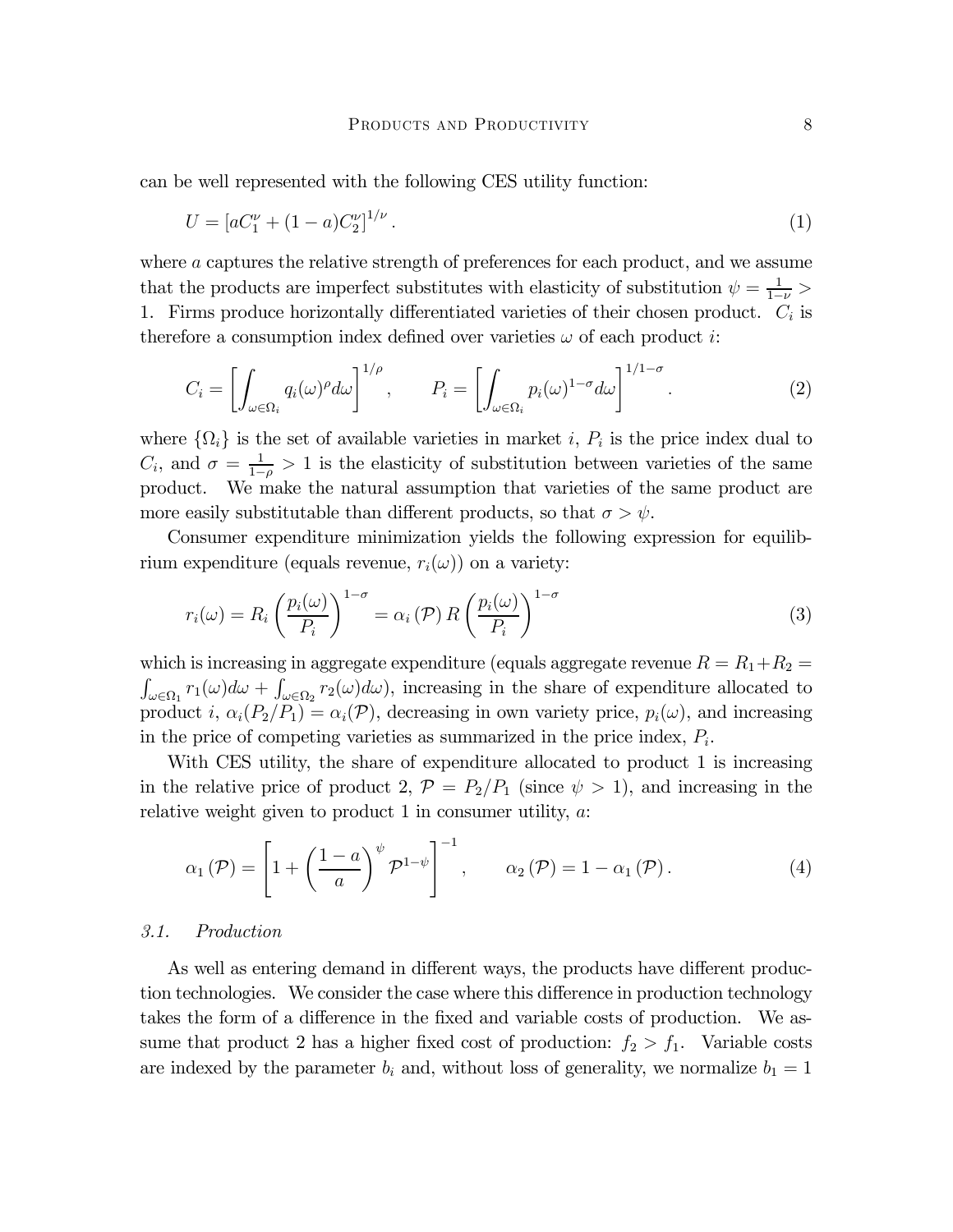and  $b_2 = b$ . We allow variable costs of production for product 2 to be either smaller or greater than those for product 1.

Labor is the sole factor of production and is supplied inelastically at its aggregate level  $L$ , which also indexes the size of the economy. The production technology follows Melitz (2003) in that variable cost is assumed to depend on heterogeneous firm productivity. We differ in that we allow for multiple distinct products and hence endogenous product choice within the industry. The labor required to produce  $q_i$  units of a variety in product market i is given by:

$$
l_i = f_i + \frac{b_i q_i}{\varphi} \tag{5}
$$

so that the variable cost of production depends on  $b_i$ , which is common to all firms, as well as on the firm-specific productivity,  $\varphi$ <sup>10</sup>

The existence of fixed production costs implies that, in equilibrium, each firm will choose to produce a unique variety. Profit maximization yields the standard result that equilibrium prices are a constant mark-up over marginal cost, with the size of the mark-up depending on the elasticity of substitution between varieties:

$$
p_i(\varphi) = \left(\frac{\sigma}{\sigma - 1}\right) \frac{wb_i}{\varphi}.\tag{6}
$$

We choose the wage as the numeraire so that  $w = 1$ . Using this choice of numeraire and the pricing rule in the expression for revenue above, equilibrium firm revenue and profits are:

$$
r_i(\varphi) = \alpha_i(\mathcal{P})R\left(P_i\rho \frac{\varphi}{b_i}\right)^{\sigma - 1}
$$
  

$$
\pi_i(\varphi) = \frac{r_i(\varphi)}{\sigma} - f_i.
$$
 (7)

One property of equilibrium revenue that will prove useful below is that the relative revenue of two firms with different productivity levels in the same product market depends solely on their relative productivity:  $r_i (\varphi'') = (\varphi''/\varphi')^{\sigma-1} r_i (\varphi')$ . Similarly, the relative revenue of two firms with different productivity levels in different product markets depends on their relative productivities, the relative variable cost of making

 $10$ The assumption that fixed costs of production are independent of productivity captures the idea that many fixed costs, such as building and equipping a factory with machinery, are unlikely to vary substantially with firm productivity. As long as fixed costs are less sensitive to productivity than variable costs, there will be endogenous selection on productivity in firms' exit and product choice decisions.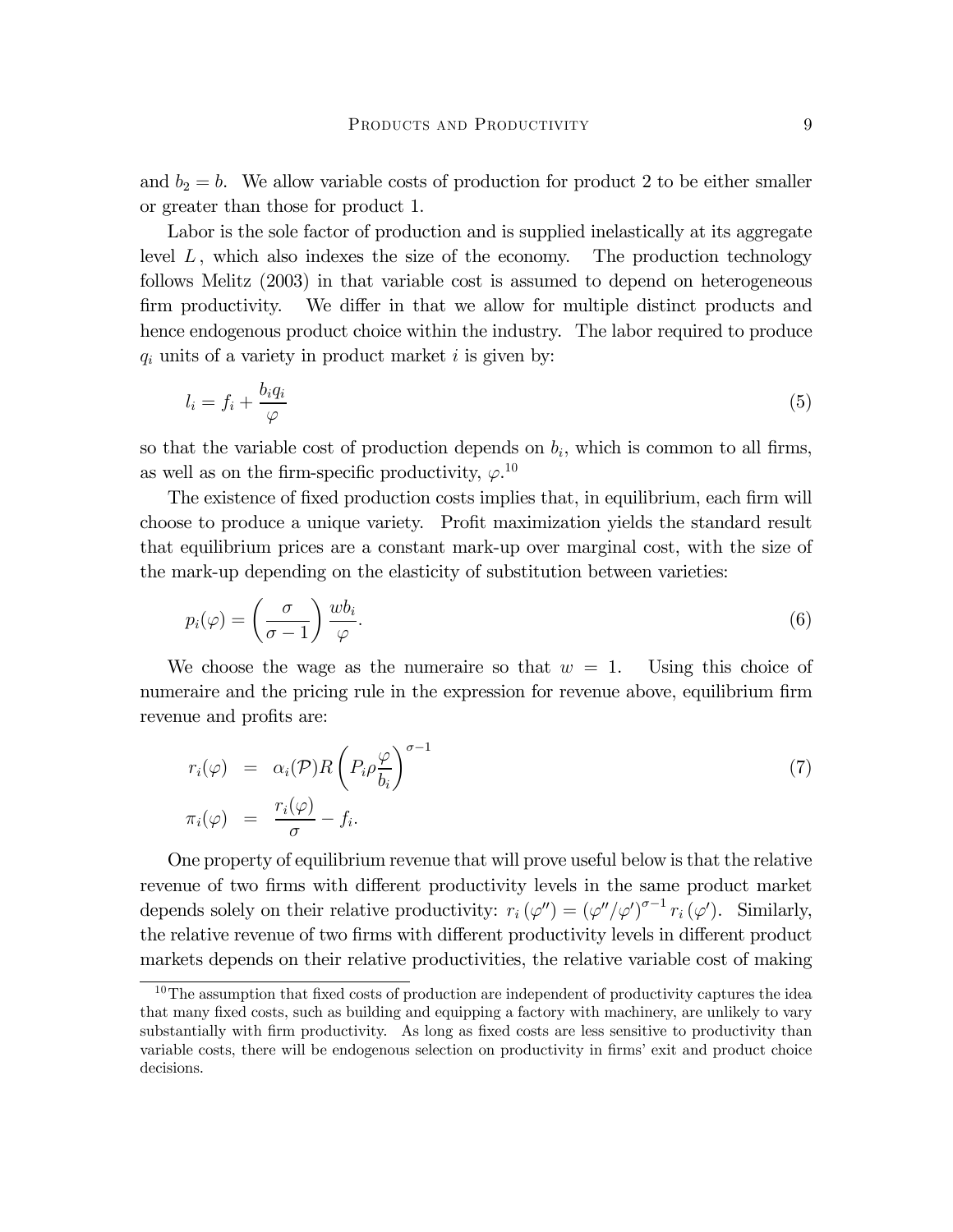the two products, the relative expenditure share devoted to the two products, and relative price indices:

$$
r_2(\varphi'') = \left(\frac{1 - \alpha_1(\mathcal{P})}{\alpha_1(\mathcal{P})}\right) \left[ \left(\frac{\varphi''}{\varphi'}\right) \mathcal{P}_b^{\frac{1}{2}} \right]^{\sigma - 1} r_1(\varphi'). \tag{8}
$$

#### 3.2. Industry Entry and Exit

To enter the industry (and produce either product), firms must pay a fixed entry cost,  $f_e > 0$ , which is thereafter sunk. After paying the sunk cost, firms draw their productivity,  $\varphi$ , from a distribution,  $g(\varphi)$ , with corresponding cumulative distribution  $G(\varphi)$ . This formulation captures the idea that there are sunk costs of entering an industry and that, once these costs are incurred, some uncertainty regarding the nature of production and firm profitability is realized. Firm productivity is assumed to remain fixed thereafter, and firms face a constant exogenous probability of death,  $\delta$ , which we interpret as due to *force majeure* events beyond managers' control.<sup>11</sup>

A particularly tractable productivity distribution, which we use at some points below and which provides a good approximation to observed firm-level productivity data is the Pareto distribution,  $g(\varphi) = z k^z \varphi^{-(z+1)}$ . The parameter  $k > 0$  corresponds to the minimum value of productivity in the industry, while  $z > 0$  determines the skewness of the distribution, and in order for the variance of log firm sales to be finite we require  $z>\sigma-1$ .

After entry, firms decide whether to begin producing in the industry or exit. If they decide to produce, they choose which product to make. The value of a firm with productivity  $\varphi$  is, therefore, the maximum of 0 (if the firm exits) or the stream of future profits from producing one of the two products discounted by the probability of firm death:

$$
v(\varphi) = \max\left\{0, \frac{1}{\delta}\pi_1(\varphi), \frac{1}{\delta}\pi_2(\varphi)\right\}.
$$
\n(9)

 $11$  Firm death ensures steady-state entry into the industry. New entrants make an endogenous exit decision, since their decision whether or not to produce in the industry depends on their productivity draw  $\varphi$  from the distribution  $q(\varphi)$ . Together with fixed production costs, this will generate the result that exiting firms are on average less productive than surviving firms. For incumbent firms, the probability of death  $\delta$  is independent of productivity. This assumption can be relaxed by allowing firm productivity to evolve stochastically after entry (e.g. Hopenhayn 1992). While this would achieve greater realism, it would not change the qualitative results below on the importance of endogenous product choice for measured firm and industry productivity, and would come at the cost of a substantial increase in the complexity of the industry dynamics.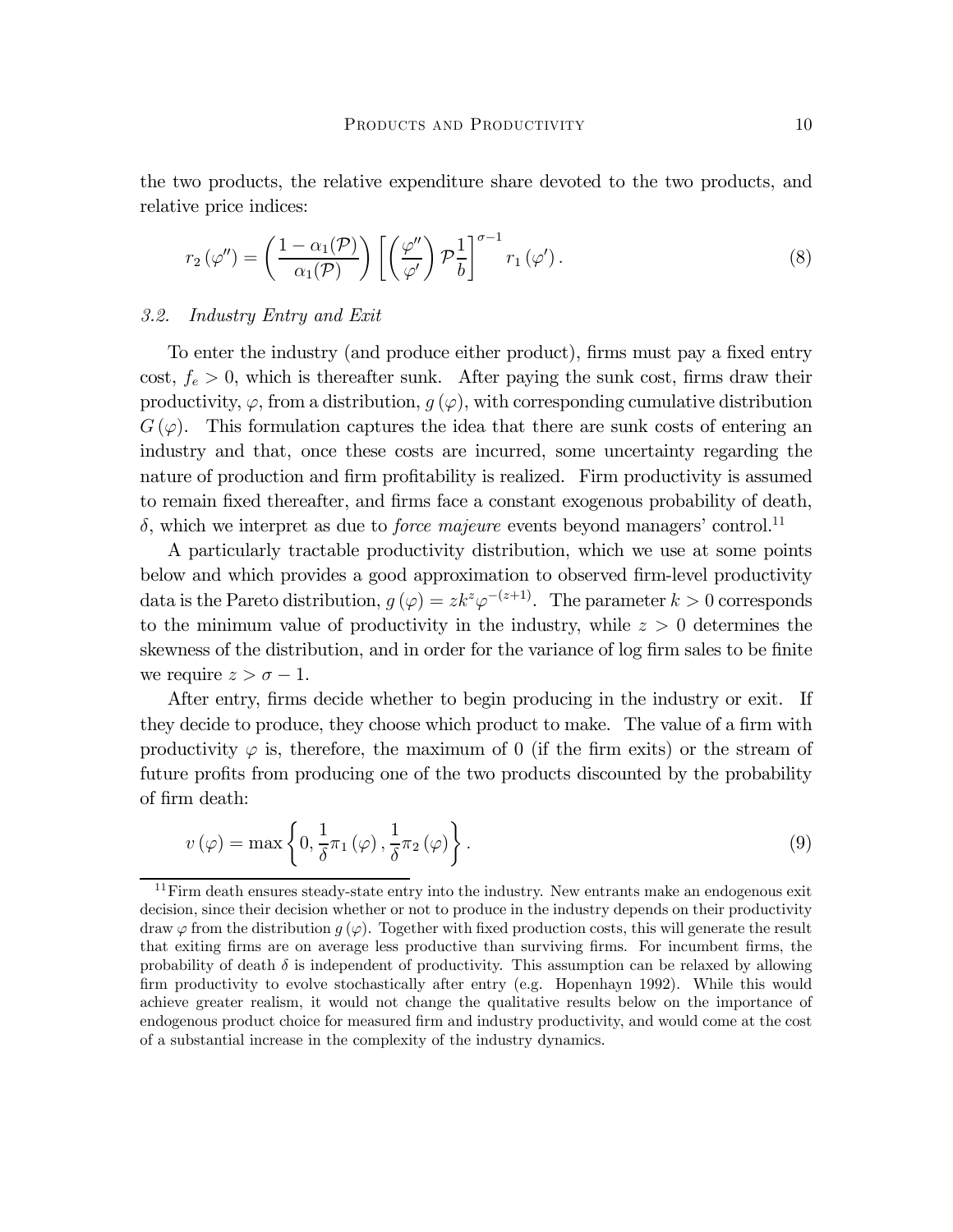#### 3.3. Product Choice

Firms decide which product to make based on their realized productivity, taking as given aggregate variables such as the price indices. From our expression for equilibrium profits above, firms with zero productivity have negative post-entry profits and profits are monotonically increasing in productivity. Fixed production costs mean that there is a positive value for productivity below which negative profits would be made. Firms drawing a productivity below this **zero-profit productivity** cutoff,  $\varphi^*$ , exit the industry immediately.

From consumers' utility function, the elasticity of substitution between products is lower than the elasticity of substitution between varieties of the same product. Therefore, in general equilibrium the relative price of the two products,  $\mathcal{P} = P_2/P_1$ , adjusts so as to ensure that both products are produced, as we show formally below.

Since product 2 has a higher fixed product cost than product 1, firms with zero productivity would make the largest losses from producing product 2:

$$
0 > \pi_1(0) = -f_1 > \pi_2(0) = -f_2. \tag{10}
$$

Since profits for each product are monotonically increasing in productivity, a necessary condition for both products to be produced is that profits from product 2 increase more rapidly with productivity than those from product 1:

$$
\frac{d\pi_2/d\varphi}{d\pi_1/d\varphi} = \Gamma \equiv \left(\frac{1-a}{a}\right)^{\psi} \left(\frac{1}{b}\right)^{\sigma-1} \mathcal{P}^{\sigma-\psi} > 1\tag{11}
$$

where the *relative* rate at which profits increase with productivity is independent of productivity, and depends instead on parameters, such as the demand-shifter a and the variable cost parameter  $b$ , as well as endogenous relative price indices,  $P$ .

The *sufficient* condition for both products to be produced is that profits are positive in each product market and exceed those in the other product market over a range of productivities:

$$
\pi_1(\varphi) > 0 \text{ and } \pi_1(\varphi) > \pi_2(\varphi) \text{ for } \varphi \in \Phi_1 \subset (0, \infty)
$$
  
\n
$$
\pi_2(\varphi) > 0 \text{ and } \pi_2(\varphi) > \pi_1(\varphi) \text{ for } \varphi \in \Phi_2 \subset (0, \infty)
$$
\n(12)

which requires the profit functions for the two products to intersect at a value for productivity where positive profits are made, as shown graphically in Figure 1. As we show formally below, endogenous relative prices,  $P$ , will adjust to ensure that these conditions are satisfied even if product 2 has both a higher fixed and variable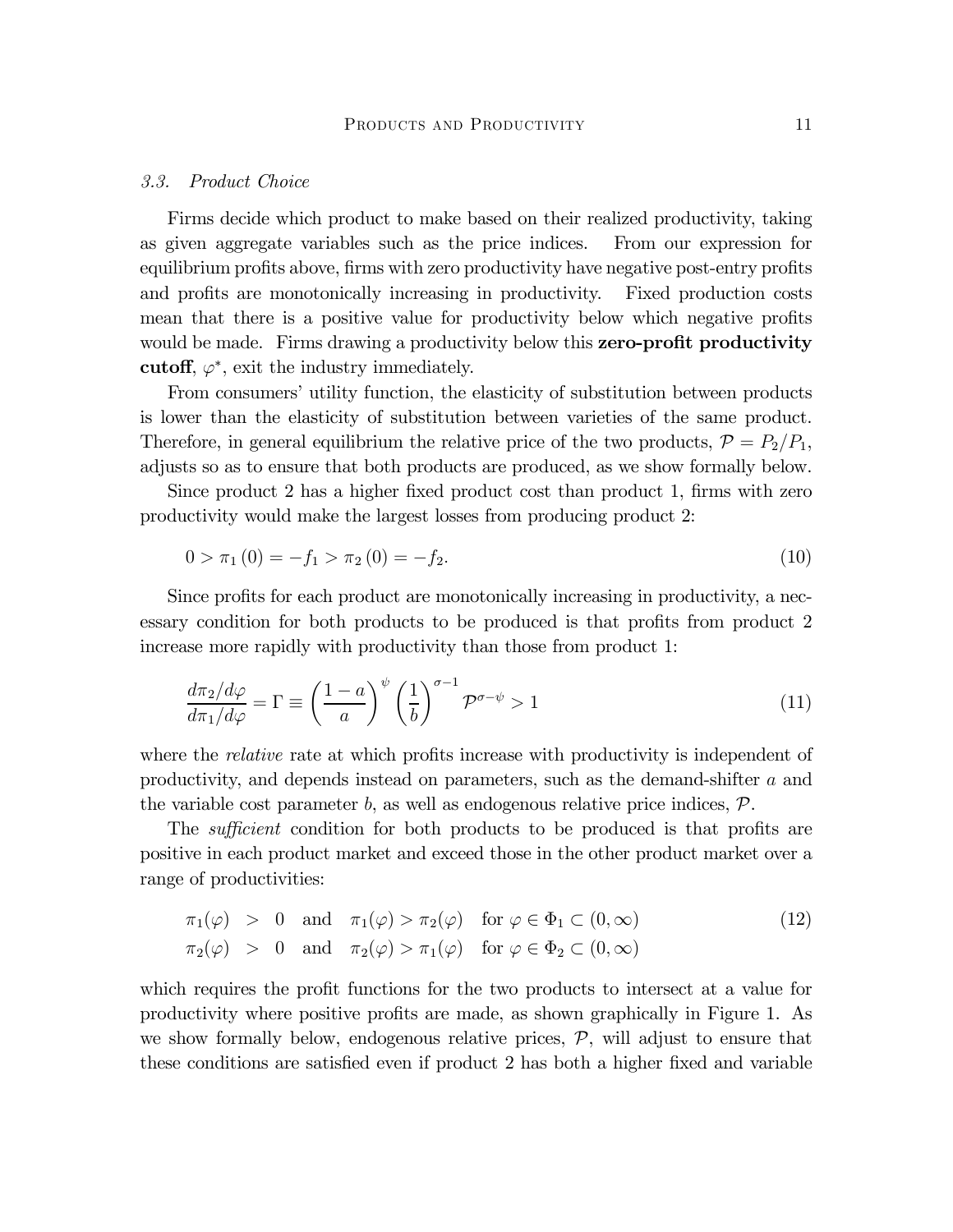cost. The point at which the two profit functions intersect defines the **productindifference productivity cutoff**,  $\varphi^{**}$ , at which a firm is exactly indifferent between the two products.

The higher fixed cost for product 2 and the requirement that the two profit functions intersect at a value for productivity where positive profits are made together imply that product 1 will be produced by the lowest productivity firms that are active in the industry and product 2 will be produced by higher productivity firms. The zero-profit productivity cutoff determining the lowest level of productivity where product 1 is produced is given by:

$$
r_1(\varphi^*) = \sigma f_1,\tag{13}
$$

while the product-indifference productivity cutoff defining the lowest level of productivity where product 2 is produced is defined by:

$$
\frac{r_2(\varphi^{**})}{\sigma} - f_2 = \frac{r_1(\varphi^{**})}{\sigma} - f_1.
$$
\n(14)

Firms drawing a productivity below  $\varphi^{**}$  but above  $\varphi^*$  will make product 1, while those drawing a productivity above  $\varphi^{**}$  will make product 2.

#### 3.4. Free Entry

From the characterization of entry and product choice in the previous sections, the ex ante probability of successful entry into the industry is  $[1-G(\varphi^*)]$ , with the exante probability of producing product 1 given by  $[G(\varphi^{**}) - G(\varphi^*)]$ , and the ex ante probability of producing product 2 given by  $[1 - G(\varphi^{**})]$ . The ex post productivity distribution for each product,  $\mu_i(\varphi)$ , is conditional on successful entry and product choice and is a truncation of the *ex ante* productivity distribution,  $g(\varphi)$ :

$$
\mu_1(\varphi) = \begin{cases}\n\frac{g(\varphi)}{G(\varphi^{**}) - G(\varphi^*)} & \text{if } \varphi \in [\varphi^*, \varphi^{**}) \\
0 & \text{otherwise}\n\end{cases},
$$
\n
$$
\mu_2(\varphi) = \begin{cases}\n\frac{g(\varphi)}{1 - G(\varphi^{**})} & \text{if } \varphi \in [\varphi^{**}, \infty) \\
0 & \text{otherwise}\n\end{cases}.
$$
\n(15)

In equilibrium we require the expected value of entry in the industry,  $v_e$ , to equal the sunk entry cost,  $f_e$ . The expected value of entry is the *ex ante* probability of making product 1 times expected profitability in product 1 until death plus the  $ex$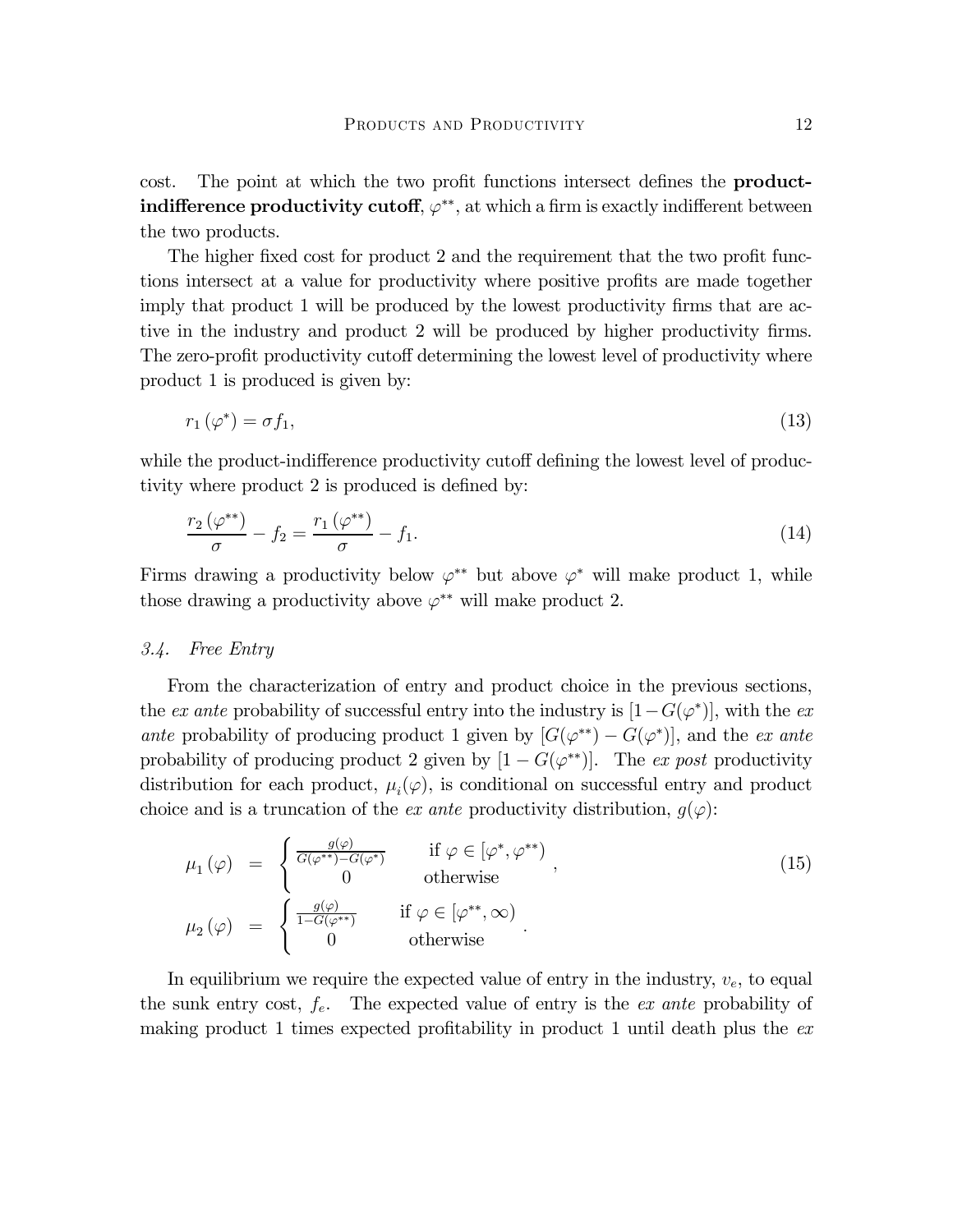ante probability of making product 2 times expected profitability in product 2 until death, and the free entry condition is:

$$
v_e = \left[\frac{G\left(\varphi^{**}\right) - G\left(\varphi^*\right)}{\delta}\right] \overline{\pi}_1 + \left[\frac{1 - G\left(\varphi^{**}\right)}{\delta}\right] \overline{\pi}_2 = f_e,\tag{16}
$$

where  $\overline{\pi}_i$  is expected or average firm profitability in product market *i*. Equilibrium revenue and profit in each market are constant elasticity functions of firm productivity (equation (7)) and, therefore, average revenue and profit are equal respectively to the revenue and profit of a firm with weighted average productivity,  $\bar{r}_i = r_i(\tilde{\varphi}_i)$ and  $\overline{\pi}_i = \pi_i(\widetilde{\varphi}_i)$ , where weighted average productivity,  $\widetilde{\varphi}_1(\varphi^*, \varphi^{**})$  and  $\widetilde{\varphi}_2(\varphi^{**})$ , is determined by the ex post productivity distributions,  $\mu_i(\varphi)$ , and is defined formally in the Appendix.

#### 3.5. Product and Labor Markets

The steady-state equilibrium is characterized by a constant mass of firms entering each period,  $M_e$ , and a constant mass of firms producing within each product market,  $M_i$ . In steady-state equilibrium, the mass of firms that enter and draw a productivity sufficiently high to produce in a product market must equal the mass of firms already within that product market who die, yielding the following **steady-state stability** conditions (SC):

$$
[1 - G(\varphi^{**})]M_e = \delta M_2 \tag{17}
$$

$$
[G(\varphi^{**}) - G(\varphi^*)]M_e = \delta M_1. \tag{18}
$$

The firms' equilibrium pricing rule implies that the prices charged for individual varieties are inversely related to firm productivity. The price indices are weighted averages of the prices charged by firms with different productivities, with the weights determined by the ex post productivity distributions. Exploiting this property of the price indices, we can write them as functions of the mass of firms producing a product,  $M_i$ , and the price charged by a firm with weighted average productivity within each product market,  $p_i(\widetilde{\varphi}_i)$ :

$$
P_1 = M_1^{1/1-\sigma} p_1(\tilde{\varphi}_1), \qquad P_2 = M_2^{1/1-\sigma} p_2(\tilde{\varphi}_2)
$$
\n(19)

In equilibrium, we also require that the demand for labor used in production,  $L^p$ , and entry,  $L^e$ , equals the economy's supply of labor,  $L$ :

$$
L_p + L_e = L.\t\t(20)
$$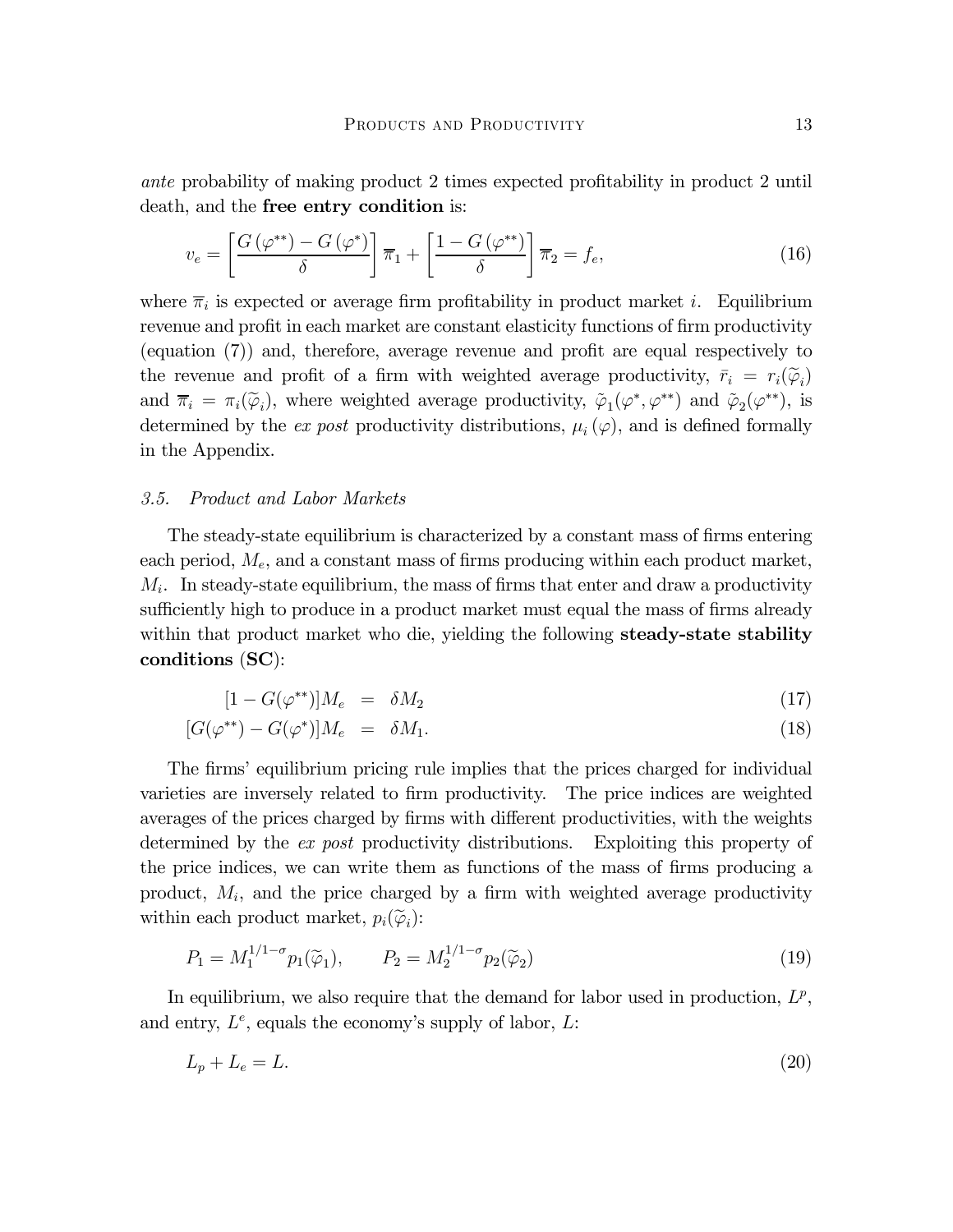#### 4. Industry Equilibrium

In this section, we characterize general equilibrium which is referenced by the sextuple  $\{\varphi^*, \varphi^{**}, P_1, P_2, R_1, R_2\}$ , in terms of which all other endogenous variables may be written. In the next section we analyze the properties of industry equilibrium and the implications of product choice for measured firm and industry productivity. In the following section we investigate the implications of industry deregulation, in the form of a policy reform which reduces sunk costs of entry into the industry.

The equilibrium vector is determined by the following equilibrium conditions: the zero-profit productivity cutoff (equation (13)), the product-indifference productivity cutoff (equation  $(14)$ ), free entry  $(16)$ , steady-state stability  $((17)$  and  $(18)$ ), the values for the equilibrium price indices implied by consumer and producer equilibrium (equation (19)), and labor market clearing (20).

### 4.1. Relative Supply and Relative Prices

The zero-profit productivity cutoff implies that the revenue of a product 1 firm with productivity  $\varphi^*$  is proportional to the product 1 fixed production cost (equation (13)), while the product-indifference productivity cutoff establishes a relationship between relative revenue in the two markets at productivity  $\varphi^{**}$  and the fixed costs of producing the two products (equation (14)). Profit maximization implies that the relative revenues of two firms making different products depend solely on their relative productivities, relative expenditure shares on the two products, relative price indices, and relative variable costs of production (equation (8)).

Combining these three equations, we obtain a downward-sloping (supply-side) relationship between two key variables: the relative value of the two productivity cutoffs,  $\varphi^{**}/\varphi^*$ , and the relative price of the two products,  $\mathcal{P}$ ,

$$
\frac{\varphi^{**}}{\varphi^*} \equiv \Lambda = \left[ \frac{\left(\frac{f_2}{f_1} - 1\right)}{\left[\left(\frac{1-a}{a}\right)^{\psi}\left(\frac{1}{b}\right)^{\sigma-1}\mathcal{P}^{\sigma-\psi} - 1\right]} \right]^{1/(\sigma-1)}.
$$
\n(21)

Equation (21) is the mathematical statement of the relationship between the two productivity cutoffs captured graphically in Figure 1. As  $\varphi^{**}$  rises relative to  $\varphi^*$ , the fraction of firms producing product 2 falls, and the fraction of firms producing product 1 increases. Equation (21) therefore yields the following intuitive comparative statics. A higher value for the relative price,  $P$ , increases profitability in product 2 relative to product 1 and causes the relative number of firms producing product 2 to rise,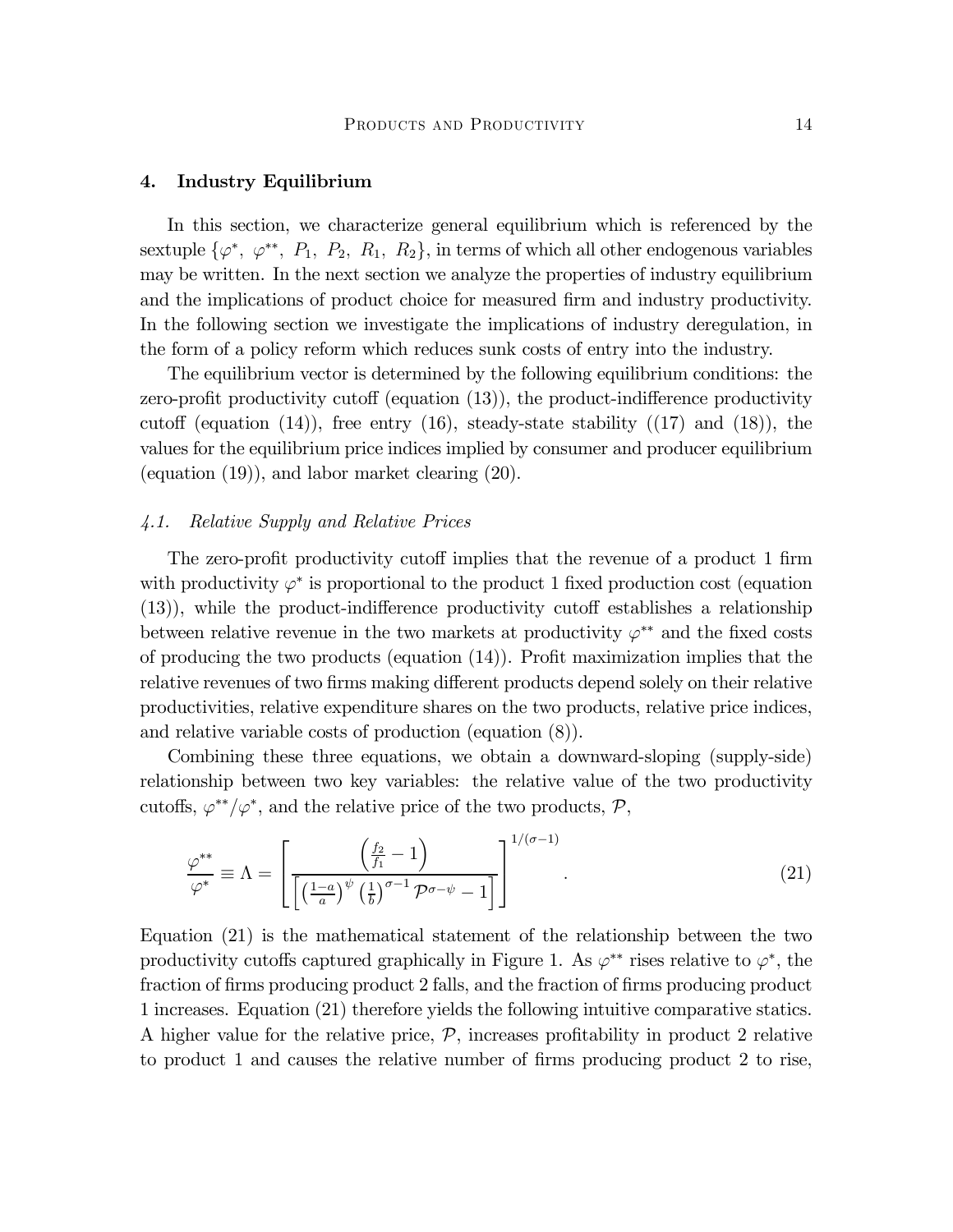i.e. a reduction in  $\varphi^{**}$  relative to  $\varphi^*$ , since  $\sigma > \psi$ . For a given value for the relative price,  $P$ , a higher fixed cost for product 2,  $f_2$ , reduces profitability in product 2 and causes the relative number of firms producing product 2 to fall, i.e. an increase in  $\varphi^{**}$  relative to  $\varphi^*$ .

#### 4.2. Relative Demand and Relative Prices

The expressions for the two price indices yield an equation for relative prices as a function of the relative mass of firms and the relative price charged by a firm with weighted average productivity in each product market (equation (19)). The two steady-state stability conditions yield an equation for the relative mass of firms as a function of the two productivity cutoffs (equations (17) and (18)).

Combining these expressions yields an upward-sloping demand-side relationship between the relative value of the two productivity cutoffs and the relative price of the two products:

$$
\Psi\left(\frac{\varphi^{**}}{\varphi^*}\right) \equiv \left[\frac{b^{\sigma-1} \int_{\varphi^*}^{\varphi^{**}} \varphi^{\sigma-1} g\left(\varphi\right) d\varphi}{\int_{\varphi^{**}}^{\infty} \varphi^{\sigma-1} g\left(\varphi\right) d\varphi}\right] = \mathcal{P}^{\sigma-1}.
$$
\n(22)

An increase in the relative consumer price index for product  $2, \mathcal{P}$ , reduces demand for product 2 relative to product 1 and shrinks the range of productivities where product 2 is produced relative to the range where product 1 is produced, i.e. an increase in  $\varphi^{**}/\varphi^*$ . For a given value of  $\varphi^{**}/\varphi^*$ , an increase in b, the relative variable cost for product 2, raises the price of product 2 varieties relative to product 1 varieties, i.e. an increase in P.

#### 4.3. Free Entry

The free entry condition can be written in a more convenient form using the expression for the zero-profit productivity cutoff, the relationship between the revenues of firms producing varieties in the same market with different productivities, and the supply-side relationship between the two productivity cutoffs derived above. Combining equation (13),  $r_i (\varphi'') = (\varphi''/\varphi')^{\sigma-1} r_i (\varphi')$ , and equation (21), we can write the free entry condition as: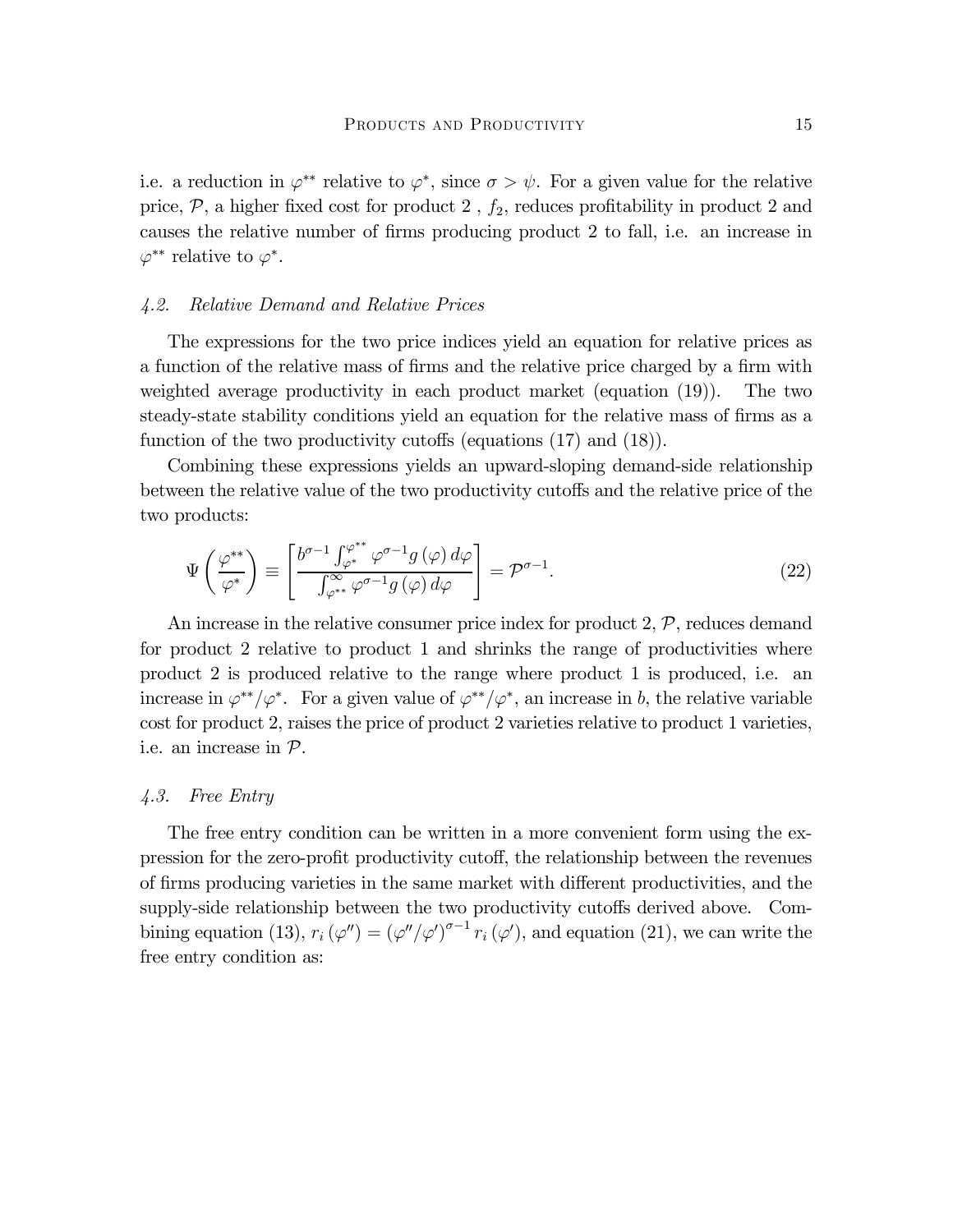$$
v_e = \frac{f_1}{\delta} \int_{\varphi^*}^{\Lambda \varphi^*} \left[ \left(\frac{\varphi}{\varphi^*}\right)^{\sigma-1} - 1 \right] g(\varphi) d\varphi
$$
  
+ 
$$
\frac{f_1}{\delta} \int_{\Lambda \varphi^*}^{\infty} \left[ \left(\frac{1-a}{a}\right)^{\psi} \left(\frac{1}{b}\right)^{\sigma-1} \mathcal{P}^{\sigma-\psi} \left(\frac{\varphi}{\varphi^*}\right)^{\sigma-1} - \frac{f_2}{f_1} \right] g(\varphi) d\varphi = f_e.
$$
 (23)

where  $\Lambda$  is defined in equation (21).

This way of writing the free entry condition clarifies the relationship between the sunk cost of entry and the zero-profit productivity cutoff. An increase in the sunk entry cost,  $f_e$ , requires an increase in the expected value of entry,  $v_e$ . Since the expected value of entry above is monotonically decreasing in  $\varphi^*$ , this requires a fall in the zero-profit productivity cutoff. Intuitively, the higher sunk cost of entering the industry reduces the mass of entrants, which increases ex post profitability, enabling lower productivity firms to cover their fixed production costs and survive in the industry.

#### 4.4. Steady-state Stability, Labor Market Clearing and Goods Market Clearing

Using the steady-state stability conditions to substitute for the ex ante probability of producing each product in the free entry condition, total payments to labor used in entry equal total industry profits:  $L_e = M_e f_e = M_1 \bar{\pi}_1 + M_2 \bar{\pi}_2 = \Pi$  (by choice of numeraire,  $w = 1$ ). The existence of a competitive fringe of potential entrants means that firms enter until the expected value of entry equals the sunk entry cost, and as a result the entire value of industry profits is paid to labor used in entry.

Total payments to labor used in production equal the difference between industry revenue, R, and industry profits,  $\Pi: L_p = R - \Pi$ . Taking these two results together, total payments to labor used in both entry and production equal industry revenue,  $L = R$ . Substituting for R in the expressions for  $L_e$  and  $L_p$  above, this establishes that the labor market clears.

In equilibrium we also require the goods market to clear, which implies that the value of expenditure equals the value of revenue for each product. Utility maximization implies that the consumer allocates the expenditure shares  $\alpha_1(\mathcal{P})$  and  $(1 - \alpha_1(\mathcal{P}))$  to the two products. Imposing expenditure equals revenue for each product, goods market clearing may be expressed as:

$$
R_1 = \alpha_1(\mathcal{P})R, \qquad R_2 = (1 - \alpha(\mathcal{P}))R. \tag{24}
$$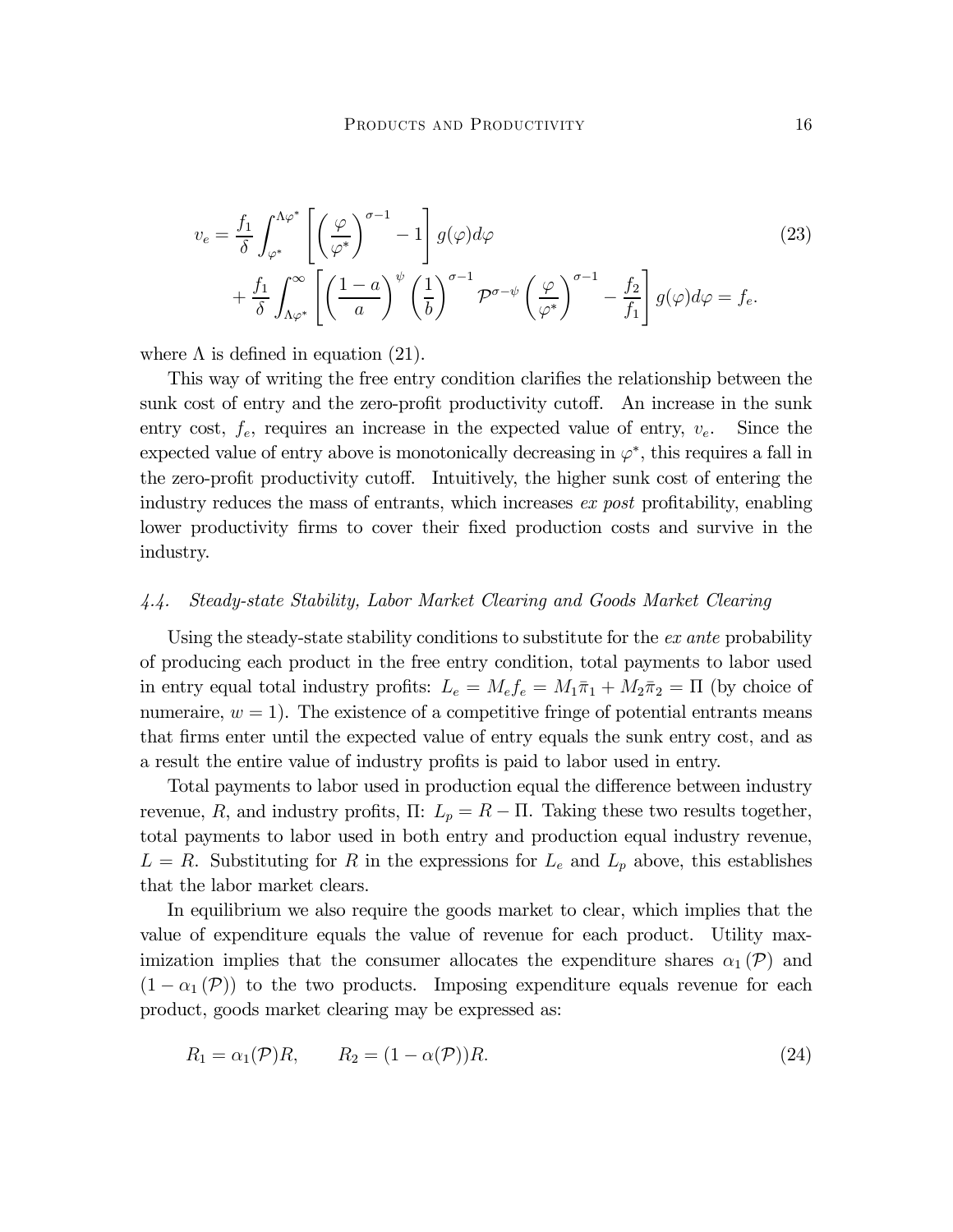#### 4.5. Existence and Uniqueness of Equilibrium

**Proposition 1** There exists a unique value of the equilibrium vector  $\{\varphi^*, \varphi^{**}, P_1,$  $P_2, R_1, R_2$ . All other endogenous variables of the model may be written as functions of this equilibrium vector.

#### **Proof.** See Appendix  $\blacksquare$

Combining the supply-side relationship between the relative productivity cutoffs and relative prices in equation (21) with the demand-side relationship in equation (22) yields a unique equilibrium value of  $\varphi^{**}/\varphi^*$  and  $\mathcal{P} = P_2/P_1$ . In the proof of Proposition 1, we establish that at the unique equilibrium value of  $P, \varphi^* > 0$  and  $\varphi^{**} > \varphi^*$ , so that both products are produced in equilibrium.

#### 5. Properties of Industry Equilibrium

#### 5.1. Endogenous Selection Into Product Markets

**Proposition 2** There is non-random selection into product markets, whereby high productivity firms produce the high fixed cost product.

#### **Proof.** See Appendix.  $\blacksquare$

Firms endogenously sort into products based on their heterogeneous characteristics and the diverse attributes of products. As shown in Figure 1 only higher productivity firms find it profitable to produce the higher fixed cost product. The value for productivity at which the higher fixed cost product is produced depends on the exogenous parameters of the production technology and endogenous relative prices. Because consumers have a taste for each product, and the elasticity of substitution between products is lower than between varieties of the same product, relative prices adjust so that both products are produced in equilibrium, even if one of the products has both a higher fixed and variable cost.

With a Pareto productivity distribution, the demand-side relationship between relative prices and the relative value of the productivity cutoffs in equation (22) simplifies to yield the following expression for relative prices:

$$
\mathcal{P} = b \left[ \left( \varphi^{**} / \varphi^* \right)^\gamma - 1 \right]^{1/\sigma - 1} . \tag{25}
$$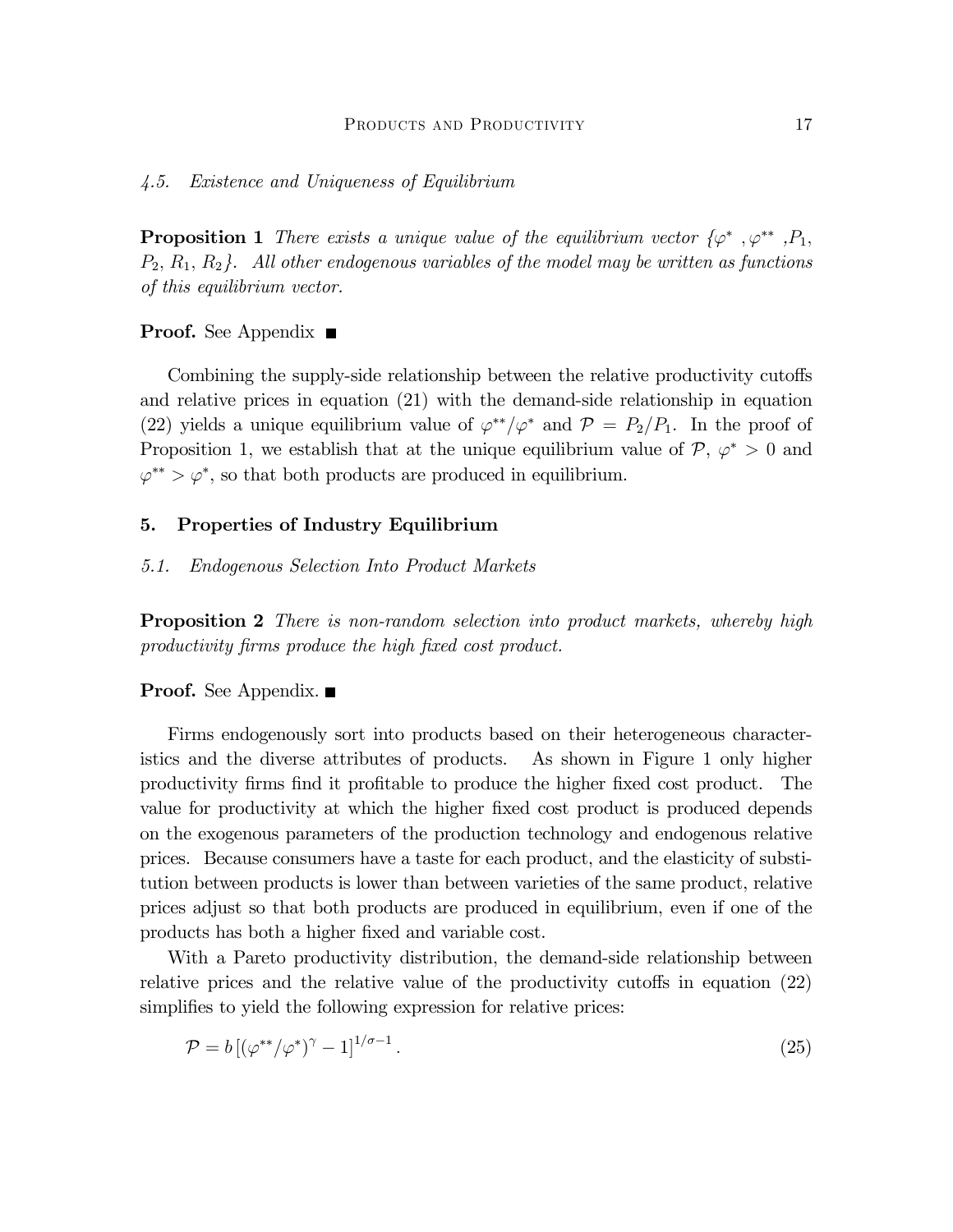Combining this demand-side relationship with the supply-side relationship between relative prices and the two productivity cutoffs in equation (21), we obtain the following expression for the relative value of the two productivity cutoffs as a function of parameters alone:

$$
\left[ \left( \frac{\varphi^{**}}{\varphi^*} \right)^\gamma - 1 \right]^{\frac{1}{\sigma - 1}} = \left[ \left( \frac{\varphi^{**}}{\varphi^*} \right)^{1 - \sigma} \left( \frac{f_2}{f_1} - 1 \right) + 1 \right]^{\frac{1}{\sigma - \psi}} \left( \frac{a}{1 - a} \right)^{\frac{\psi}{\sigma - \psi}} b^{\frac{\psi - 1}{\sigma - \psi}}.
$$
 (26)

This expression implicitly defines the equilibrium value of  $\varphi^{**}/\varphi^* > 1$ . In the framework developed here productivity,  $\varphi$ , is the heterogeneous firm characteristic and fixed costs, variable costs and the weight of products in demand,  $\{f_i, b_i, a\}$ , are the diverse product attributes that determine the endogenous selection of products by firms. The effect of each of these parameters on product choice is mediated by the elasticity of substitution between products,  $\psi$ , the elasticity of substitution between varieties of each product,  $\sigma$ , and the degree of skewness of the Pareto distribution,  $\gamma$ . Increases in the fixed cost of production for product 2 relative to product 1,  $f_2/f_1$ ; increases in the variable cost of production for product 2 relative to product 1, b; and increases in the weight of product 1 in consumer utility, a, increase  $\varphi^{**}/\varphi^*$  and reduce the range of productivities where product 2 is produced.

The point that product choice is shaped by the interaction of heterogeneous firm and product characteristics and results in a non-random distribution of firms across products is clearly very general. In the remainder of this section, we trace the bias in firm and industry productivity measures that inevitably result unless the empirical researcher can observe which products are made by which firms or can combine a structural model of product choice and industry evolution with an observable exogenous variable that determines firm product choice but does not affect firm performance conditional on product choice.

#### 5.2. Product Choice and Firm Productivity

Standard superlative productivity indices (Caves et al. 1982a,b) assume constant returns to scale and perfect competition to derive a primal measure of productivity from the relationship between output and factor inputs or a dual measure of productivity from the relationship between prices and factor costs. With a single factor of production, as in the model developed here, the dual productivity index takes the form:

$$
\ln A(\omega) = \ln w - \ln p(\omega)
$$
\n(27)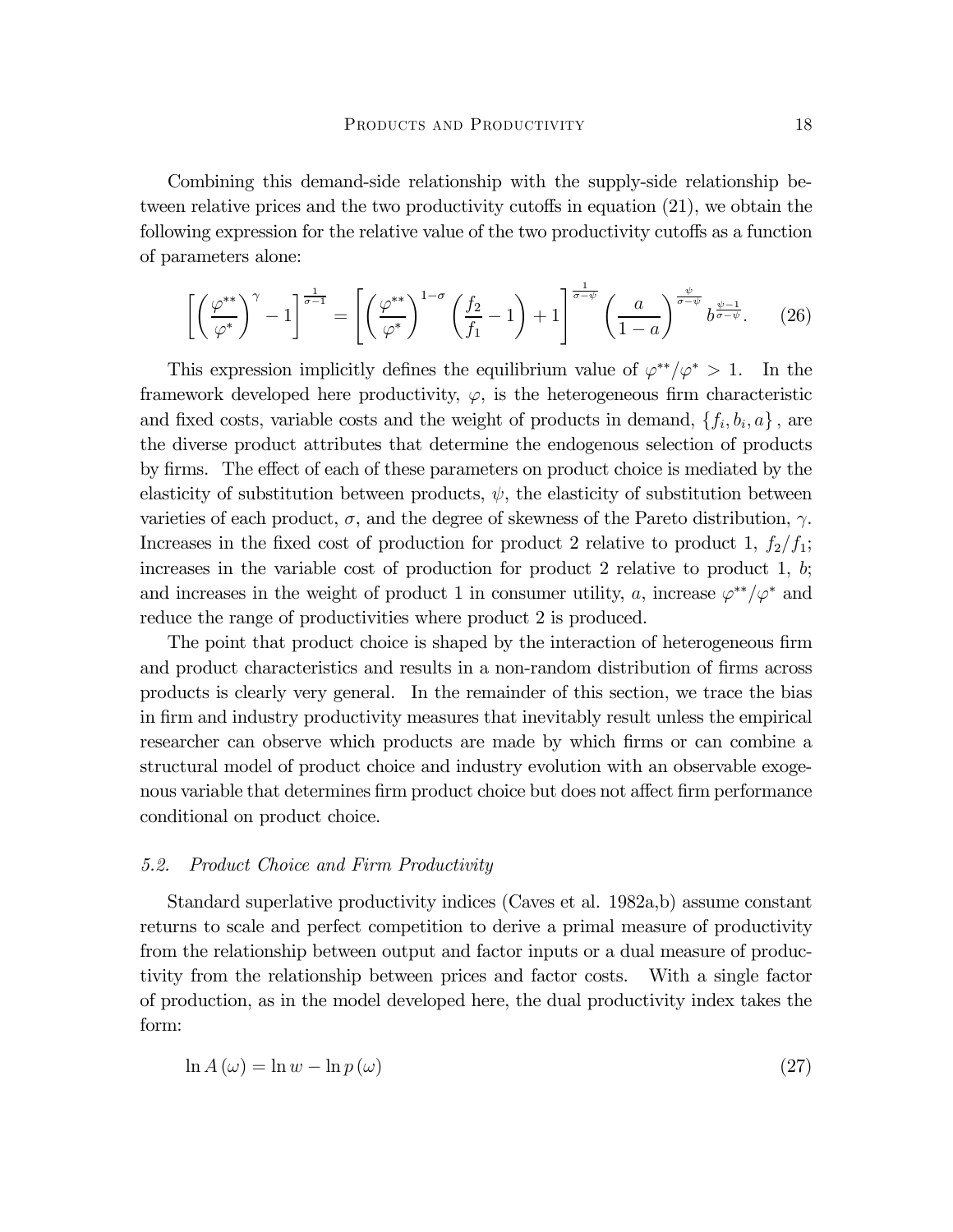where  $A(\omega)$  denotes total factor productivity (TFP) and  $\omega$  indexes firms. Therefore, a lower value of prices relative to factor costs corresponds to a higher value of TFP.

The true relationship between prices, wages and firm productivity in the model is governed by the equilibrium pricing rule in equation (6) so that the superlative index number measure of TFP captures not only true differences in firm productivity  $\varphi(\omega)$ , but also variation in the variable cost of production parameter  $b_i$  across products, and the size of the mark-up of price over marginal cost  $(\sigma/(\sigma-1))$ :

$$
\ln A(\omega) = \ln \left[ \left( \frac{\sigma - 1}{\sigma} \right) \frac{\varphi(\omega)}{b_i} \right] = \ln \left[ \frac{\rho \varphi(\omega)}{b_i} \right].
$$
\n(28)

**Proposition 3** Measured productivity differences across firms can be decomposed into a component due to true differences in firm productivity and a component due to variation in production technique across products.

**Proof.** See Appendix.  $\blacksquare$ 

Corollary 1 If the high fixed cost product has lower variable costs, non-random selection into products by firms magnifies the measured dispersion of productivity across firms.

#### **Proof.** See Appendix.  $\blacksquare$

From equations (27) and (28), the measured relative productivity of two firms making different products will reflect not only the true difference in productivity between the firms,  $\varphi' / \varphi''$ , but also the difference in variable costs between the two products,  $b \equiv b_2/b_1$ . Since high productivity firms make high fixed cost products, it follows that if high fixed costs are associated with low variable costs, endogenous product choice will magnify the measured dispersion in productivity across firms. Conversely, if high fixed costs are associated with high variable costs, endogenous product choice will compress the measured dispersion in productivity levels across firms.

Therefore, when firms endogenously choose between products with heterogeneous techniques, standard index number measures of TFP will be systematically biased. While we have shown the bias using a dual measure based on prices and factor costs, the same bias will affect the primal measure based on output and factor inputs.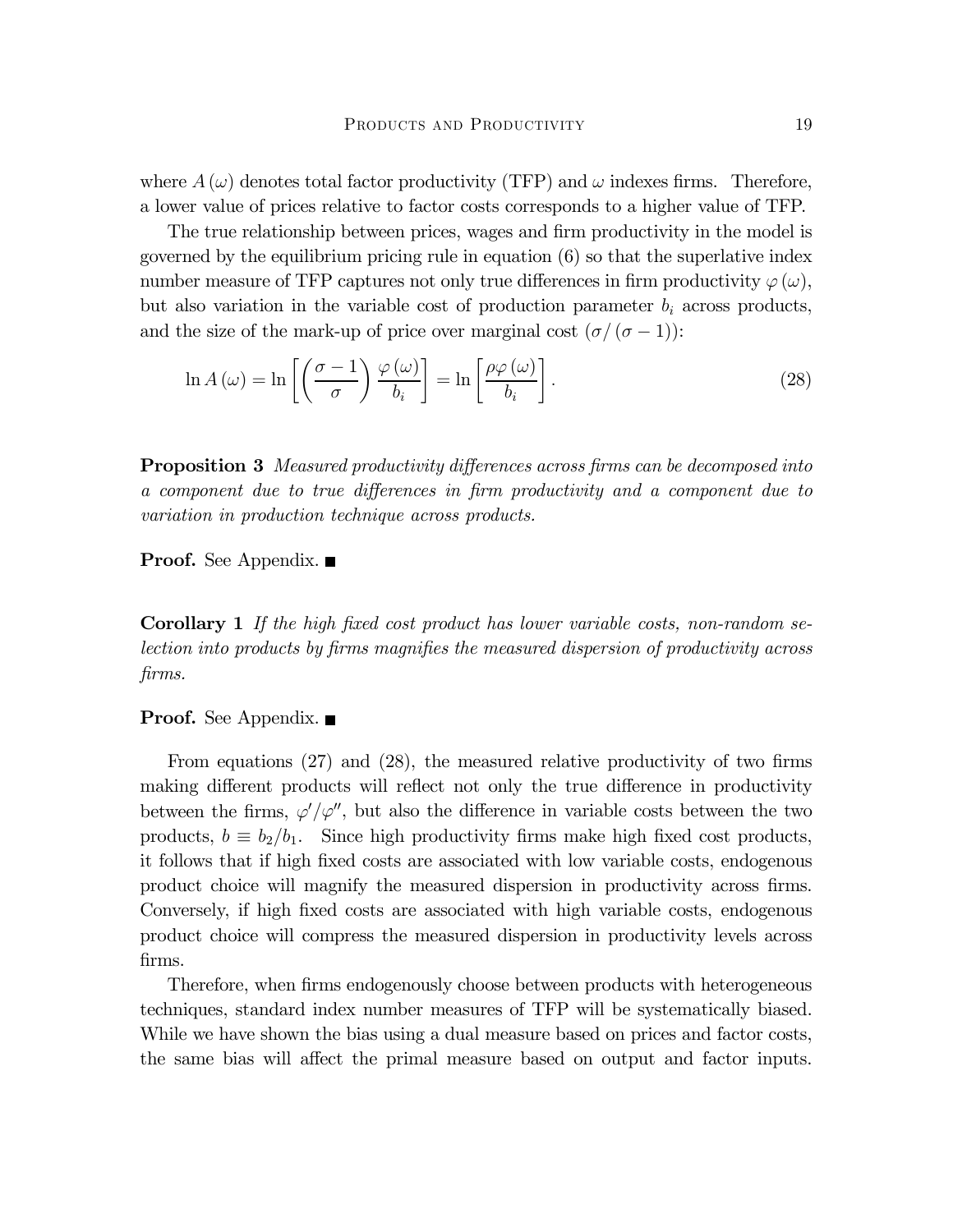Though these standard TFP measures are widely used in empirical work, it might be objected that there are a number of more sophisticated measures of TFP that seek to control for a variety of measurement issues. In particular, it is possible to correct for imperfect competition (Hall 1988, Roeger 1995), increasing returns to scale (Klette and Griliches 1995), and the absence of firm-specific price data (Klette and Griliches 1995, Levinsohn and Melitz 2002, De Loecker (2005) and Martin 2005). Furthermore, rather than measuring productivity using index numbers, a related literature obtains TFP measures from production function estimation (Olley and Pakes 1996, Levinsohn and Petrin 2003).

While these techniques control for many sources of measurement error, we now show that they do not eliminate the bias in productivity measures due to endogenous product choice. Measures of imperfect competition control for the size of the markup of price over marginal cost. Since to keep the algebra particularly tractable, we have assumed both products have the same elasticity of demand across varieties, this adjustment would eliminate the term  $((\sigma - 1)/\sigma)$  from measured TFP in equation (28). However, controlling for the size of the mark-up does not eliminate the bias induced by different products having different production techniques, captured here in the variation in the variable cost of production parameter  $b_i$ . Furthermore, if we enriched the model to allow different products to have different elasticities of demand, mark-ups would need to be measured at the product level whereas, in much empirical work, mark-ups are estimated for the industry as a whole.

Second, controlling for increasing returns to scale will not eliminate the bias in productivity measures. The problem is that the fixed and variable cost parameters which determine observed productivity and the degree of increasing returns to scale vary across products. Any productivity measure that does not control for this variation will be biased. Third, the bias does not arise from price deflators only being available at the industry-level and output being measured using revenue rather than quantity data. The biases we derived above assumed that prices were observed at the firm-level and we will show in the discussion of production function estimation below that primal productivity measures will be systematically biased even if the physical quantity of output is observed at the firm-level.

Fourth, production function estimation will not eliminate the biases in productivity measures derived here, even assuming that one can control for the simultaneity of firm input choice as in the estimation techniques of Olley and Pakes (1996) and Levinsohn and Petrin (2003). The model implies the following relationship between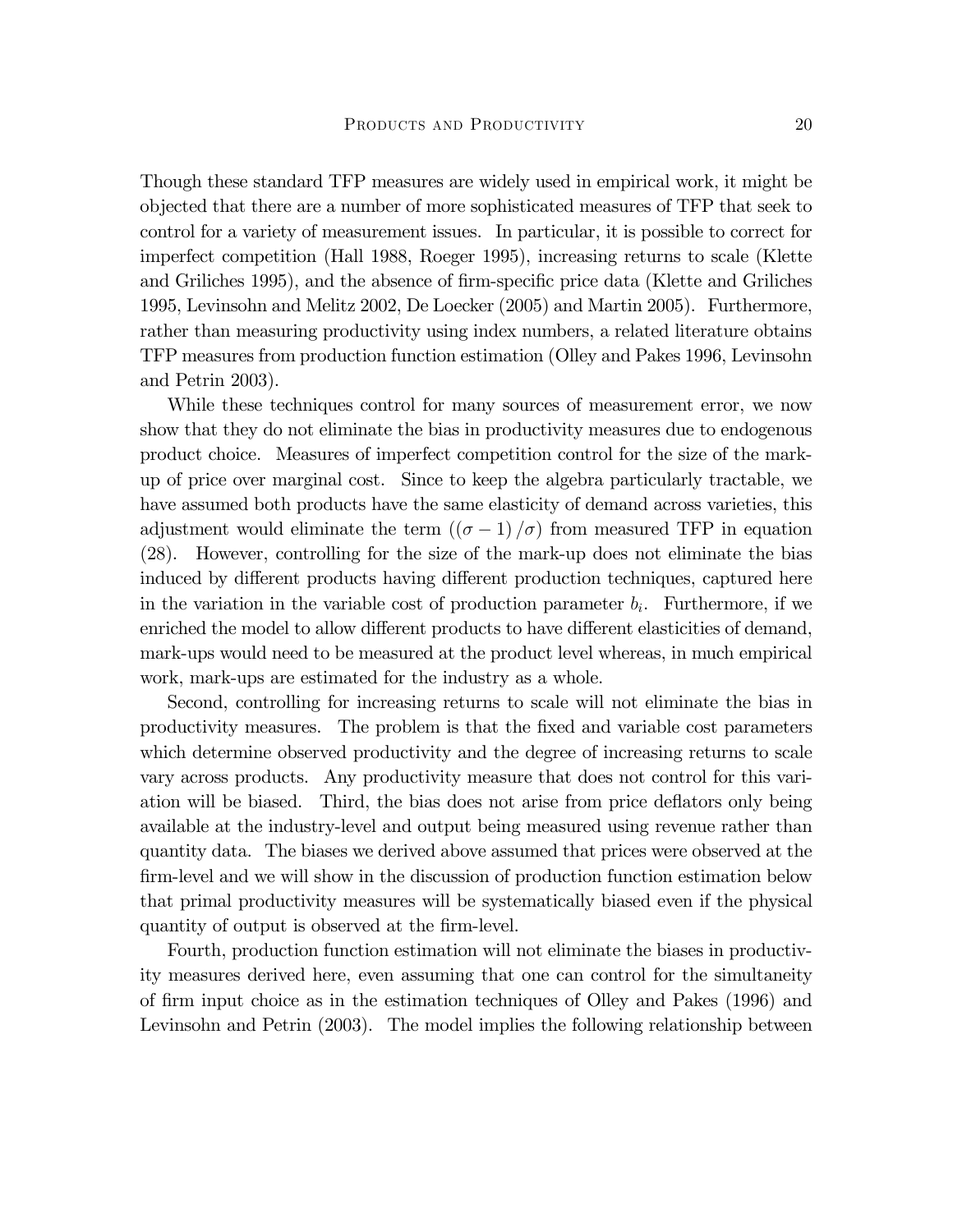physical quantities of output and factor inputs:

$$
\ln q_i(\omega) = \ln \varphi(\omega) - \ln b_i + \ln [l_i(\omega) - f_i(\omega)] \tag{29}
$$

where i indexes products and  $\omega$  indexes firms.

The identifying assumption typically made in production function estimation is that production techniques are the same across firms up to a Hicks-neutral productivity shifter. Making this assumption, and imposing common slope coefficients on the factor inputs, the residual from the production function estimation is used as a measure of TFP. In the one-factor model considered here, the regression specification would be:

$$
\ln q(\omega) = \alpha + \beta \ln \left[l(\omega) - \gamma\right] + u(\omega) \tag{30}
$$

where the identifying assumption is that  $\beta$  and  $\gamma$  are the same across firms within industries, and where the residual  $u(\omega)$  is the measure of TFP.

This specification uses information on the physical quantity of output and allows for increasing returns to scale. Nonetheless, the estimation will still yield biased measures of firm productivity because it does not control for the fact that firms make different products within the industry and these products vary in terms of their production techniques. The residual  $u(\omega)$  will capture true variation in firm productivity  $\varphi(\omega)$  as well as variation in fixed and variable cost parameters across products,  $b_i$  and  $f_i$ .

The fundamental problem afflicting all of the productivity measures considered in this section is that firms make choices about disaggregated products and researchers have typically used information about more aggregate industry activity at the firm. The disaggregate products potentially vary both in production technique and in how they enter demand. To eliminate the bias in dual and primal measures of productivity would require the researcher to have firm-product level information on which products are made by firms, the prices of each product, the price of factors used to produce each product, the quantity of each product and the factor inputs used to produce each product. These conditions will be met in a few industries where highly detailed data are available, but are typically not met in the census and survey data on plants and firms widely used by empirical researchers across fields as diverse as labor economics, development economics, industrial organization and international trade.

In the absence of perfect data with firm-product line information, we consider two examples where firm productivity can still be estimated consistently. If the researcher can sort firms (or plants) into groups that make a single product, it becomes possible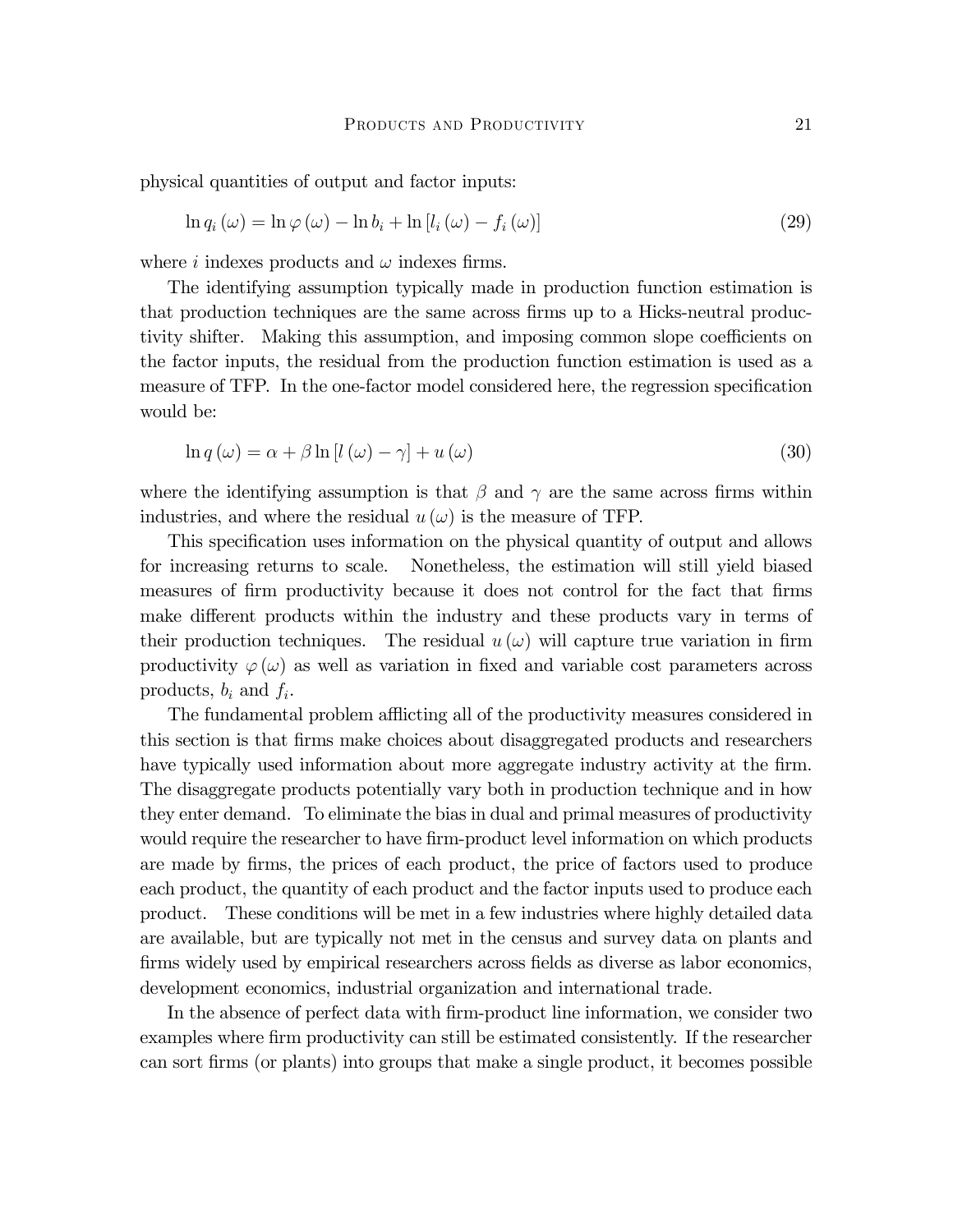to measure productivity across firms making the same product. Either superlative index numbers or production function estimation can be employed. Since the product is the same across firms, one has eliminated the bias introduced into productivity measures as a result of endogenous product choice. One would still need to control for the measurement and estimation problems highlighted above: imperfect competition, increasing returns to scale, the absence of firm-specific price data and the availability of revenue rather than quantity data, and the simultaneity of factor input choice.

Alternatively, if the researcher knows which firms (or plants) make which products, consistent estimates of firm productivity may be obtained through production function estimation by allowing the parameters of the production technology to vary across firms making different products. Again one would still need to control for the measurement and estimation issues highlighted above. In particular, the methodologies of Olley and Pakes (1996) and Levinsohn and Petrin (2003) control for the simultaneity of firm input use. The techniques of Levinsohn and Melitz  $(2002)$  address the absence of firm-specific price deflators, although the implementation of these techniques would now require product rather than industry-specific price deflators.

These two examples have empirical relevance, since the panel data on U.S. manufacturing in the LRD includes information on which products are produced and the value of shipments by product for individual plants that might be incorporated into production function estimation.12

#### 5.3. Product Choice and Industry Productivity

Measured industry productivity is the revenue-share weighted average of measured firm productivity. Biases in measured firm productivity therefore lead to biases in measured industry productivity. We illustrate this point using the standard superlative index number measure of productivity introduced in the previous section (equations (27) and (28)). However, as noted above, similar biases affect other measures of productivity where firm product choice cannot be explicitly observed or controlled for within an appropriate structural model. From the expression for equilibrium firm revenue in equation (7), the revenue share of a firm producing product *i* with measured productivity  $A_i(\varphi)=(\rho/b_i)\varphi$  is:

$$
s_i\left[A_i\left(\varphi\right)\right] \equiv \frac{r_i\left[A_i\left(\varphi\right)\right]}{R} = \alpha_i\left(\mathcal{P}\right)A_i\left(\varphi\right)^{\sigma-1}P_1^{\sigma-1}.\tag{31}
$$

<sup>&</sup>lt;sup>12</sup>See Bernard et al. (2005) for an empirical analysis of variation in product mix across firms and over time for the U.S. manufacturing sector.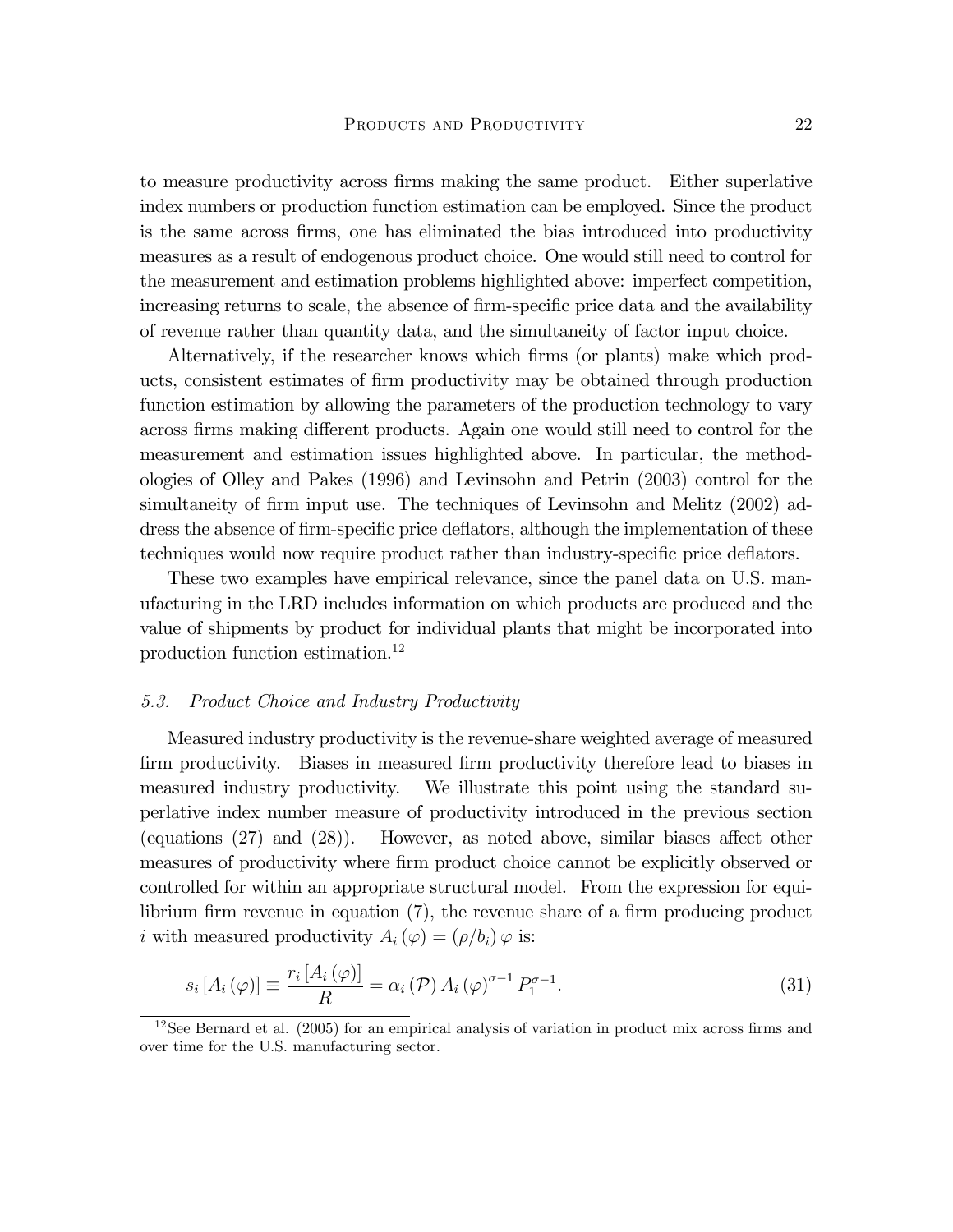Therefore, measured industry productivity may be expressed as:

$$
\bar{A} = \int_{\varphi^*}^{\varphi^{**}} \frac{s_1\left[A_1\left(\varphi\right)\right]A_1\left(\varphi\right)g\left(\varphi\right)d\varphi}{G\left(\varphi^{**}\right) - G\left(\varphi^*\right)} + \int_{\varphi^{**}}^{\infty} \frac{s_2\left[A_2\left(\varphi\right)\right]A_2\left(\varphi\right)g\left(\varphi\right)d\varphi}{1 - G\left(\varphi^{**}\right)}.\tag{32}
$$

**Proposition 4** Measured industry productivity depends on the weight of products in consumer utility and changes in these weights will result in measured industry productivity growth or decline.

#### **Proof.** See Appendix. ■

The weight of products in consumer utility, a, influences measured industry productivity through a number of routes. First, these weights determine the zero profit and product indifference cutoff productivities,  $\varphi^*$  and  $\varphi^{**}$ , and hence the range of productivities where each product is produced. The product with a lower variable cost of production will have a higher measured productivity in equation (27). Therefore, other things equal, the greater the range of productivities over which the lower variable cost product is produced, the higher measured industry productivity. Second, the weight of each product in consumer utility will affect the share of revenue received by a firm making each product. Other things equal, the larger the share of revenue allocated to the product with the lower variable cost of production, the higher measured industry productivity.

Since an increase in the weight of the low variable cost product in consumer utility increases both the range of productivities where the product is produced and the share of revenue received by producers of the product, it follows that a rise in this weight generates measured industry productivity growth. Conversely, a fall in the low variable cost product's weight in consumer utility generates a decline in measured industry productivity. Even though true firm-level productivity remains unchanged, the endogenous re-sorting of firms across products with different production techniques results in changes in measured industry productivity.

Because firms choose products at a more disaggregated level than observed by the empirical researcher and these products differ systematically in terms of their technology, the demand-side becomes important in determining measured industry productivity. Measured industry productivity depends on two sets of supply-side considerations, the true distribution of productivity across firms and the parameters of the production technology of the two products, as well as patterns of consumer demand which influence heterogeneous firms' non-random decision of which products to produce.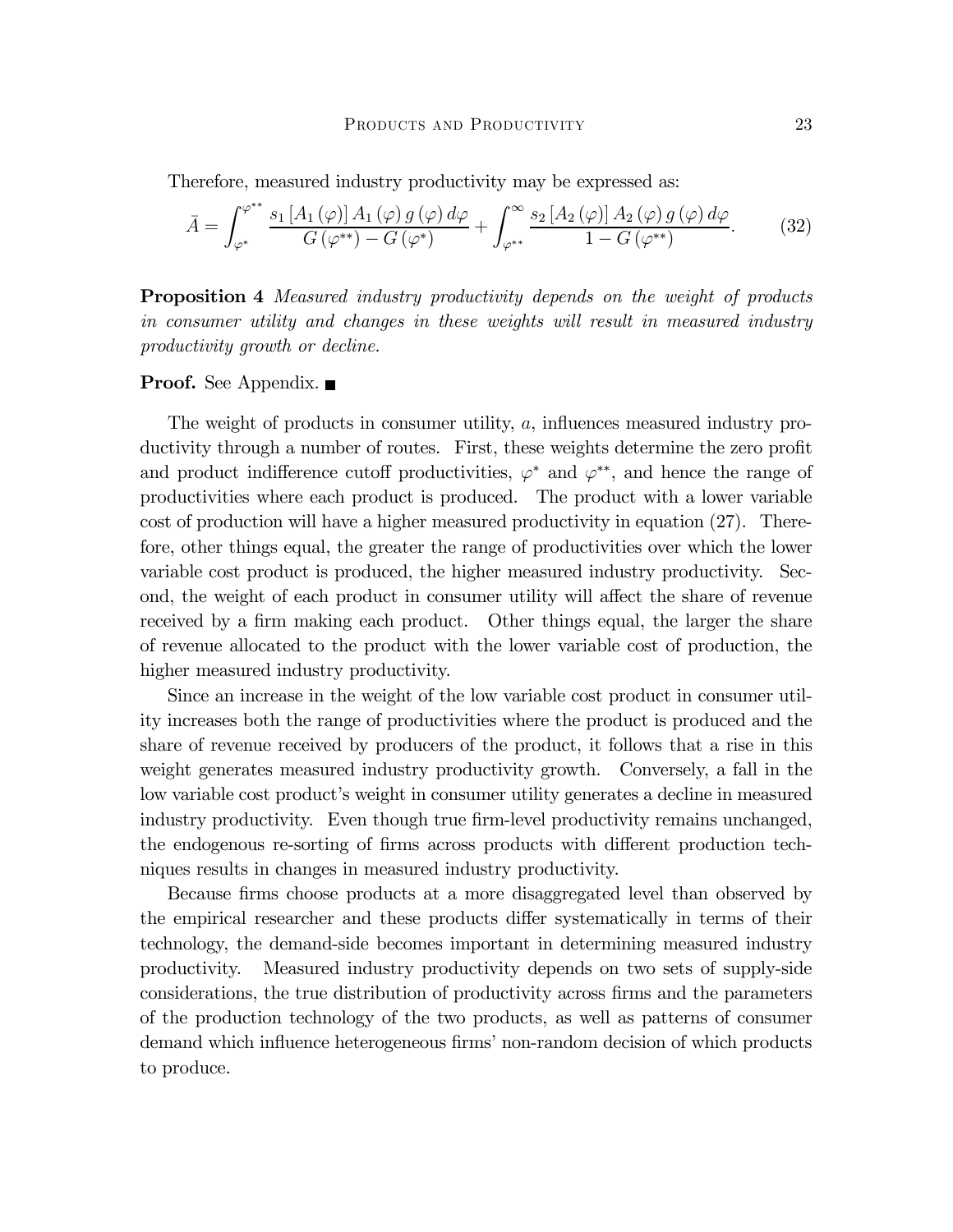#### 6. Deregulation and Industry Dynamics

The response of industries to policy reforms such as deregulation has been a major focus of much recent research. In this section, we use the theoretical model of industry equilibrium to show that endogenous product choice provides an important additional decision margin along which heterogeneous firms adjust to industry deregulation, alongside firm entry and exit and changes in the composition of output across firms of different productivities within existing product markets. We show how the endogenous sorting of firms across products may result in either measured productivity growth or decline at the firm and industry level. We illustrate these responses in the simplest possible setting by assuming a Pareto productivity distribution so that relative prices and the relative value of the productivity cutoffs are determined according to equations (25) and (26).

**Proposition 5** A reduction in entry barriers,  $f_e$ , leads to:

(a) A rise in the zero profit productivity cutoff,  $\varphi^*$ , and a rise in the product indifference productivity cutoff,  $\varphi^{**}$ 

(b) A rise in true average industry productivity due to exit by low productivity firms

(c) Changes in measured firm productivity at surviving firms that switch products

(d) Changes in measured industry productivity due to exit by low productivity firms and switches in products at surviving firms

#### **Proof.** See Appendix.  $\blacksquare$

We begin by tracing the comparative statics for the endogenous variables of the model and for true industry productivity, before examining the implications for measured firm and industry productivity. As summarized in Table 3 and proved in the Appendix, a reduction in barriers to entry (a reduction in the sunk entry cost  $f_e$ ) increases both productivity cutoff levels, thus raising true average productivity in each product market and for the industry as a whole. The ratio of the productivity cutoffs, the relative price of the products, the mass of firms producing each product, and average profitability are unchanged. The expected value of entry falls and welfare unambiguously rises.

Intuition for these results can be obtained by considering the impact of the reduction in barriers to entry at the initial steady-state equilibrium. As the sunk entry cost falls below the expected value of entry, a larger mass of firms,  $M_e$ , will enter the industry. For given values of  $\varphi^*$  and  $\varphi^{**}$ , a larger mass of entrants implies a larger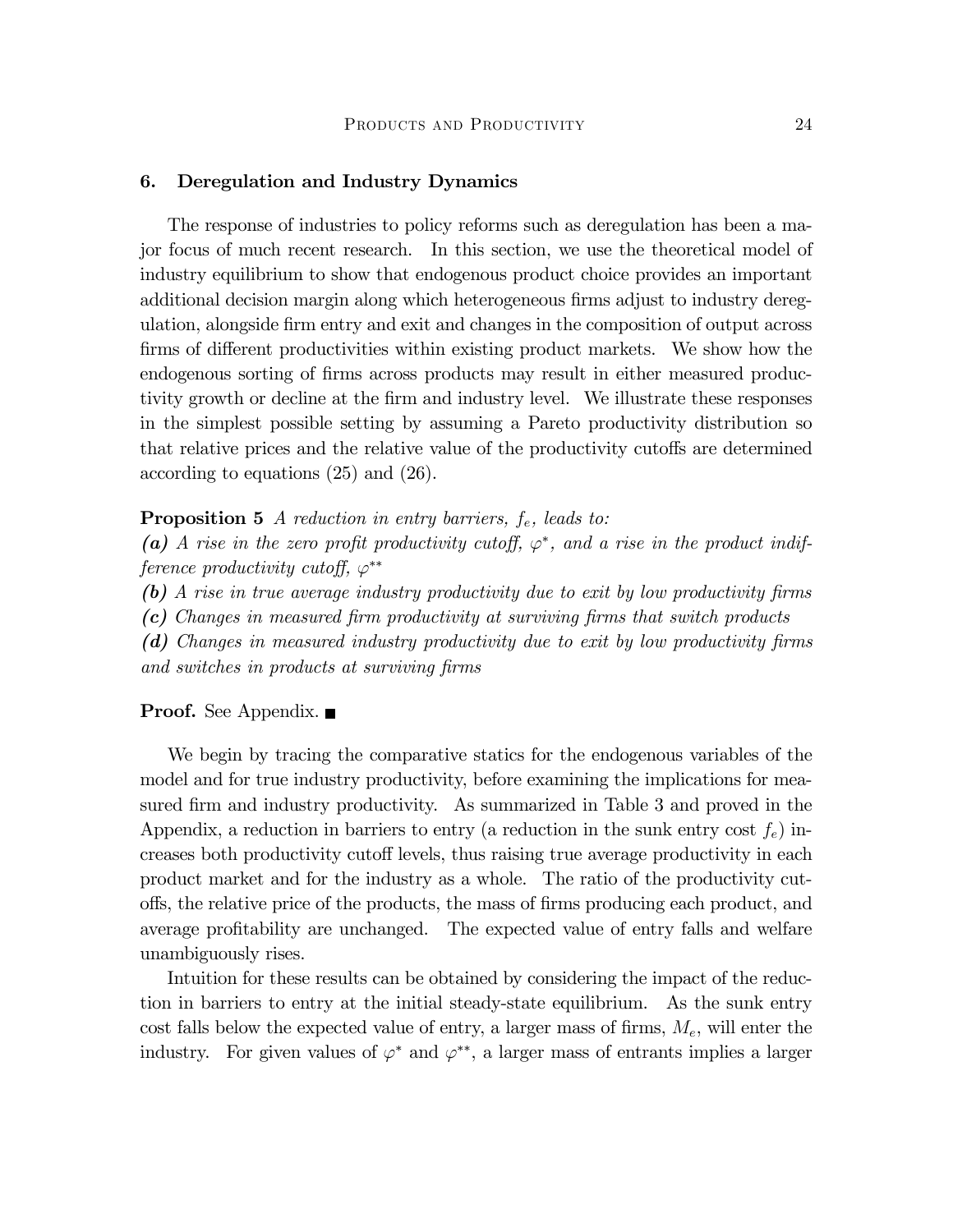mass of firms with productivity realizations high enough to produce in each market. This rise in the mass of firms producing in each market reduces ex post profitability.

The reduction in ex post profitability means that some low productivity firms are now no longer able to cover the fixed costs of producing product 1. Hence, in equilibrium the zero-profit productivity cutoff  $\varphi^*$  rises. As  $\varphi^*$  rises for a given value of  $\varphi^{**}$ , this reduces the mass of firms in product 1 relative to the mass of firms in product 2, thereby increasing product 1's relative profitability. Hence, some higher productivity firms that previously made product 2 now find it more profitable to produce the low fixed cost product 1 and  $\varphi^{**}$  also rises.

The equilibrium ratio of the two productivity cutoffs,  $\varphi^{**}/\varphi^*$ , is independent of the sunk costs of entry, and hence  $\varphi^{**}$  rises by the same proportion as  $\varphi^*$ . With a Pareto productivity distribution, this leaves the relative price of the two products,  $P$ , unchanged.

The implications of the change in barriers to entry for the two productivity cutoffs are summarized graphically in Figure 3. The rise in both  $\varphi^*$  and  $\varphi^{**}$  means that some low productivity firms that previously made product 1 exit, while some higher productivity firms that previously made product 2 switch to product 1. For both these reasons, weighted average productivity in product 1,  $\tilde{\varphi}_1$ , will rise. Since the firms that switch from product 2 to product 1 are of lower productivity than those who continue to make product 2, weighted average productivity in product 2,  $\tilde{\varphi}_2$ , will also rise.

The rise in  $\varphi^*$  and  $\varphi^{**}$  reduces the mass of firms with productivity realizations high enough to produce in each market for a given mass of firms,  $M_e$ , that enter. With a Pareto distribution, this effect exactly offsets the larger mass of firms entering the industry, so that the mass of firms producing in each product market  $(M_1, M_2)$ , average firm revenue  $(\bar{r}_1, \bar{r}_2)$ , and average ex post profitability  $(\bar{\pi}_1, \bar{\pi}_2)$  are unchanged at the new steady-state equilibrium.

The expected value of entry,  $v_e$ , falls to equal the new lower sunk costs of entry,  $f_e$ , because the rise in  $\varphi^*$  and  $\varphi^{**}$  reduces the probability of a firm having a productivity realization high enough to be able to profitably manufacture either product 1 or product 2. Welfare per worker, W, rises because, although the mass of firms and hence product varieties is unchanged, the rise in average productivity within each product market reduces average variety prices and hence consumer price indices.

The implications of the fall in entry barriers for true productivity can be summarized as follows. True productivity at the firm-level remains unchanged because it is drawn from a distribution at the point of entry. True average industry pro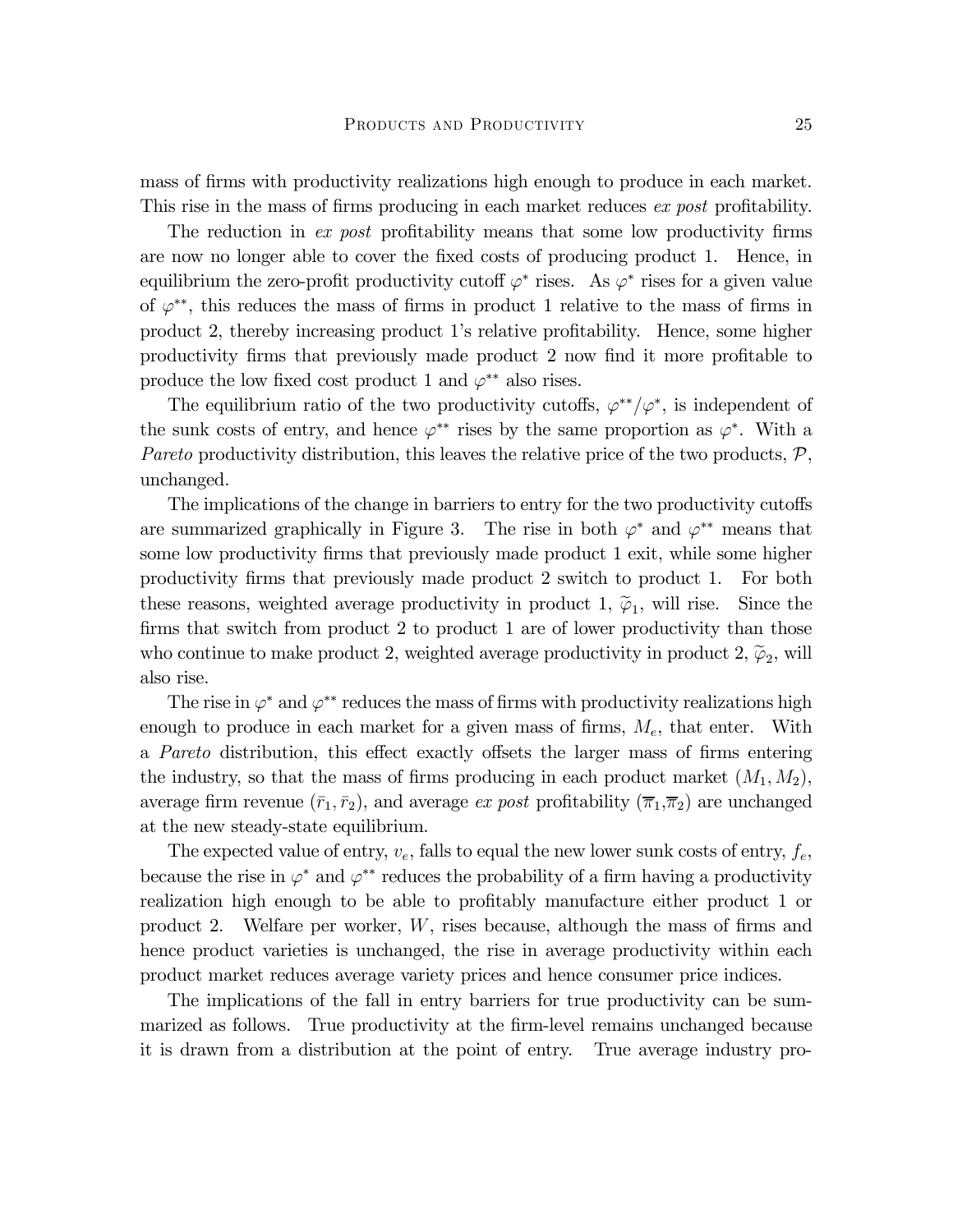ductivity rises due to exit by low productivity firms. Besides these implications for true productivity, endogenous changes in product by surviving firms have additional consequences for measured productivity at both the firm and industry level.

Consider the standard superlative index number measures of productivity introduced in equation (28) for the firm and equation (32) for the industry. Higher productivity surviving firms that switch from product 2 to product 1 may experience either measured productivity growth or decline depending on whether the variable cost of production for product 1 is lower or higher than the variable cost of production for product 2 respectively. For all other surviving firms, measured firm productivity will remain unchanged.

Measured industry productivity will be influenced both by exit by low productivity firms and by endogenous changes in product at surviving firms. With an unchanged relative price for the two products,  $P$ , the share of revenue received by a firm making a given product in equation (32) will remain unchanged. If product 1 has a lower variable cost of production than product 2, switches in products will reinforce the increase in measured average industry productivity due to exit by low productivity firms. If product 1 has a higher variable cost of production than product 2, the endogenous changes in products will reduce measured average industry productivity, and if this reduction is large enough to offset the effect of exit by low productivity firms, measured industry productivity may decline.

We have illustrated the point that endogenous choice between heterogeneous products provides a new margin of adjustment to deregulation that influences measured firm and industry productivity using standard superlative index number measures of productivity assuming perfect competition and constant returns to scale. However, as we showed above, similar biases will affect any other productivity measure where information on price, cost, output and input is not available at the firm-product level or where endogenous product choice cannot be modelled using a structural model of industry equilibrium.

These points are not specific to the particular theoretical framework considered here. Similar measurement problems will be present whenever firm product choice is made at a more finely detailed level than observed by empirical researchers and where products differ in terms of production technique or the way in which they enter demand. Explicitly modelling the endogenous sorting of firms across products within industries will help to deepen our understanding of how industries respond to deregulation and the heterogeneous responses of measured productivity across firms and industries to exogenous policy reform.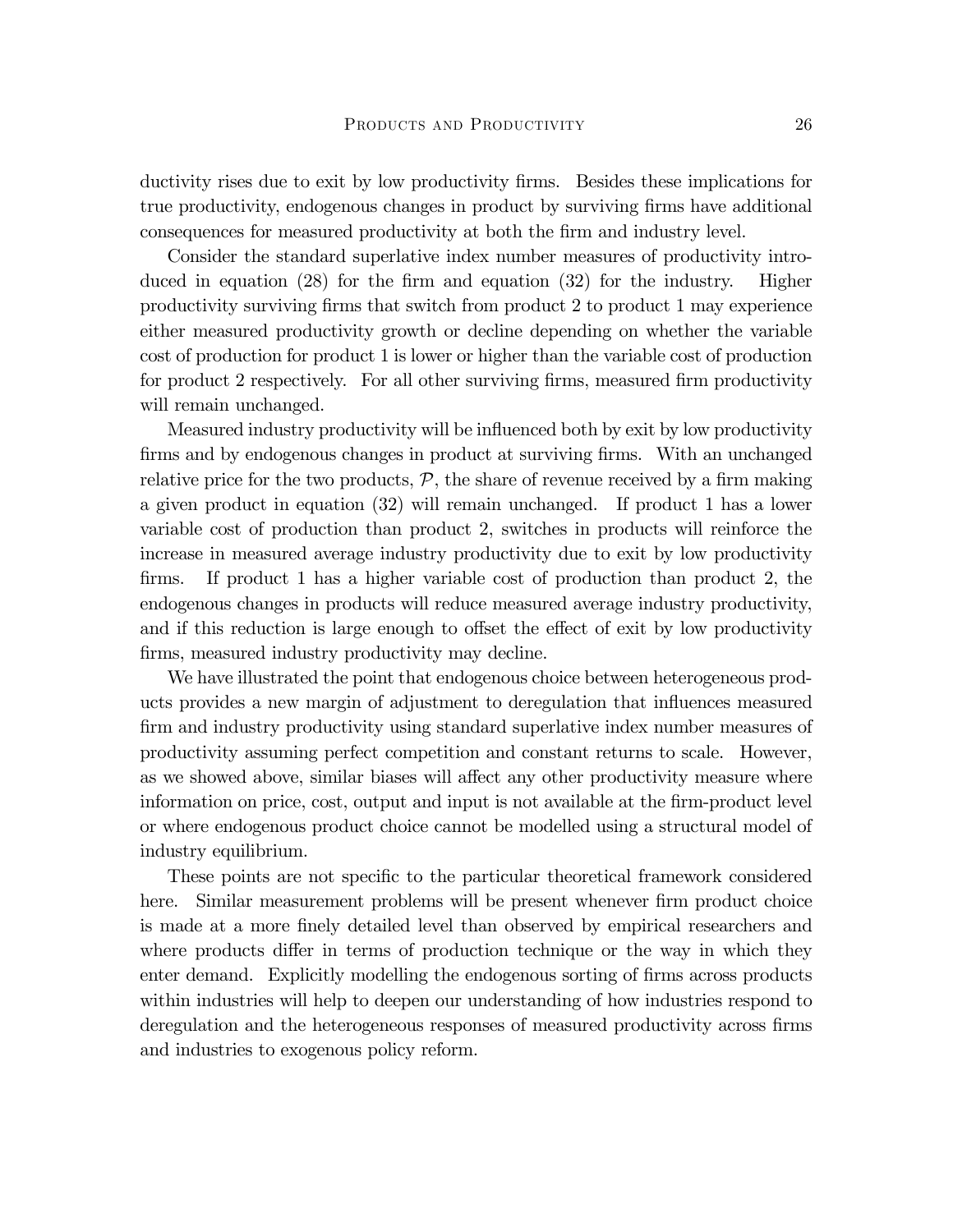#### 7. Conclusions

Firms' decisions about what products to produce are often made at a more disaggregate level than observed by empirical researchers. When products differ in production techniques or the way in which they enter demand, this aggregation problem introduces a bias into standard productivity measures. In general, when products vary in production technique, the standard identifying assumption that technologies are the same across firms within industries up to a Hicks-neutral or factor augmenting productivity shifter will be violated. As a result, productivity measures will be biased even if firm-specific data is available on prices and costs and on the physical quantity of output rather than revenue.

The paper develops a theoretical model of industry equilibrium where endogenous self-selection into products may magnify measured productivity dispersion across firms within industries, and where changes in the relative demand for products may generate measured industry productivity growth. Measured productivity reflects not only the true underlying characteristics of firms but also their non-random decision of what product to produce. The endogenous sorting of firms across products influences the response of industries to exogenous policy reforms such as industry deregulation. Reductions in barriers to entry raise true industry productivity due to increased exit by low productivity firms, but measured firm and industry productivity may either rise or decline due to endogenous switches by surviving firms between products with heterogeneous characteristics.

Our analysis suggests a number of areas for further empirical inquiry. Researchers should make use of existing data on the evolving product mix of firms. In some instances these data may only be available for particular markets and industries, but even comprehensive data sources such as the U.S. Census Bureau's Longitudinal Research Database contain much information on firms' product-level production. Bernard et al. (2005), for example, find that U.S. firms within industries vary substantially in terms of their product mix.

Further theoretical research is also warranted, particularly in developing richer models of industry dynamics that allow firms to choose the number and type of goods they produce. While product choice introduces an additional dimension of firm heterogeneity to track over time, it promises to yield new insights into how firms, industries and economies respond to exogenous changes in the economic environment and policy regime.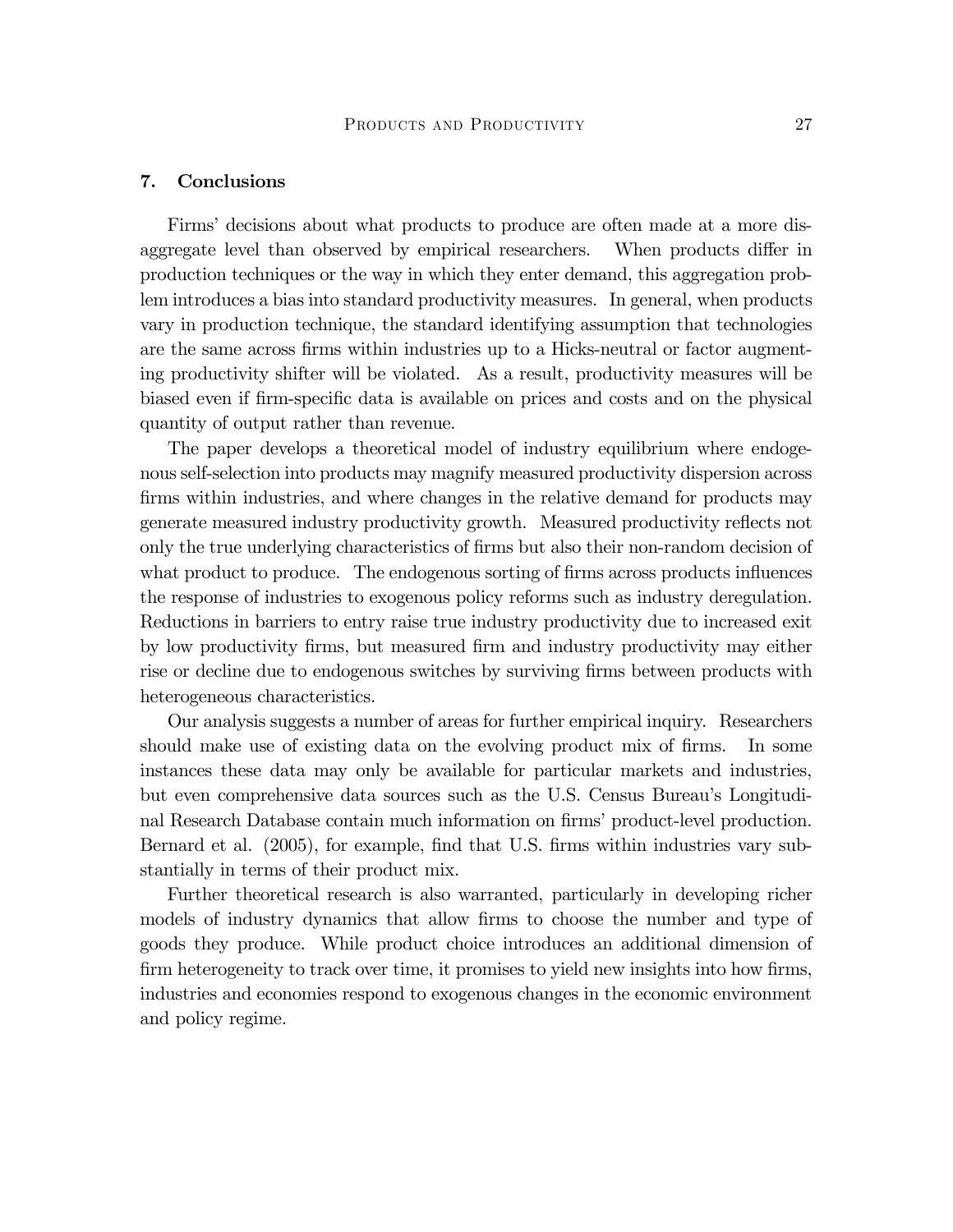#### References

- Baily, N., Hulten, C. and Campbell, D. (1992) "Productivity Dynamics in Manufacturing Plants", Brookings Papers on Economic Activity, Microeconomics, 187-267.
- Bernard, Andrew B., Stephen Redding, and Peter K. Schott, (2005) "Multi-Product Firms, Industry Mix, and Product Switching", Tuck School of Business at Dartmouth, mimeo.
- Berry, S., Levinsohn, J. and Pakes, A. (1995) "Automobile Prices in Market Equilibrium", Econometrica, 63, 841-890.
- Caves, D., Christensen, L. and Diewert, E. ( 1982a) "The Economic Theory of Index Numbers and the Measurement of Input, Output and Productivity", *Economet*rica, 50(6): 1393-1414.
- Caves, D., Christensen, L., and Diewer,t E. ( 1982b) "Multilateral Comparisons of Output, Input and Productivity Using Superlative Index Numbers", Economic Journal, 92, 73-86.
- Davis, S. J. and Haltiwanger, J. (1991) "Wage Dispersion between and within U.S. Manufacturing Plants, 1963-86", Brookings Papers on Economic Activity, Microeconomics, 115-180.
- De Loecker, J. (2005) "Product Differentiation, Multi-Product Firms and Structural Estimation of Productivity", K.U. Leuven, mimeograph.
- Disney, R, Haskel, J and Heden, Y (2003) "Restructuring and Productivity Growth in UK Manufacturing", *Economic Journal*, 113, 666694.
- Dunne, T., Roberts M. J., and Samuelson L. (1989) "The Growth and Failure of U.S. Manufacturing Plants", *Quarterly Journal of Economics*, 104(4): 671-98.
- Ericsson, R. and Pakes, A. (1995) "Markov-Perfect Industry Dynamics: A Framework for Empirical Work", Review of Economic Studies, 62(1), 53-82.
- Foster, L., Haltiwanger, J. and Krizan, C. (2002) "The Link Between Aggregate and Micro Productivity Growth: Evidence from Retail Trade", NBER Working Paper, #9120.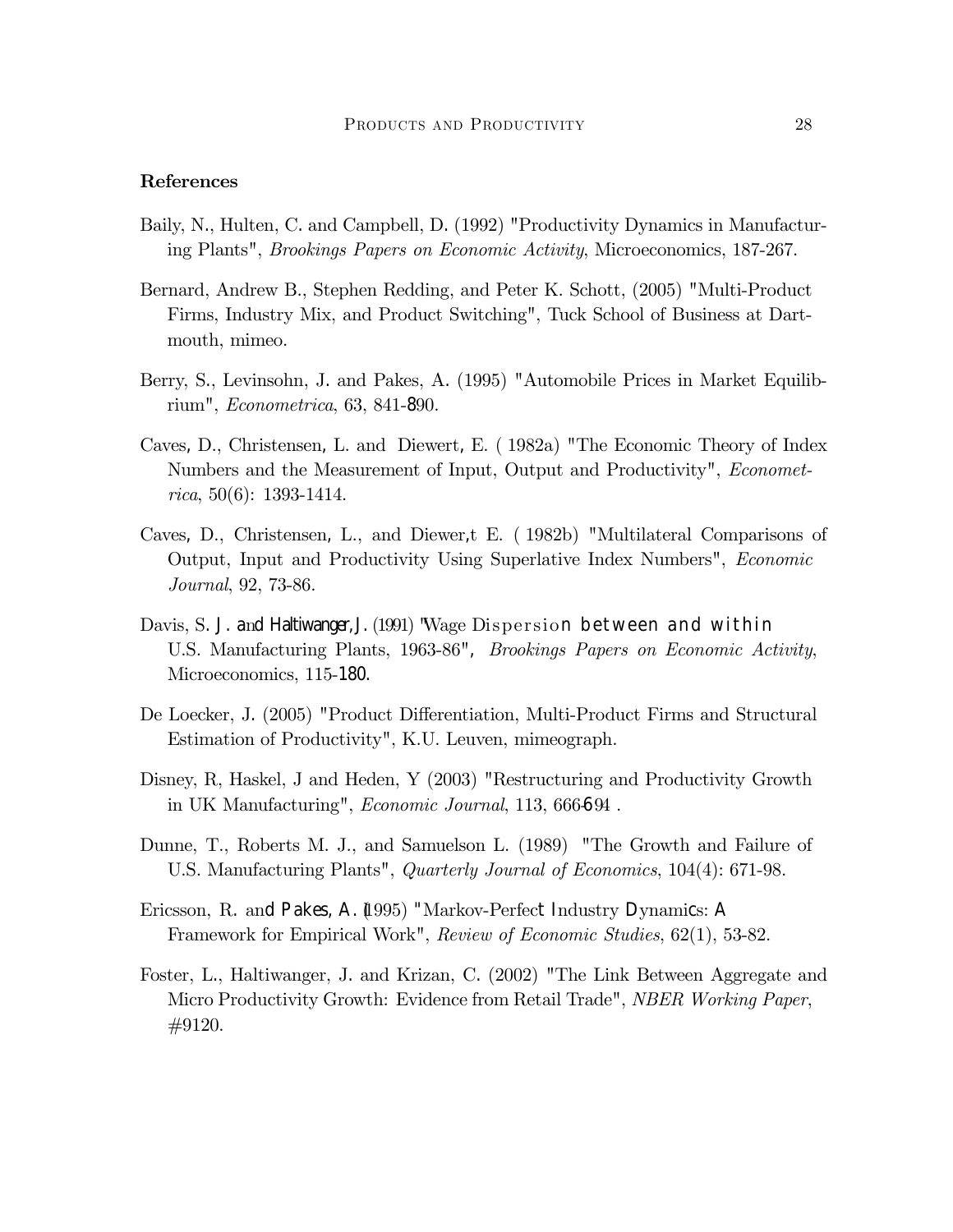- Foster, L., Haltiwanger, J. and Krizan, C. (2001) "Aggregate Productivity Growth: Lessons from Microeconomic Evidence" in New Developments in Productivity Analysis, Hulten, Charles R., Dean, Edwin R., Harper, Michael J. (eds), NBER Studies in Income and Wealth, vol. 63. Chicago and London: University of Chicago Press.
- Goldberg, P. K. (1995) "Product Differentiation and Oligopoly in International Markets: The Case of the U.S. Automobile Industry", Econometrica 891-951.
- Hall, R. (1988) "The Relationship Between Price and Marginal Cost in US Industry", Journal of Political Economy, 96(5): 921-947.
- Hausman, J. (1997) "Valuation of New Goods under Perfect and Imperfect Competition" in Bresnahan, T. and Gordon, R. (eds), The Economics of New Goods, Chicago University Press and NBER.
- Hopenhayn, H. (1992) "Entry, Exit, and Firm Dynamics in Long Run Equilibrium", Econometrica, 60(5): 1127-1150.
- Hotelling, H. (1929) "Stability in Competition", Economic Journal, 39: 41-57.
- Jovanovic, B. (1982) "Selection and the Evolution of Industry", *Econometrica*, vol. 50(3): 649-670.
- Katayama, H., Lu, S. and Tybout, J. (2003) "Why Plant-Level Productivity Studies are Often Misleading, and an Alternative Approach to Interference", NBER Working Paper, 9617.
- Klette, T. and Griliches, Z. (1996) "The Inconsistency of Common Scale Estimators when Output Prices are Unobserved and Endogenous", *Journal of Applied Econo*metrics, 11: 343-361.
- Lancaster, K. (1966) "A New Approach to Consumer Theory", Journal of Political Economy, 74: 132-157.
- Levinsohn, J. and Melitz, M. (2002) "Productivity in a Differentiated Products Market Equilibrium", Harvard University, mimeograph.
- Levinsohn, J. and Petrin, A. (2003) "Estimating Production Functions Using Inputs to Control for Unobservables", Review of Economic Studies, 70: 317-341.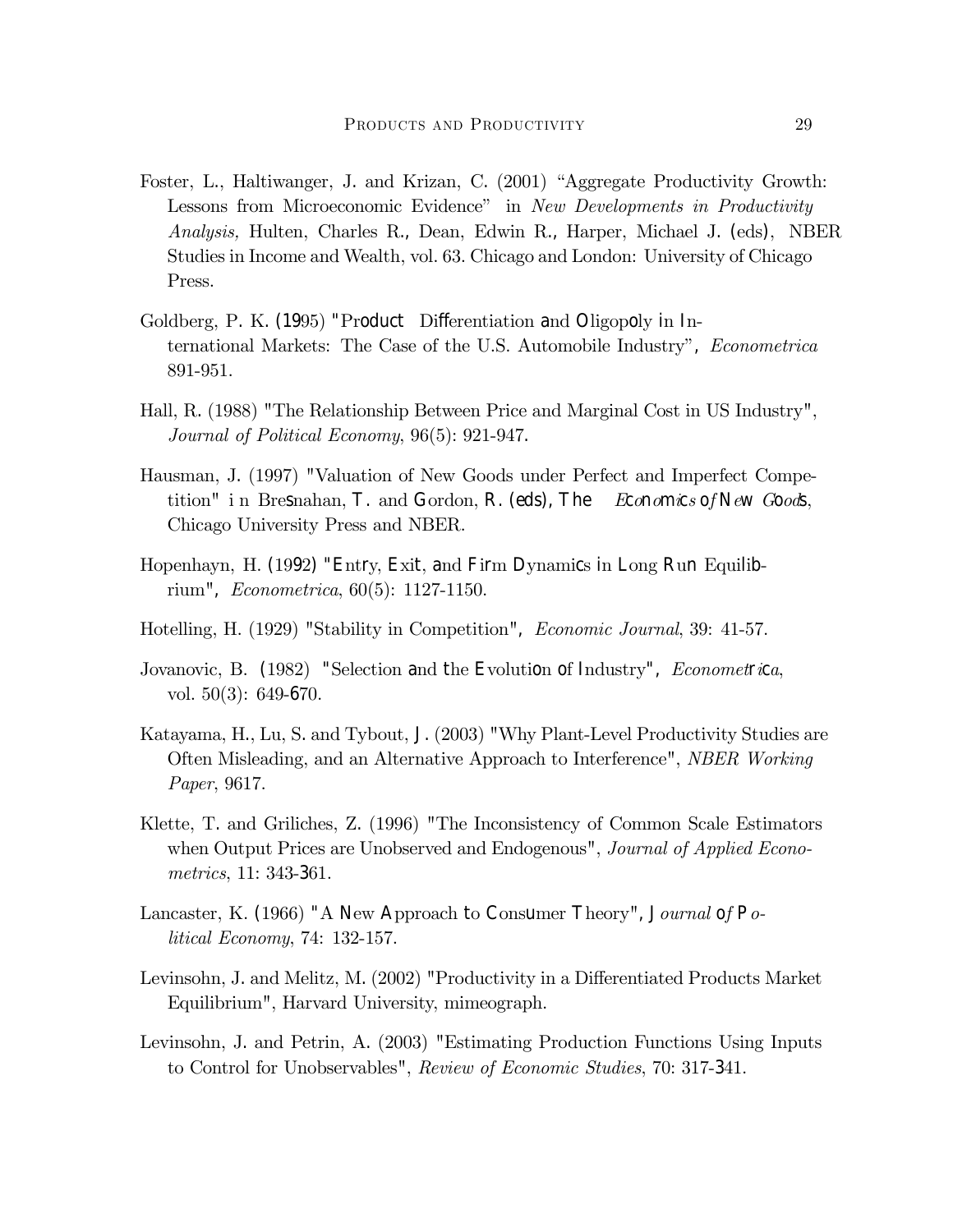- Martin, R. (2005) "Computing the True Spread", Centre for Economic Performance Discussion Paper, 0692.
- Melitz, M. J. (2003) "The Impact of Trade on Intra-Industry Reallocations and Aggregate Industry Productivity", Econometrica 71: 1695-1725.
- Olley, S. G. and Pakes, A. (1996) "The Dynamics of Productivity in the Telecommunications Equipment Industry", Econometrica, 64(6): 1263-1297.
- Pavcnik, N. (2002) "Trade Liberalization, Exit, and Productivity Improvement: Evidence from Chilean Plants", Review of Economic Studies, 69(1): 245-276.
- Petrin, A. (2002) "Quantifying the Benefits of New Products: The Case of the Minivan", Journal of Political Economy, 110(4): 705-729.
- Roeger, W. (1995) "Can Imperfect Competition Explain the Difference Between Primal and Dual Productivity Measures? Estimates for US Manufacturing", Journal of Political Economy, 103(2): 316-330.
- Shaked, A. and Sutton, J. (1982) "Imperfect Information, Perceived Quality and the Formation of Professional Groups", Journal of Economic Theory 27(1): 170-181.
- Spence, A. M. (1976) "Product Differentiation and Welfare", American Economic Review, 66(2): 407-414.
- Sutton, J. (1998) Technology and Market Structure: Theory and History, MIT Press, Cambridge, Massachusetts.
- Syverson, C. (2004) "Market Structure and Productivity: A Concrete Example", Journal of Political Economy, 112(6): 1181-222.
- Trajtenberg, M. (1989) "The Welfare Analysis of Product Innovations, with an Application to Computed Tomography Scanners", Journal of Political Economy, 97: 444-479.
- Tybout, J., de Melo, J. and Corbo, V. (1991) "The Effects of Trade Reforms on Scale and Technical Efficiency: New Evidence from Chile", Journal of International Economics, 31(3-4): 231-250.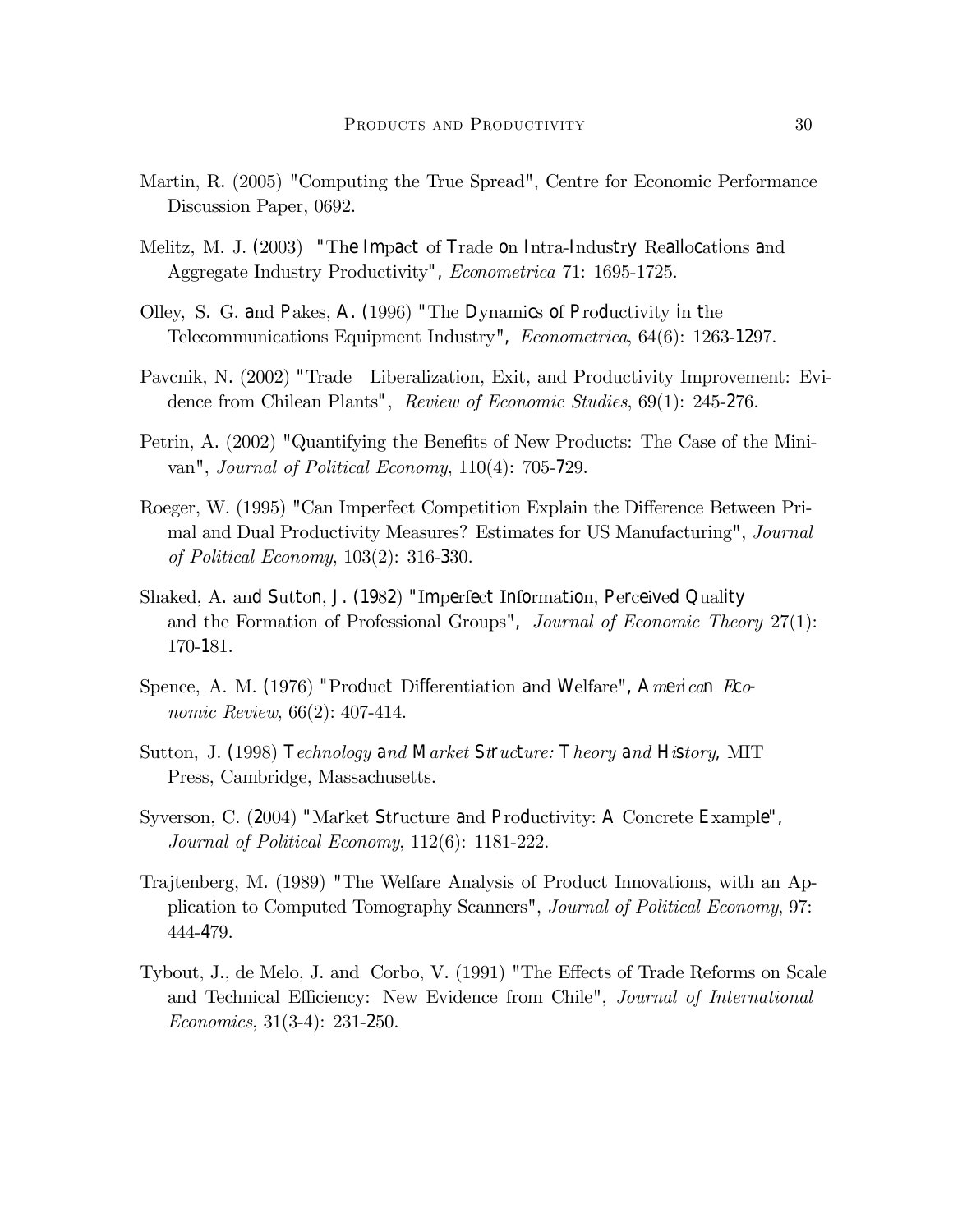U.S. Census Bureau ( 1996) "1992 Census of Manufactures: Numerical List of Manufactured and Mineral Products." U.S. Government Printing Office, Washington DC. http://www.census.gov/prod/2/manmin/mc92-r-1.pdf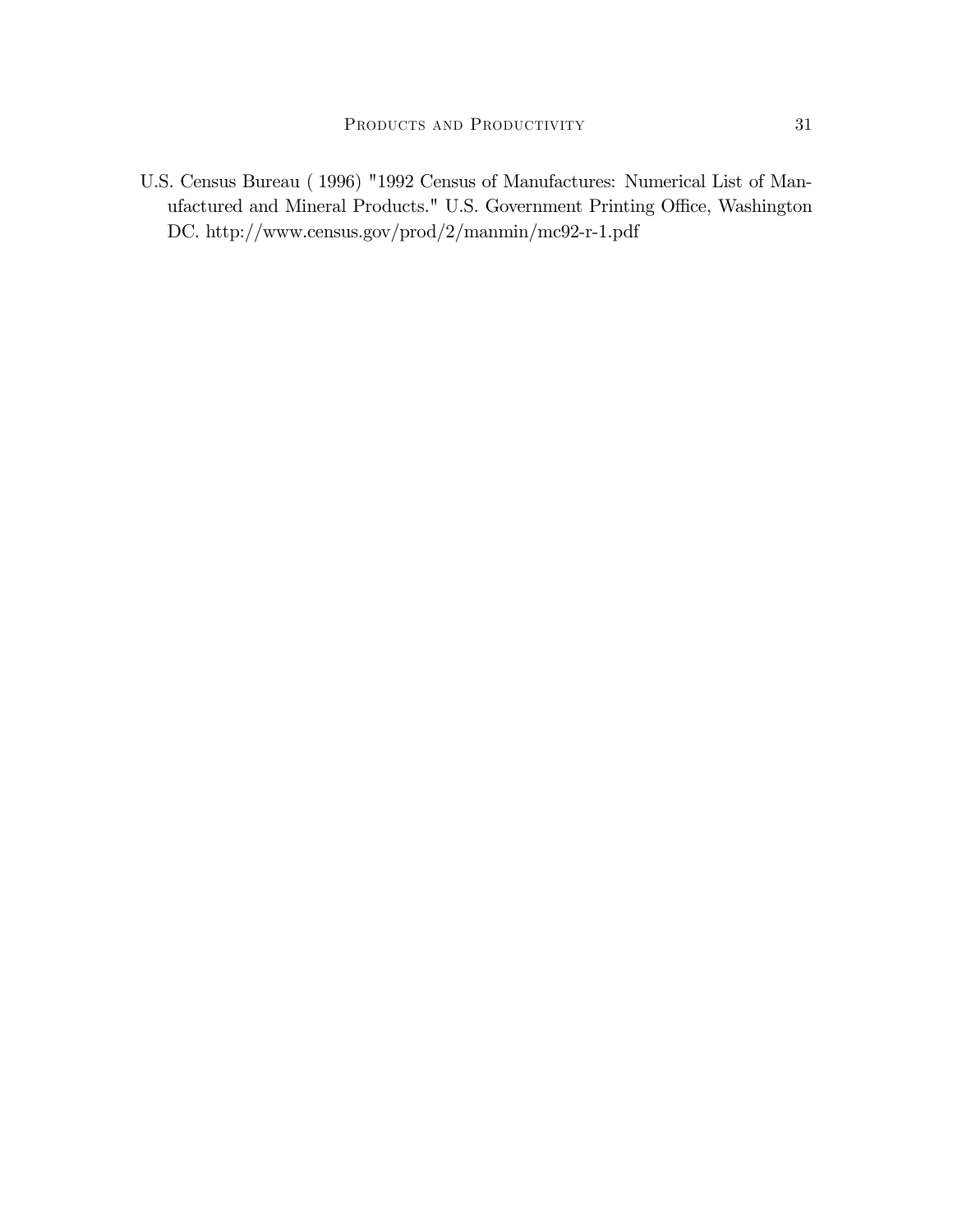#### A Appendix: Theoretical Derivations

A1. Weighted Average Productivity and Average Profitability

$$
\widetilde{\varphi}_{1}(\varphi^{*}, \varphi^{**}) = \left[ \frac{1}{G(\varphi^{**}) - G(\varphi^{*})} \int_{\varphi^{*}}^{\varphi^{**}} \varphi^{\sigma-1} g(\varphi) d\varphi \right]^{1/(\sigma-1)}
$$
\n
$$
\widetilde{\varphi}_{2}(\varphi^{**}) = \left[ \frac{1}{1 - G(\varphi^{**})} \int_{\varphi^{**}}^{\infty} \varphi^{\sigma-1} g(\varphi) d\varphi \right]^{1/(\sigma-1)}
$$
\n(33)

Using the relationship between the revenues of firms producing varieties in the same and in different markets, as well as the expression for the zero-profit productivity cutoff and the CES expenditure share, average profit in the two product markets,  $\bar{\pi}_i = \pi_i (\tilde{\varphi}_i)$  may be written as follows:

$$
\overline{\pi}_1(\varphi^*, \varphi^{**}) = \left[ \left( \frac{\widetilde{\varphi}_1(\cdot)}{\varphi^*} \right)^{\sigma - 1} - 1 \right] f_1 \tag{34}
$$

$$
\overline{\pi}_2(\varphi^*, \varphi^{**}, \mathcal{P}) = \left[ \left( \frac{1-a}{a} \right)^{\psi} \left( \frac{1}{b} \frac{\widetilde{\varphi}_2(\cdot)}{\varphi^*} \right)^{\sigma-1} \mathcal{P}^{\sigma-\psi} - \frac{f_2}{f_1} \right] f_1 \tag{35}
$$

#### A2. Proof of Proposition 1

**Proof.** We begin by determining the equilibrium sextuple:  $\{\varphi^*, \varphi^{**}, P_1, P_2, R_1, R_2\}$ . First, we use the relative supply and relative demand relationships in equations (21) and (22) to establish that there exist unique equilibrium values of  $\varphi^{**}/\varphi^*$  and  $\mathcal{P}$ . Rearranging the product supply relationship, we obtain:

$$
\mathcal{P} = b^{\frac{\sigma-1}{\sigma-\psi}} \left( \frac{a}{1-a} \right)^{\frac{\psi}{\sigma-\psi}} \left[ \left( \frac{\varphi^{**}}{\varphi^*} \right)^{1-\sigma} \left( \frac{f_2}{f_1} - 1 \right) + 1 \right]^{\frac{1}{\sigma-\psi}}.
$$
\n(36)

Since  $\sigma > 1$ , the right-hand side is monotonically decreasing in  $\varphi^{**}/\varphi^*$  and is graphed  $\text{in } (\mathcal{P}, \varphi^{**}/\varphi^*) \text{ space in Figure 2.}$   $\mathcal{P}$  takes the value  $(f_2/f_1)^{1/(\sigma-\psi)} (a/(1-a))^{\psi/(\sigma-\psi)} b^{(\sigma-1)/(\sigma-\psi)} >$ 0 at  $\varphi^{**}/\varphi^* = 1$  and converges to a lower value of  $(a/(1-a))^{\psi/(\sigma-\psi)}b^{(\sigma-1)/(\sigma-\psi)} > 0$ as  $\varphi^{**}/\varphi^*$  tends to infinity.

Turning now to the product demand relationship (equation (22)), the left-hand side is monotonically increasing in  $\varphi^{**}/\varphi^*$  and is also graphed in  $(\mathcal{P}, \varphi^{**}/\varphi^*)$  space below. As  $\varphi^{**}/\varphi^*$  approaches 1, P converges to 0. As  $\varphi^{**}/\varphi^*$  tends to infinity, P converges to  $\infty$ .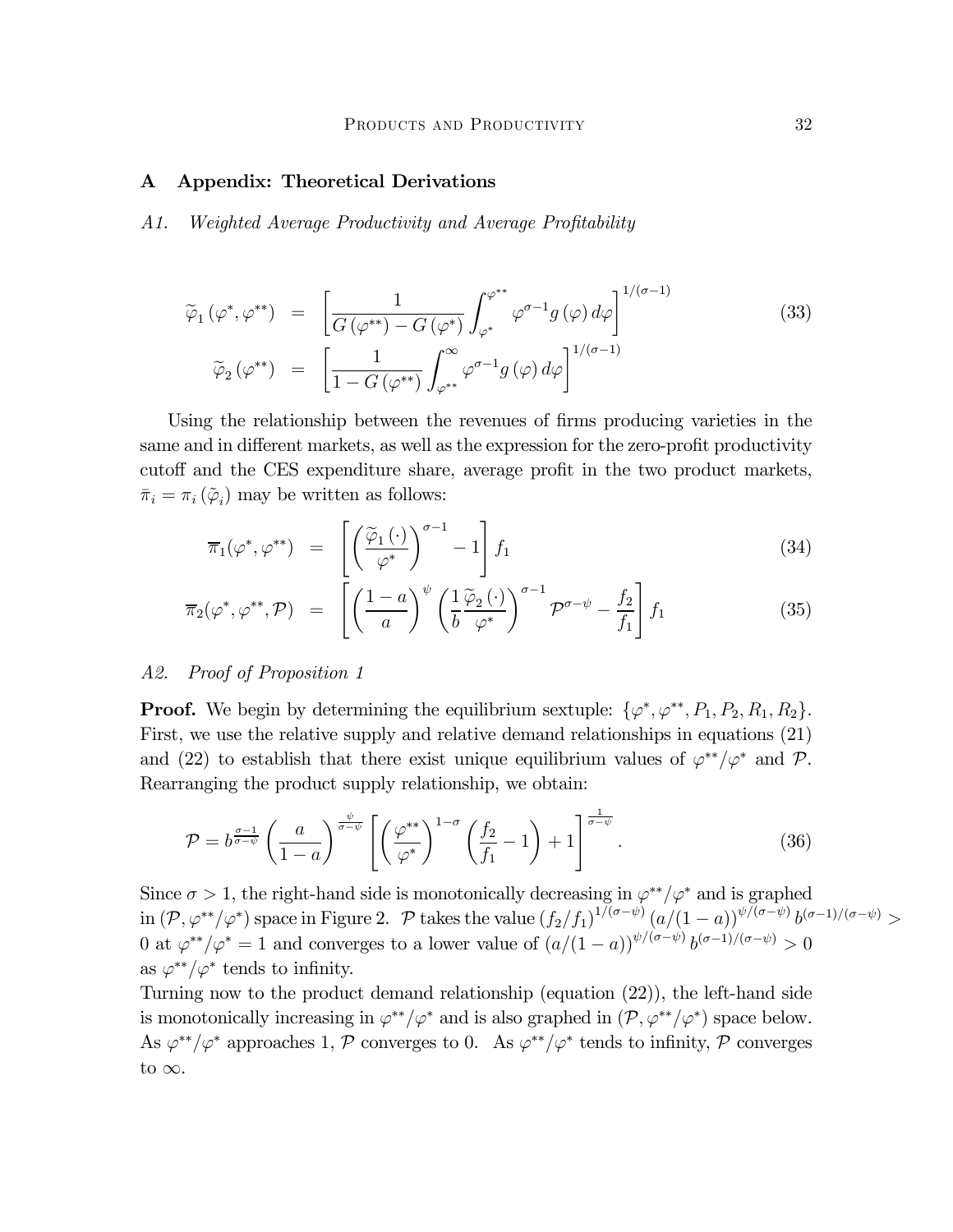Therefore, as shown in 2, there exists a unique equilibrium value of  $(\mathcal{P}, \varphi^{**}/\varphi^*)$ where both the relative supply and relative demand relationships are satisfied and where  $\varphi^{**}/\varphi^* > 1$ .

Given values of  $\Lambda \equiv \varphi^{**}/\varphi^*$  and  $\mathcal{P}$ , equation (23) is monotonically decreasing in  $\varphi^*$ :

$$
\frac{dv_e}{d\varphi^*} < 0 \tag{37}
$$
\n
$$
\Leftrightarrow \frac{\frac{f_1}{\delta} \int_{\varphi^*}^{\Lambda \varphi^*} \varphi^{\sigma-1} (1-\sigma) (\varphi^*)^{-\sigma} g(\varphi) d\varphi + \frac{f_1}{\delta} \Lambda \left[ \Lambda^{\sigma-1} - 1 \right] g(\Lambda \varphi^*)}{\lim_{\text{Term B}}} \times \frac{f_1}{\frac{\delta} \int_{\Lambda \varphi^*}^{\infty} \left( \frac{1-a}{a} \right)^{\psi} \left( \frac{1}{b} \right)^{\sigma-1} \mathcal{P}^{\sigma-\psi} \varphi^{\sigma-1} (1-\sigma) (\varphi^*)^{-\sigma} g(\varphi) d\varphi}{\lim_{\text{Term C}}} \times \frac{f_1}{\frac{\delta} \delta} \Lambda \left[ \left( \frac{1-a}{a} \right)^{\psi} \left( \frac{1}{b} \right)^{\sigma-1} \mathcal{P}^{\sigma-\psi} \Lambda^{\sigma-1} - \frac{f_2}{f_1} \right] g(\Lambda \varphi^*)} {\lim_{\text{Term D}}} \times 0
$$
\n(37)

The sum of Terms B and D may be written as,

$$
\frac{f_1}{\delta} \Lambda g(\Lambda \varphi^*) \left[ \left( \frac{f_2}{f_1} - 1 \right) - \Lambda^{\sigma - 1} \left( \left( \frac{1 - a}{a} \right)^{\psi} \left( \frac{1}{b} \right)^{\sigma - 1} \mathcal{P}^{\sigma - \psi} - 1 \right) \right].
$$

where, from the definition of  $\Lambda$  in equation (21), the term in square parentheses is exactly equal to zero. Since  $\sigma > 1$ , Terms A and C in equation (37) are negative. Hence,  $\frac{dv_e}{d\varphi^*} < 0$  for all  $\varphi^*$ . Furthermore, as  $\varphi^* \to 0$  in equation (23),  $v_e \to \infty$ . As  $\varphi^* \to \infty$ ,  $v_e \to 0$ . Together, equations (21), (22) and (23) determine unique equilibrium values of the three unknowns  $(\varphi^*, \varphi^{**}, \mathcal{P})$ . Since  $\varphi^* > 0$  and  $\varphi^{**} > \varphi^*$  both products are indeed produced in equilibrium.

These three elements of the equilibrium vector are sufficient to determine weighted average productivity,  $\tilde{\varphi}_1$  and  $\tilde{\varphi}_2$ , in equation (33), as well as average revenue and hence average profitability,  $\overline{\pi}_1$  and  $\overline{\pi}_2$ , in equations (34) and (35).

As shown in the main text, the steady-state stability and free entry conditions (equations  $(17)$ ,  $(18)$  and  $(16)$ ) imply that total revenue, R, is equal to total payments to labor used in both entry and production, L.

Revenue in each product market may be determined from the CES expenditure share (equation (4)) at the equilibrium value of relative prices,  $P$ , for which we solved above:  $R_1 = \alpha_1(\mathcal{P})L$  and  $R_2 = (1 - \alpha(\mathcal{P}))L$ .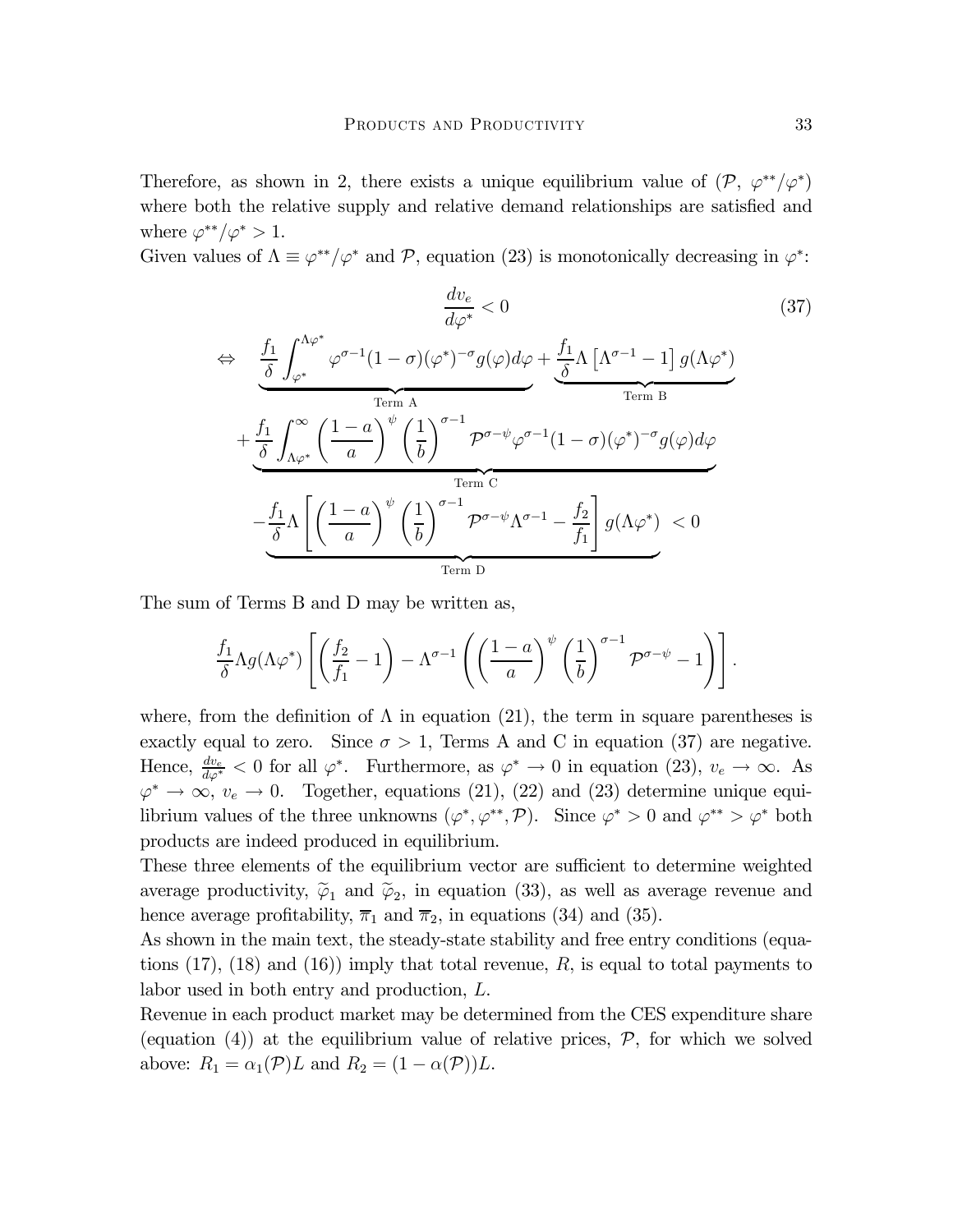From consumer and producer optimization, the price indices,  $P_1$  and  $P_2$ , may be written as functions of the mass of firms,  $M_1$  and  $M_2$ , and the price charged by a firm with weighted average productivity,  $p_1(\tilde{\varphi}_1)$  and  $p_2(\tilde{\varphi}_2)$ :

$$
P_1 = (M_1)^{\frac{1}{1-\sigma}} p_1(\widetilde{\varphi}_1) = \left(\frac{\alpha_1(\mathcal{P})L}{\sigma(\overline{\pi}_1 + f_1)}\right)^{\frac{1}{1-\sigma}} \frac{1}{\rho \widetilde{\varphi}_1}
$$

$$
P_2 = (M_2)^{\frac{1}{1-\sigma}} p_2(\widetilde{\varphi}_2) = \left(\frac{(1-\alpha_1(\mathcal{P}))L}{\sigma(\overline{\pi}_2 + f_2)}\right)^{\frac{1}{1-\sigma}} \frac{1}{\rho \widetilde{\varphi}_2}
$$

where we have used  $M_i = R_i/\overline{r}_i$  and  $(\overline{\pi}_1, \overline{\pi}_2, \widetilde{\varphi}_1, \widetilde{\varphi}_2)$  were determined above. We have thus characterized the equilibrium sextuple  $\{\varphi^*, \varphi^{**}, P_1, P_2, R_1, R_2\}.$ 

We now show that all other endogenous variables of the model may be derived from the equilibrium sextuple  $\{\varphi^*, \varphi^{**}, P_1, P_2, R_1, R_2\}.$ 

From equation (19),  $(M_1, M_2)$  can be expressed as functions of the price indices  $(P_1, P_2)$  and weighted average productivity  $(\tilde{\varphi}_1, \tilde{\varphi}_2)$  which is determined by  $(\varphi^*, \varphi^{**})$ alone. From the analysis in the main text,  $M_e = \Pi/f_e = [M_1\bar{\pi}_1 + M_2\bar{\pi}_2]/f_e$ , where  $(M_1, M_2)$  have just been determined and  $(\overline{\pi}_1, \overline{\pi}_2)$  can be derived from  $(\varphi^*, \varphi^{**}, \mathcal{P})$ . Total payments to labor used in production in product market i equal the difference between revenue,  $R_i$ , and total firm profits,  $\Pi_i$ , in that market. Therefore:

$$
L_{p1} = R_1 - \Pi_1 = R_1 - (M_1 \bar{\pi}_1)
$$

$$
L_{p2} = R_2 - \Pi_2 = R_2 - (M_2 \bar{\pi}_2)
$$

where we have used the choice of labor as numeraire,  $(R_1, R_2)$  are part of the equilibrium sextuple,  $(M_1, M_2)$  were determined above, and  $\overline{\pi}_1$  and  $\overline{\pi}_2$  are functions of  $(\varphi^*, \varphi^{**}, \mathcal{P})$  alone. Payments to labor used in entry are:

$$
L_e = M_e f_e
$$

where  $M_e$  was determined above.

The first-order conditions for consumer optimization imply:

$$
C_1 = R \frac{a^{\psi} P_1^{-\psi}}{\left[a^{\psi} P_1^{1-\psi} + (1-a)^{\psi} P_2^{1-\psi}\right]}, \qquad C_2 = R \frac{(1-a)^{\psi} P_2^{-\psi}}{\left[a^{\psi} P_1^{1-\psi} + (1-a)^{\psi} P_2^{1-\psi}\right]}
$$

where  $R = L$  and  $(P_1, P_2)$  are part of the equilibrium sextuple.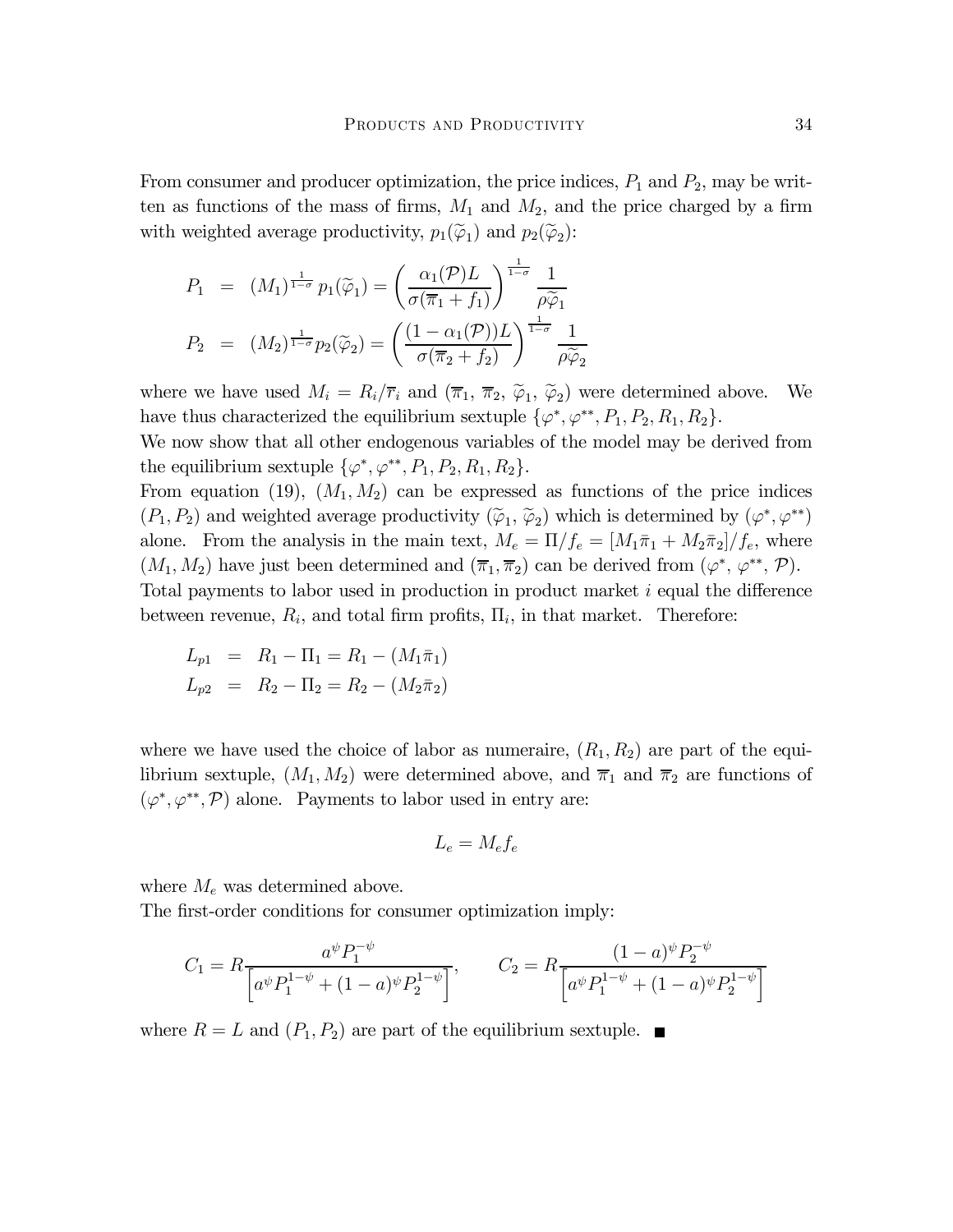#### B Proof of Proposition 2

Proof. This Proposition follows immediately from the Proof of Proposition 1 where we have established that  $\varphi^* > 0$  and  $\varphi^{**} > \varphi^*$ .

#### C Proof of Proposition 3

**Proof.** The Proposition follows immediately from equation (28). Compare a firm with productivity  $\varphi' > \varphi''$  making product 2 to a firm with productivity  $\varphi''$  making product 1. Relative measured productivity of the two firms is equal to:

$$
\frac{A\left(\varphi'\right)}{A\left(\varphi''\right)} = \frac{\varphi'}{\varphi''} \frac{1}{b} \tag{38}
$$

#### D Proof of Corollary 1

**Proof.** The Proposition follows immediately from Propositions 2 and 3. Since  $f_2 > f_1$ , product 2 is produced by higher productivity firms. Compare a firm with productivity  $\varphi' > \varphi''$  making product 2 to a firm with productivity  $\varphi''$  making product 1. If  $b_2 < b_1$ , then  $0 < b < 1$ , and from equation (38):

$$
\frac{A(\varphi')}{A(\varphi'')} > \frac{\varphi'}{\varphi''}
$$
\n(39)

#### E Proof of Proposition 4

**Proof.** From equation (31) and (4), an increase in the weight of a product in consumer utility  $\{a,(1-a)\}\)$  raises the share of revenue allocated to a producer of that product and reduces the share of revenue allocated to a producer of the other product. If products differ in terms of their variable cost of production,  $A_2(\varphi) \neq A_1(\varphi)$ , an increase in the weight of a product in consumer utility will influence measured industry productivity through the numerators in equation (32).

From equations (21), (22) and (23), an increase in the weight of a product in consumer utility  $\{a,(1-a)\}\$  will also affect the zero profit and product indifference productivity cutoffs  $\{\varphi^*, \varphi^{**}\}\$  and hence the range of productivities over which the two products are produced. The share of revenue received,  $s_i$  [ $A_i$  ( $\varphi$ )], and measured productivity,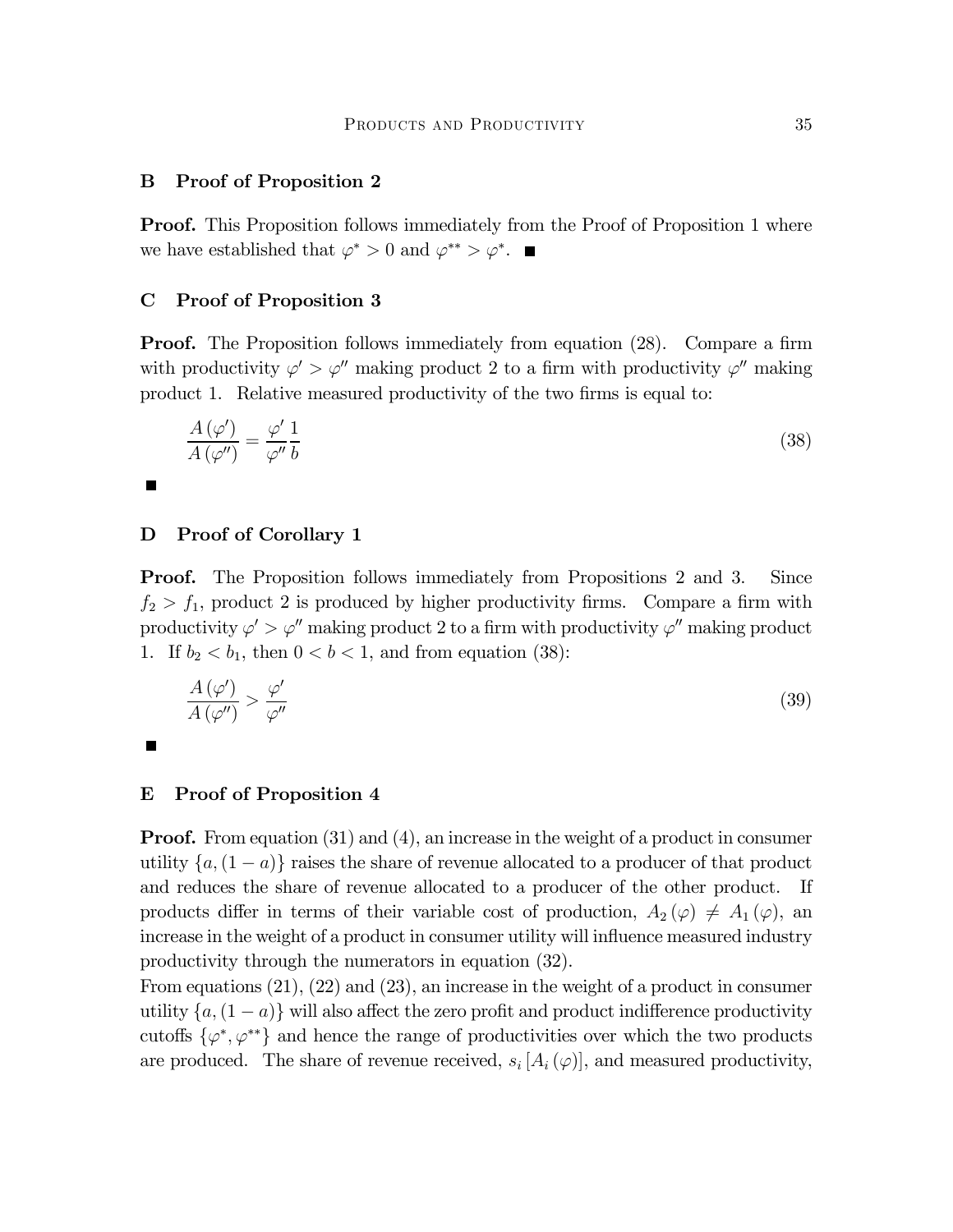$A_i(\varphi)$ , for a producer of true productivity  $\varphi$  vary according to which product i she produces. Therefore, an increase in the weight of the product in consumer utility will also influence measured industry productivity through the productivity ranges over which the integrals in equation (32) are evaluated.  $\blacksquare$ 

#### F Proof of Proposition 5

**Proof.** (a) The expected value of entry in (23) is monotonically decreasing in the zero-profit productivity cutoff  $\varphi^*$ . Therefore, as barriers to entry are reduced (a reduction in the sunk costs of entry  $f_e$ , the zero-profit productivity cutoff  $\varphi^*$  must rise so as to reduce the expected value of entry equal to the new lower sunk cost. Since  $\varphi^{**} = \Lambda \varphi^*$  and  $\Lambda$  is unchanged following the fall in the sunk cost of entry,  $\varphi^{**}$ will rise by the same proportion as  $\varphi^* : d\varphi^* > 0$ ,  $d\varphi^{**} > 0$  and  $d(\varphi^{**}/\varphi^*) = 0$ .

(b) True weighted average productivity in each product market,  $\tilde{\varphi}_1$  and  $\tilde{\varphi}_2$ , is defined in equations (33). If productivity is Pareto distributed,  $g(\varphi) = zk^z\varphi^{-(z+1)}$  where  $k > 0$  and  $z > 0$ , it follows that  $\varphi^{\sigma-1}g(\varphi) = \xi h(\varphi)$  where  $h(\varphi) = \gamma k^{\gamma} \varphi^{-(\gamma+1)}$ ,  $\xi \equiv zk^{z-\gamma}/\gamma$  and  $\gamma \equiv z-\sigma+1$ . That is,  $h(\varphi)$  is a Pareto distribution with minimum productivity k and skewness parameter  $\gamma \equiv z - \sigma + 1$ , where we assume  $z > \sigma - 1$ which corresponds to an assumption that the variance of firm sales in the model is finite. Combining these results, it follows that weighted average productivity in the two product markets may be expressed as:

$$
\widetilde{\varphi}_1(\varphi^*, \varphi^{**})^{\sigma - 1} = \frac{H(\varphi^{**}) - H(\varphi^*)}{G(\varphi^{**}) - G(\varphi^*)} = \frac{z(\varphi^*)^{\sigma - 1}}{\gamma} \left[ \frac{1 - \Lambda^{-\gamma}}{1 - \Lambda^{-z}} \right]. \tag{40}
$$

$$
\widetilde{\varphi}_2(\varphi^{**})^{\sigma-1} = \frac{1 - H(\varphi^{**})}{1 - G(\varphi^{**})} = \frac{z(\varphi^{**})^{\sigma-1}}{\gamma}.
$$
\n(41)

where H  $(\varphi)$  is the cumulative distribution function corresponding to  $h(\varphi)$ .

Since  $\sigma > 1$ , and using the results for the change in the productivity cutoffs above,  $d\widetilde{\varphi}_1 = (d\widetilde{\varphi}_1/d\varphi^*)d\varphi^* > 0$  and  $d\widetilde{\varphi}_2 = (d\widetilde{\varphi}_2/d\varphi^{**})d\varphi^{**} > 0$ . Since true weighted average productivity rises in each product market individually, true weighted average productivity in the industry as a whole also rises.

 $(c)$  The rise in the product indifference productivity cutoff, implies that some higher productivity surviving firms switch from product 2 to product 1. From equation (28), the proportional change in measured productivity for a firm of true productivity  $\varphi'$ that switches from product 2 to product 1 is:

$$
\ln\left(\frac{A_1(\varphi')}{A_2(\varphi')}\right) = \ln\left(\frac{b_2}{b_1}\right)
$$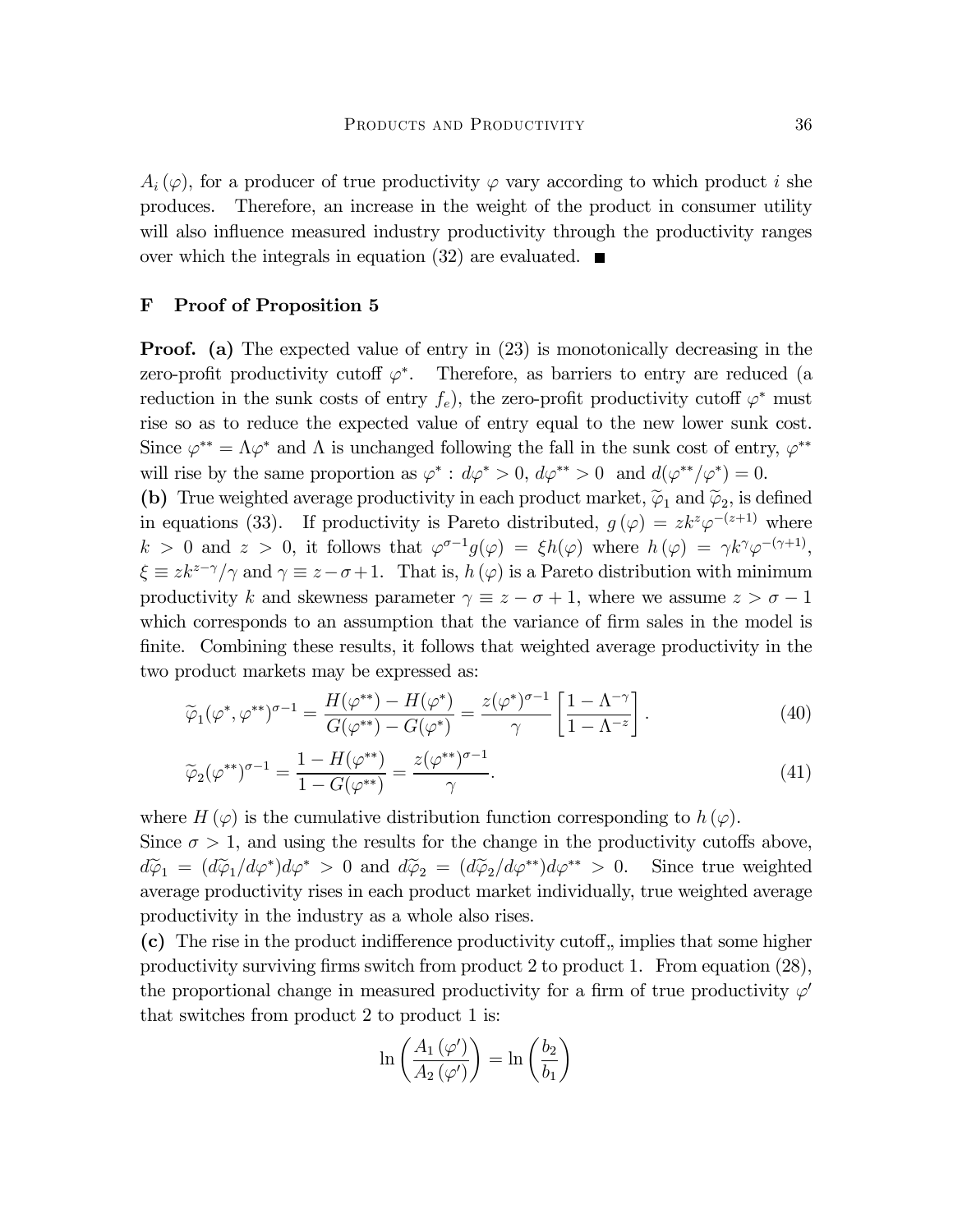which implies measured productivity growth if  $b_1 < b_2$  or a measured productivity decline if  $b_2 < b_1$ .

(d) With a Pareto productivity distribution, the relative price,  $P$ , in equation (25) depends solely on  $\varphi^{**}/\varphi^*$ . We established above that  $d(\varphi^{**}/\varphi^*)=0$  and so  $d\mathcal{P} =$ 0. With an unchanged value of  $P$ , the share of revenue received by a firm of a given productivity in a given product market in equation (31),  $s_i$  [ $A_i$  ( $\varphi$ )], will remain unchanged. Following the decline in the sunk costs of entry, measured average industry productivity in equation (32) will change due to exit by low productivity firms and due to surviving firms switching from product 2 to product 1. Exit by low productivity firms will unambiguously raise average industry productivity. Switching products will change a firm's measured productivity, as established in (c), and its share of revenue from producing in another product market,  $s_1$  [ $A(\varphi')$ ]  $\neq s_2$  [ $A(\varphi')$ ]. Depending on the relative value of  $s_1[A(\varphi')] A(\varphi')$  and  $s_2[A(\varphi')] A(\varphi')$ , product switching by surviving firms may either raise or reduce measured average industry productivity. The net effect on measured average industry productivity as a result of exit by low productivity firms and changes in products at surviving firms is therefore ambiguous.  $\blacksquare$ 

#### G Deregulation Comparative Statics

Consider the impact of a reduction in barriers to entry (a reduction in the sunk costs of entry  $f_e$ ) assuming a Pareto productivity distribution:  $g(\varphi) = zk^z \varphi^{-(z+1)}$ , where  $k > 0$  and  $z > 0$ .

The proof of Proposition 5 established a proportional rise in both productivity cutoffs:  $d\varphi^* > 0$ ,  $d\varphi^{**} > 0$  and  $d(\varphi^{**}/\varphi^*) = 0$ . With a Pareto productivity distribution, the relative price,  $\mathcal{P}$ , in equation (25) depends solely on  $\varphi^{**}/\varphi^*$  and so  $d\mathcal{P}=0.$ 

The proof of Proposition 5 established a rise in weighted average productivity in each product market individually,  $d\tilde{\varphi}_1 = (d\tilde{\varphi}_1/d\varphi^*)d\varphi^* > 0$  and  $d\tilde{\varphi}_2 =$  $(d\widetilde{\varphi}_2/d\varphi^{**})d\varphi^{**} > 0$ , which implies a rise in weighted average productivity in the industry as a whole.

The change in average revenue,  $\bar{r}_i$ , and average profitability,  $\bar{\pi}_i$ , in equations (34) and (35) depends upon the change in the ratios of weighted average productivity,  $\tilde{\varphi}_1$ and  $\tilde{\varphi}_2$ , to the zero-profit productivity cutoff,  $\varphi^*$ :

$$
\left(\frac{\widetilde{\varphi}_1(\varphi^*, \varphi^{**})}{\varphi^*}\right)^{\sigma-1} = \frac{H(\varphi^{**}) - H(\varphi^*)}{(\varphi^*)^{\sigma-1}\left[G(\varphi^{**}) - G(\varphi^*)\right]} = \frac{z\left[1 - \Lambda^{-\gamma}\right]}{\gamma\left[1 - \Lambda^{-z}\right]}.
$$
\n(42)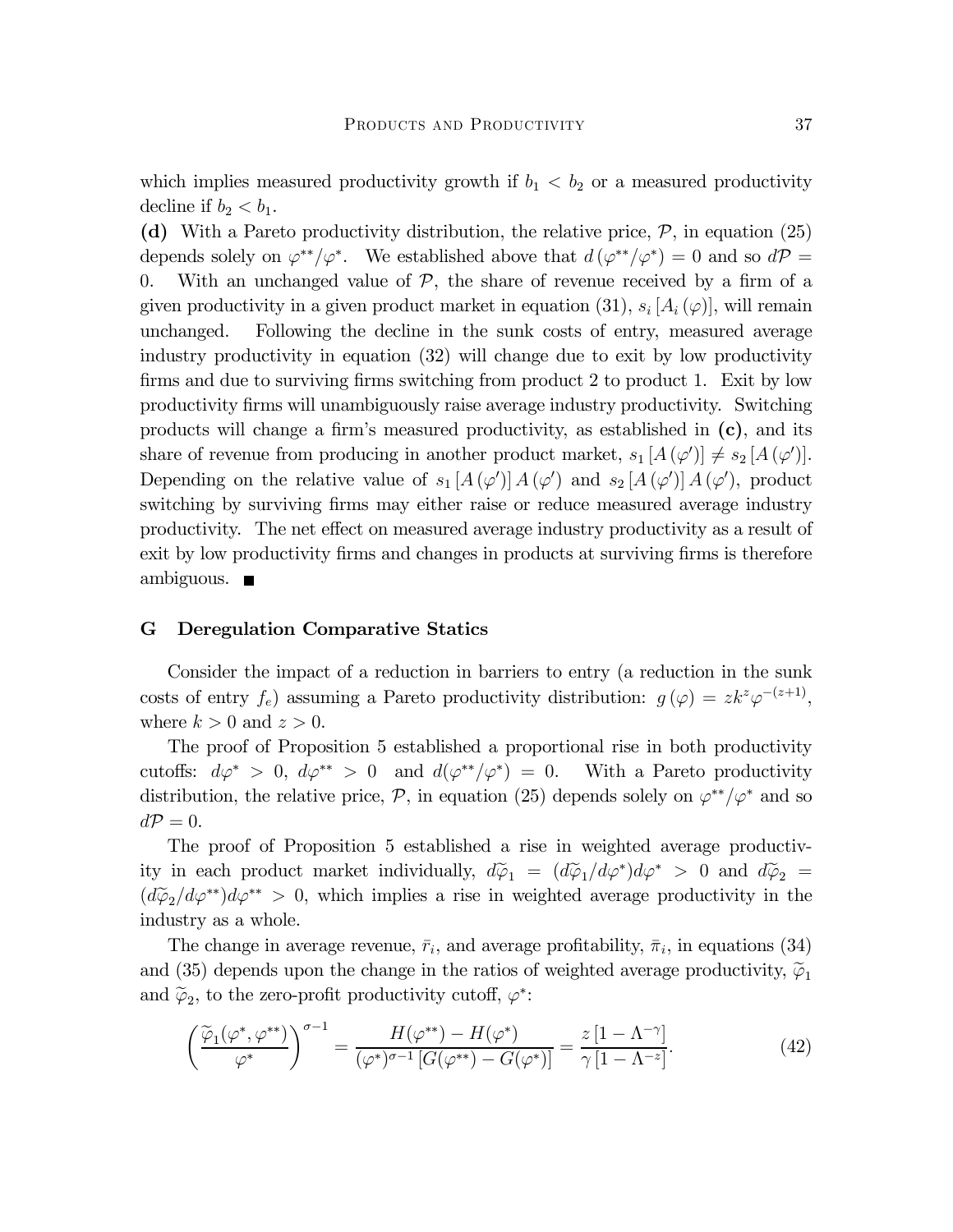$$
\left(\frac{\widetilde{\varphi}_2(\varphi^*, \varphi^{**})}{\varphi^*}\right)^{\sigma-1} = \frac{1 - H(\varphi^{**})}{(\varphi^*)^{\sigma-1} \left[1 - G(\varphi^{**})\right]} = \frac{z\Lambda^{\sigma-1}}{\gamma}.
$$
\n(43)

With  $\Lambda$  unchanged,  $d\overline{\pi}_1 = 0$  and  $d\overline{\pi}_2 = 0$ .

The mass of firms producing each product is:

$$
M_1 = \frac{R_1}{\overline{r}_1} = \frac{\alpha_1(\mathcal{P})L}{\sigma(\overline{\pi}_1 + f_1)}
$$
  
\n
$$
M_2 = \frac{R_2}{\overline{r}_2} = \frac{(1 - \alpha_1(\mathcal{P}))L}{\sigma(\overline{\pi}_2 + f_2)}.
$$
\n(44)

Since both relative prices,  $P$ , and profitability,  $\overline{\pi}_1$  and  $\overline{\pi}_2$ , are unchanged:  $dM_1 = 0$ and  $dM_2 = 0$ . Welfare per worker is:

$$
W = \left[a^{\psi} P_1^{1-\psi} + (1-a)^{\psi} P_2^{1-\psi}\right]^{\frac{1}{\psi-1}} \n P_1 = \left(\frac{R_1}{\overline{r}_1}\right)^{\frac{1}{1-\sigma}} p_1(\widetilde{\varphi}_1) = \frac{\alpha_1(\mathcal{P})L}{\sigma(\overline{\pi}_1 + f_1)} \frac{1}{\rho \widetilde{\varphi}} \n P_2 = \left(\frac{R_2}{\overline{r}_2}\right)^{\frac{1}{1-\sigma}} p_2(\widetilde{\varphi}_2) = \frac{(1-\alpha_1(\mathcal{P}))L}{\sigma(\overline{\pi}_2 + f_2)} \frac{b}{\rho \widetilde{\varphi}_2}.
$$
\n
$$
(45)
$$

Average profitability in each market,  $\overline{\pi}_1$  and  $\overline{\pi}_2$ , is unchanged, while average productivity,  $\tilde{\varphi}_1$  and  $\tilde{\varphi}_2$ , has risen. Hence, the fall in the sunk cost of entry reduces the price indices,  $P_1$  and  $P_2$ , and increases welfare per worker,  $W$ .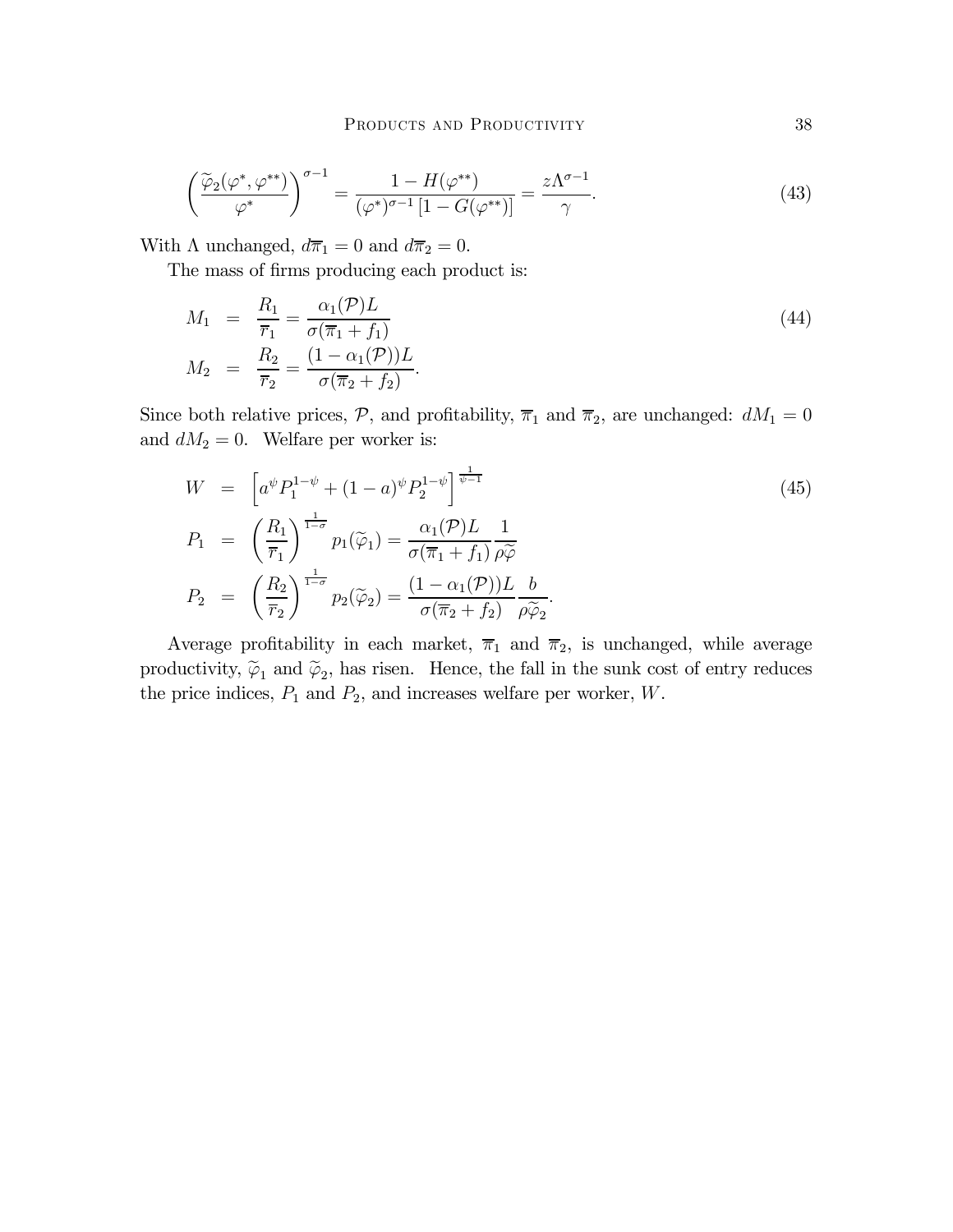

Figure 1: Profit versus Productivity for the Two Products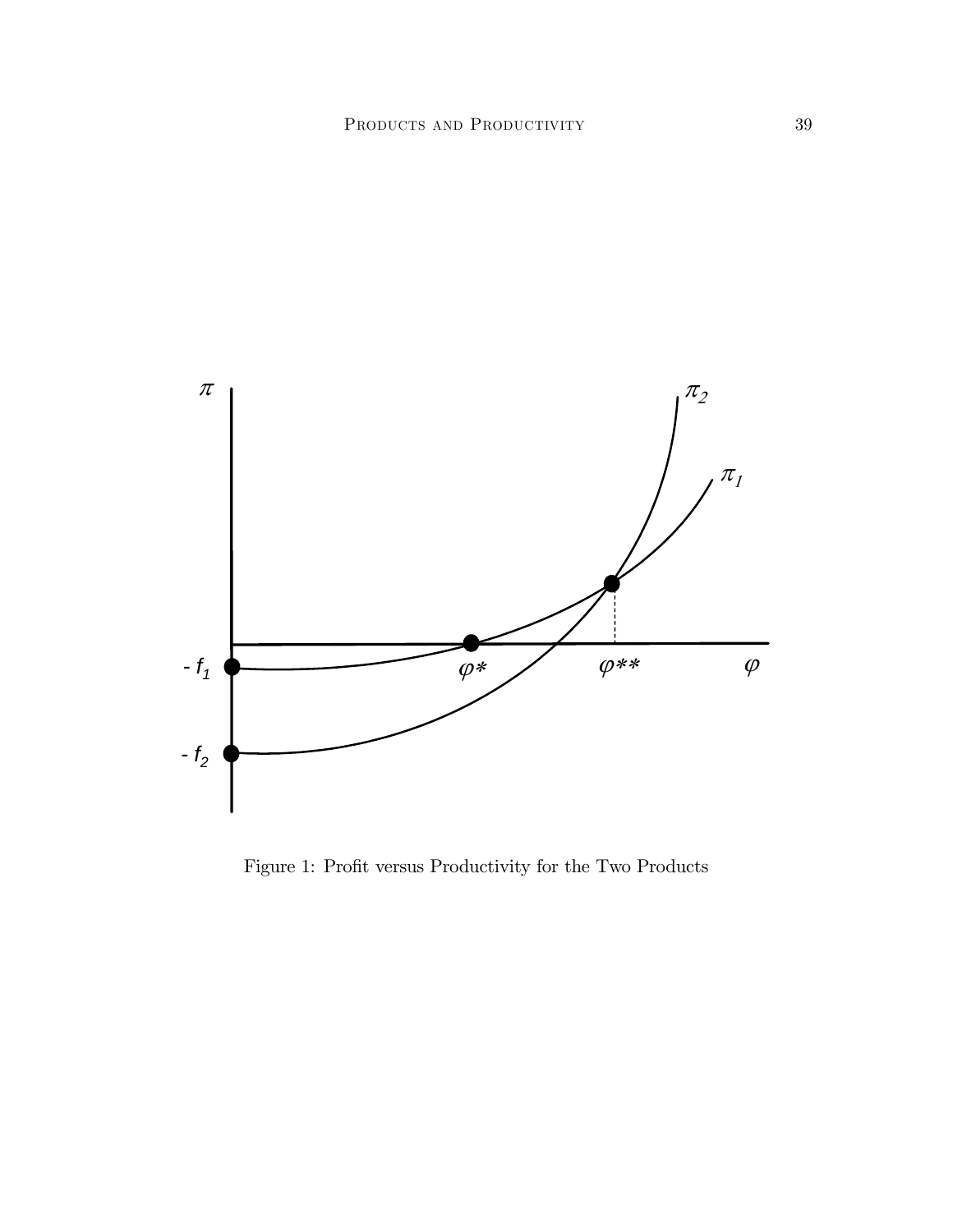

Figure 2: Equilibrium  $\mathcal P$  and  $\varphi^{**}/\varphi^*$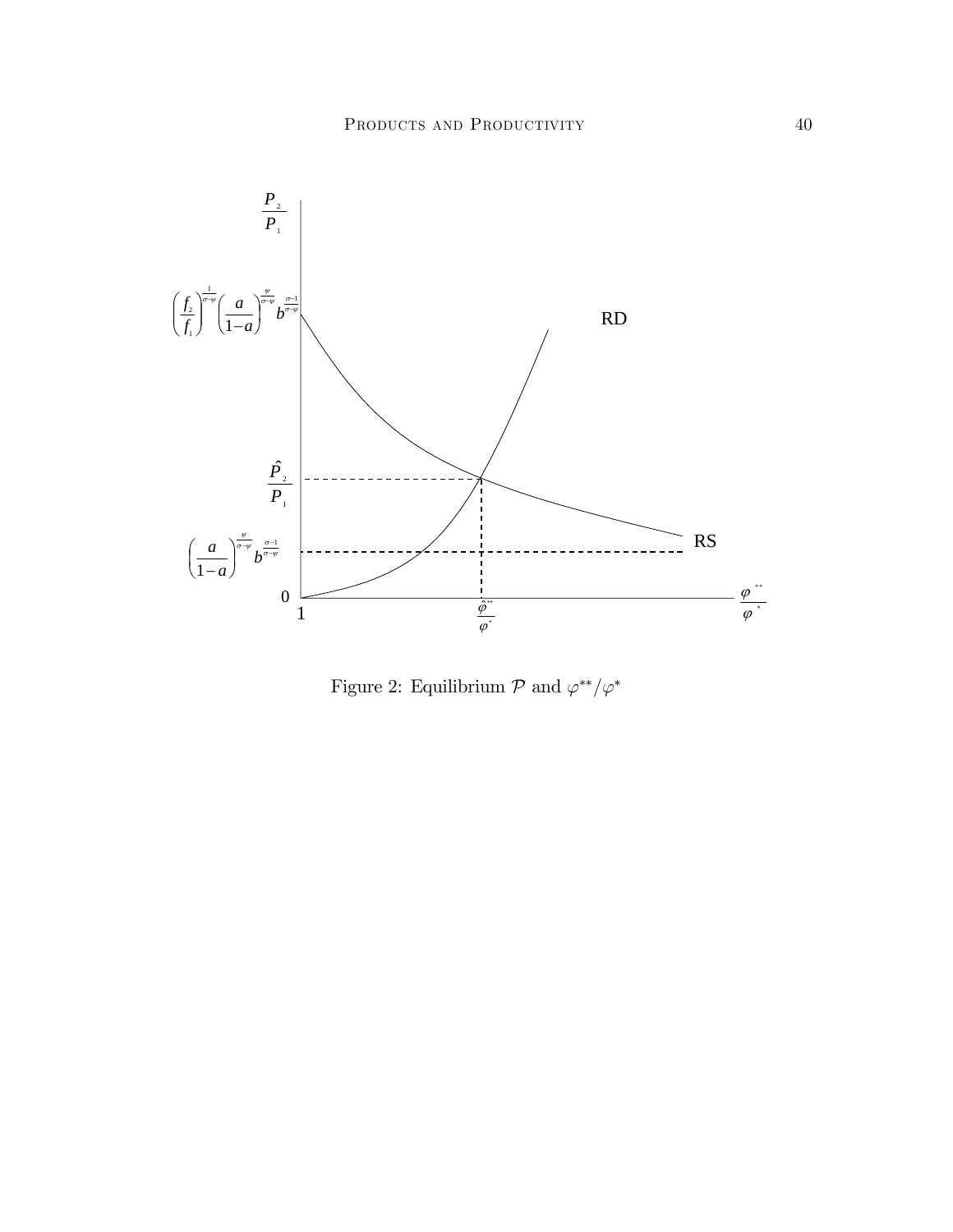

Figure 3: Comparative Statics with Respect to a Reduction in Barriers to Entry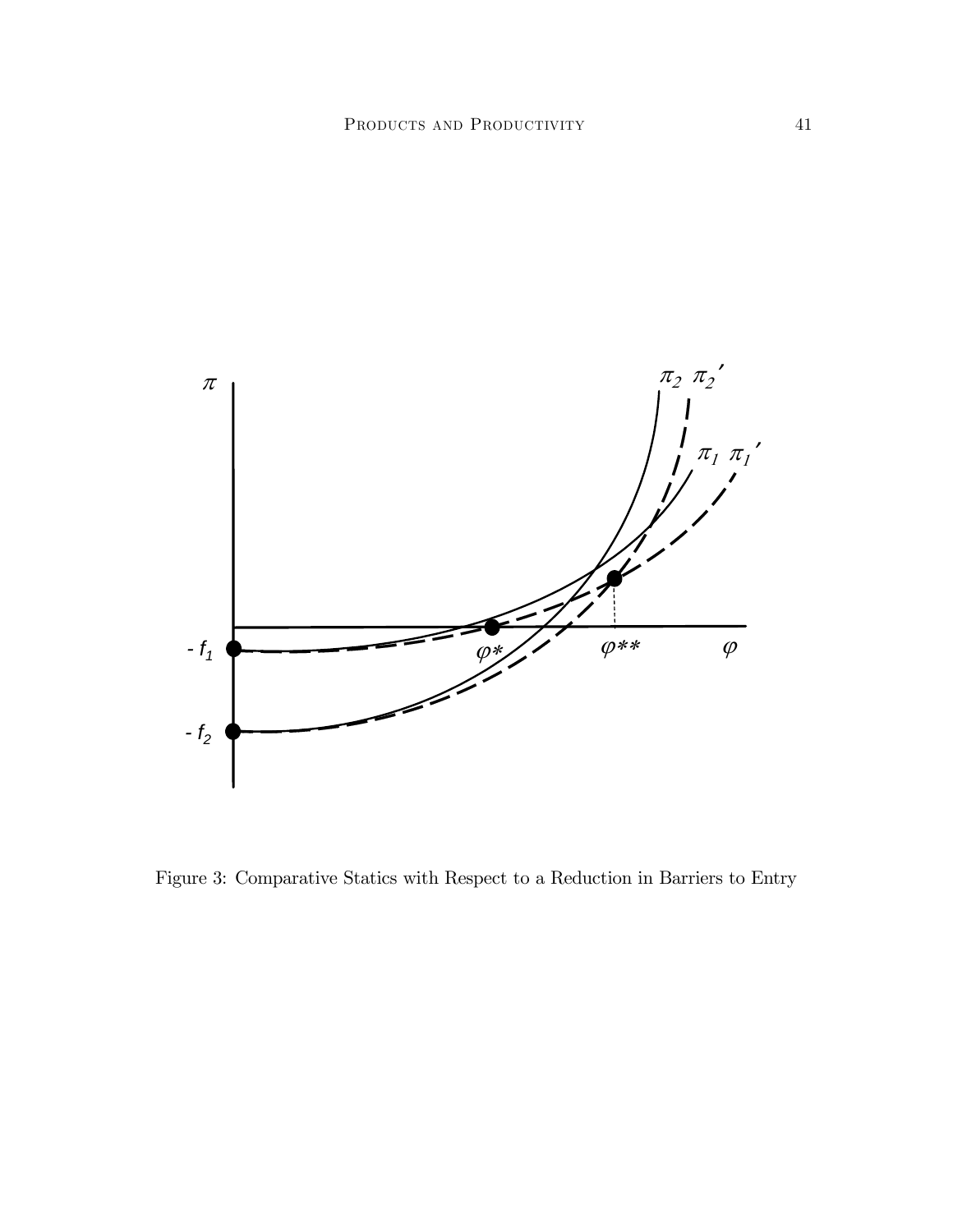| <b>SIC</b>                         |                                 | <b>Description</b>                    |  |
|------------------------------------|---------------------------------|---------------------------------------|--|
| 33                                 | <b>Primary Metal Industries</b> |                                       |  |
| 3357                               |                                 | Nonferrous Wiredrawing and Insulating |  |
| 33571                              |                                 | <b>Aluminum Wire</b>                  |  |
| 33572                              |                                 | <b>Copper Wire</b>                    |  |
| 33573                              |                                 | <b>Other Nonferrous Metal Wire</b>    |  |
| 33575                              |                                 | Nonferrous Wire Cloth                 |  |
| 33576                              |                                 | Apparatus Wire and Cord Sets          |  |
| 33577                              | O                               | Magnet Wire                           |  |
| 33578                              | d                               | Power Wire                            |  |
| 3357A                              | u                               | <b>Electronic Wire</b>                |  |
| 3357B                              | $\mathbf c$                     | Telephone Wire                        |  |
| 3357C                              | t                               | Control Wire                          |  |
| 3357D                              |                                 | <sup>S</sup> Building Wire            |  |
| 3357E                              |                                 | <b>Other Wire NES</b>                 |  |
| 33579                              |                                 | <b>Fiber Optic Cable</b>              |  |
| Source: U.S. Census Bureau (1996). |                                 |                                       |  |

Table 1: Five-Digit SIC Products in Four-Digit SIC Industry 3357 (Nonferrous Wiredrawing and Insulating)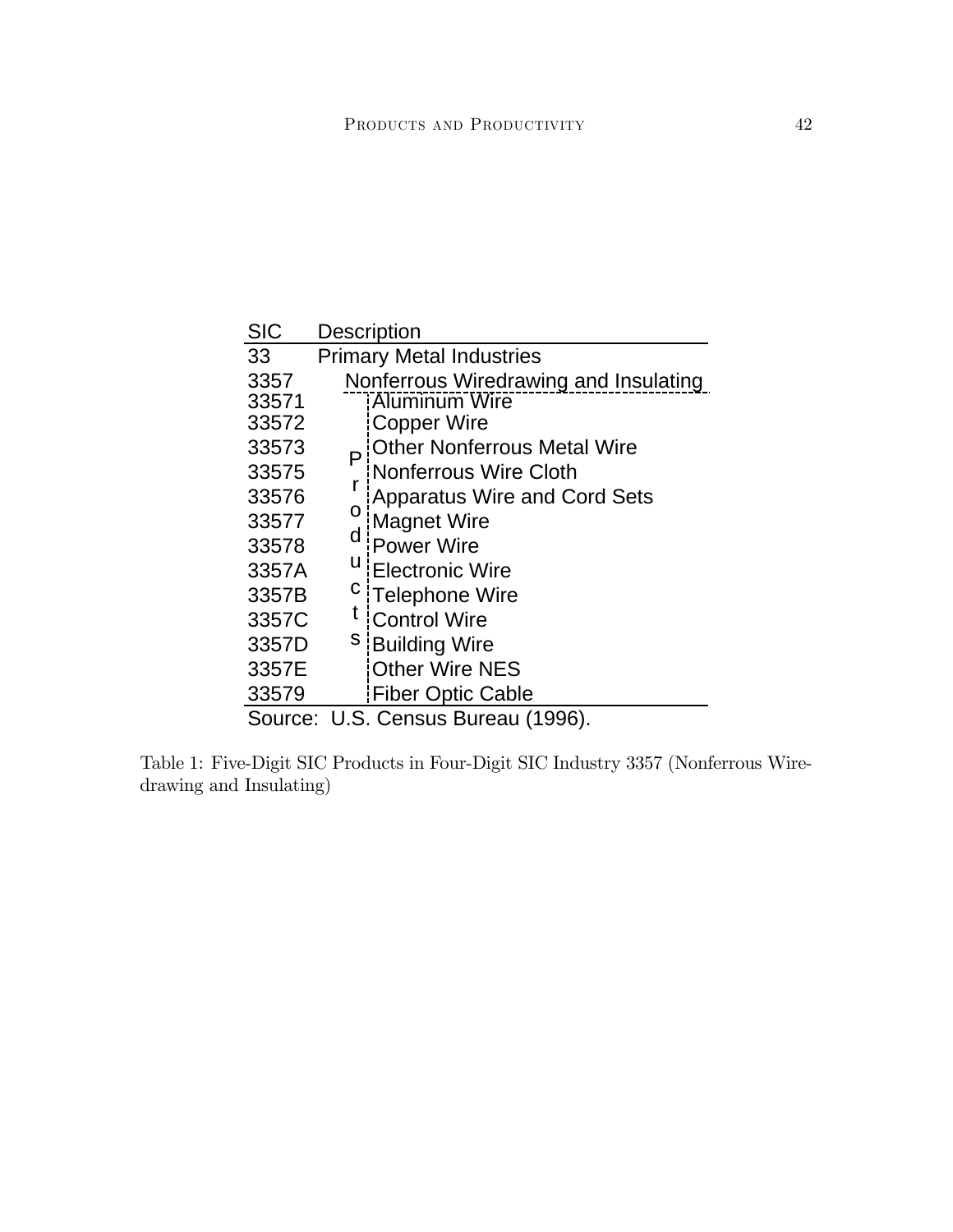|                               | SIC4       | SIC <sub>5</sub> | Products / |
|-------------------------------|------------|------------------|------------|
| <b>Two-Digit SIC Category</b> | Industries | Products         | Industry   |
| 20 Food                       | 49         | 157              | 3.2        |
| 21 Tobacco Products           | 4          | 6                | 1.5        |
| 22 Textile                    | 23         | 79               | 3.4        |
| 23 Apparel                    | 31         | 75               | 2.4        |
| 24 Lumber                     | 17         | 59               | 3.5        |
| 25 Furniture                  | 13         | 36               | 2.8        |
| 26 Paper                      | 17         | 55               | 3.2        |
| 27 Printing and Publishing    | 14         | 72               | 5.1        |
| 28 Chemicals                  | 29         | 102              | 3.5        |
| 29 Petroleum                  | 5          | 15               | 3.0        |
| 30 Rubber and Plastics        | 15         | 63               | 4.2        |
| 31 Leather                    | 11         | 12               | 1.1        |
| 32 Stone                      | 26         | 47               | 1.8        |
| 33 Primary Metal              | 26         | 89               | 3.4        |
| 34 Fabricated Metal           | 38         | 135              | 3.6        |
| 35 Industrial Machinery       | 51         | 187              | 3.7        |
| 36 Electronic                 | 37         | 111              | 3.0        |
| 37 Transportation             | 18         | 65               | 3.6        |
| 38 Instruments                | 17         | 44               | 2.6        |
| 39 Miscellaneous              | 18         | 53               | 2.9        |

Notes: Number of industries and products are number of fourand five-digit SIC categories within the noted two-digit category, respectively.

Table 2: Products and Industries across Sectors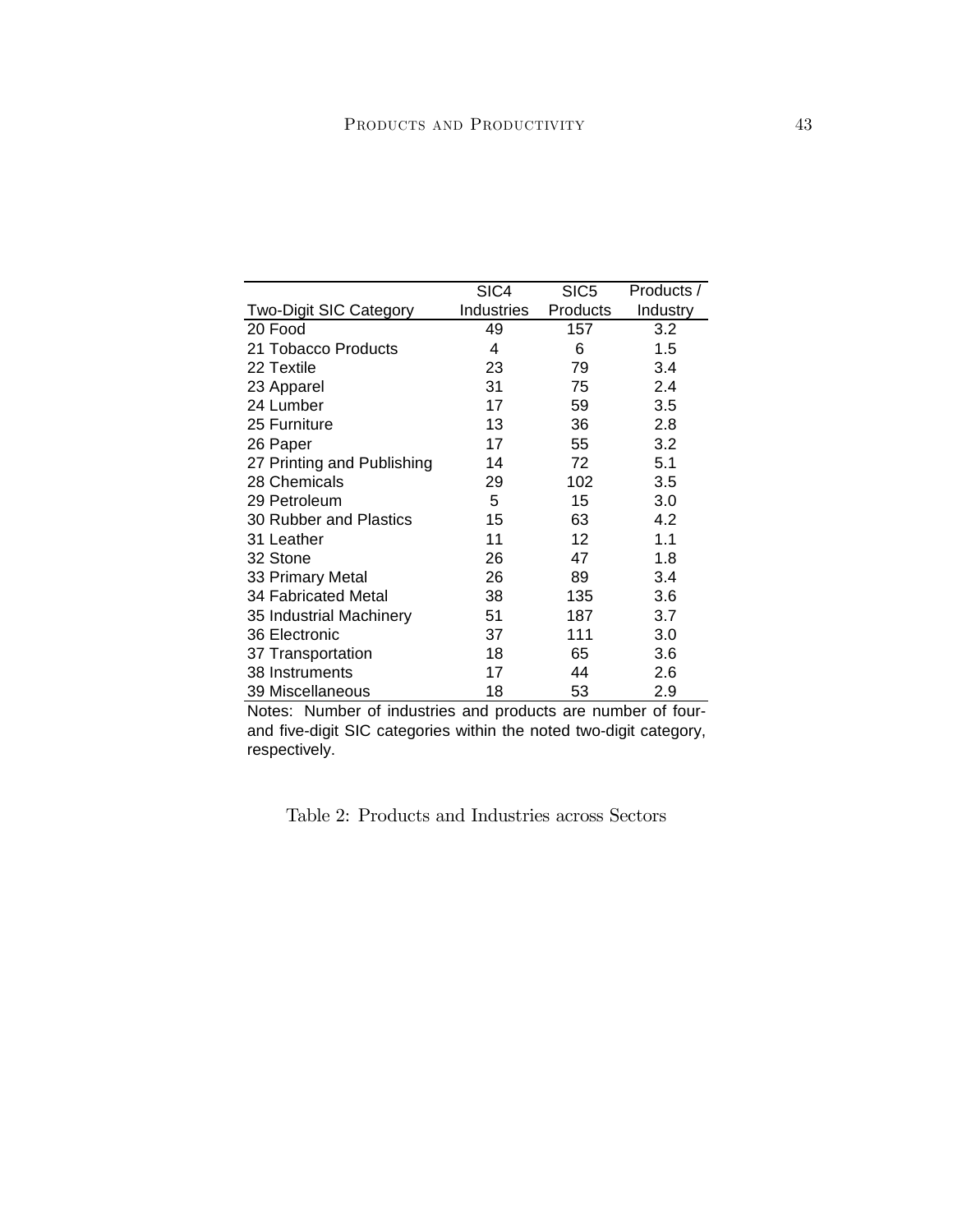$$
d\varphi^* > 0 \qquad d\varphi^{**} > 0
$$
  
\n
$$
d(\varphi^{**}/\varphi^*) = 0 \qquad d\mathcal{P} = 0
$$
  
\n
$$
d\widetilde{\varphi}_1(\varphi^*, \varphi^{**}) > 0 \qquad d\widetilde{\varphi}_2(\varphi^{**}) > 0
$$
  
\n
$$
d\overline{r}_1 = 0 \qquad d\overline{r}_2 = 0
$$
  
\n
$$
d\overline{n}_1 = 0 \qquad d\overline{n}_2 = 0
$$
  
\n
$$
dM_1 = 0 \qquad dM_2 = 0
$$
  
\n
$$
dv_e < 0 \qquad dW > 0
$$

Table 3: Comparative Statics with Respect to a Reduction in Barriers to Entry (a fall in sunk entry costs  $f_e)$  .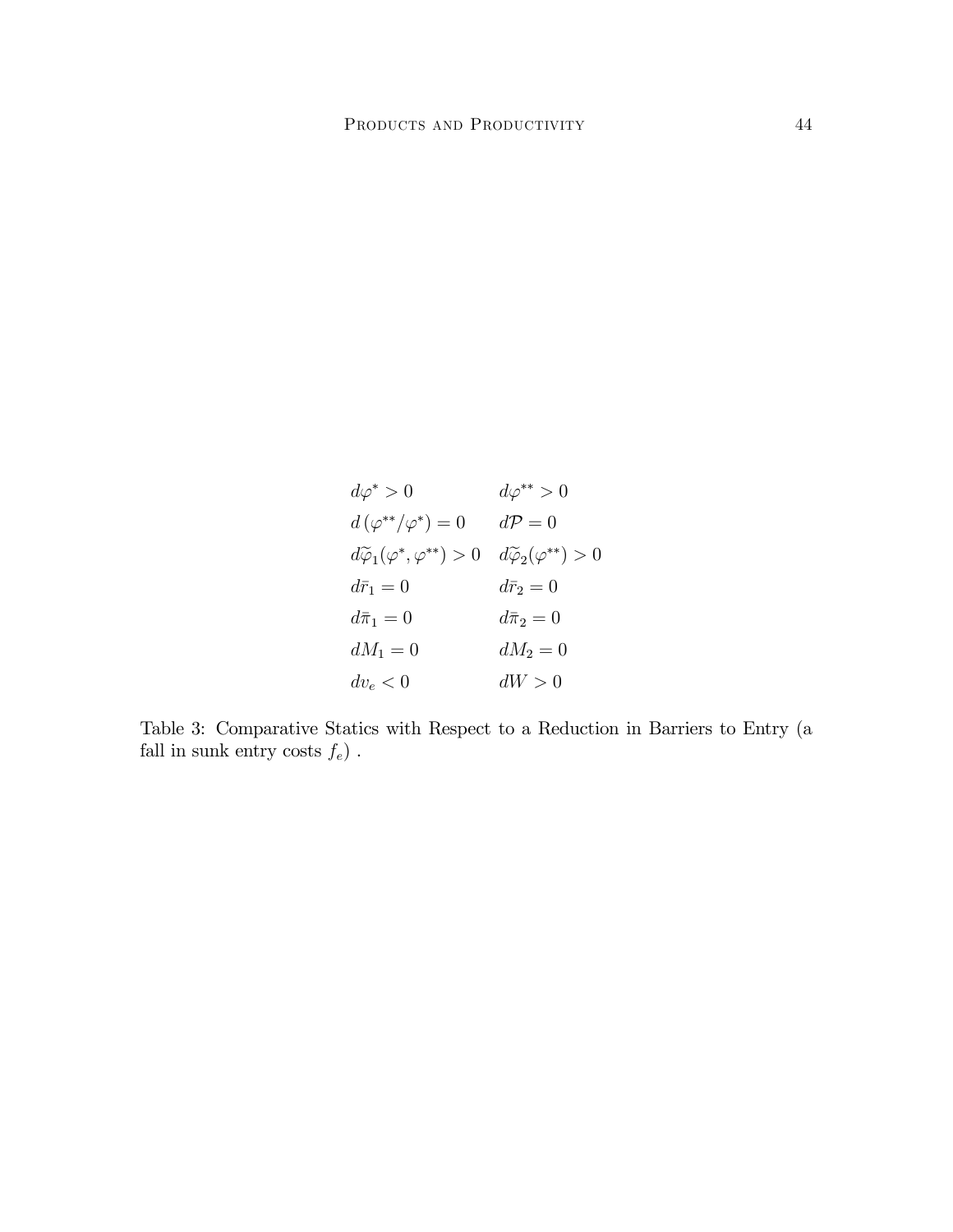### **CENTRE FOR ECONOMIC PERFORMANCE Recent Discussion Papers**

| 698 | Nicholas Oulton                                                | Ex Post Versus Ex Ante Measures of the User Cost of<br>Capital                      |
|-----|----------------------------------------------------------------|-------------------------------------------------------------------------------------|
| 697 | Alan Manning                                                   | You Can't Always Get What You Want: the Impact<br>of the Jobseeker's Allowance      |
| 696 | Andrew B. Bernard<br><b>Stephen Redding</b><br>Peter K. Schott | Factor Price Equality and the Economies of the<br><b>United States</b>              |
| 695 | Henry G. Overman<br>Anthony J. Venables                        | Cities in the Developing World                                                      |
| 694 | Carlo Rosa<br>Giovanni Verga                                   | The Importance of the Wording of the ECB                                            |
| 693 | <b>Richard Dickens</b><br>Mirko Draca                          | The Employment Effects of the October 2003<br>Increase in the National Minimum Wage |
| 692 | Ralf Martin                                                    | Computing the True Spread                                                           |
| 691 | Augustin de Coulon<br>François-Charles Wolff                   | Immigrants at Retirement: Stay/Return or 'Va-et-<br>Vient'?                         |
| 690 | Monika Merz<br>Eran Yashiv                                     | Labor and the Market Value of the Firm                                              |
| 689 | Pierre-Philippe Combes<br>Giles Duranton<br>Henry G. Overman   | Agglomeration and the Adjustment of the Spatial<br>Economy                          |
| 688 | Stephen Redding<br>Daniel M. Sturm                             | The Costs of Remoteness: Evidence from German<br>Division and Reunification         |
| 687 | Vicente Cuñat<br>Maria Guadalupe                               | How Does Product Market Competition Shape<br>Incentive Contracts?                   |
| 686 | Maria Guadalupe                                                | Product Market Competition, Returns to Skill and<br>Wage Inequality                 |